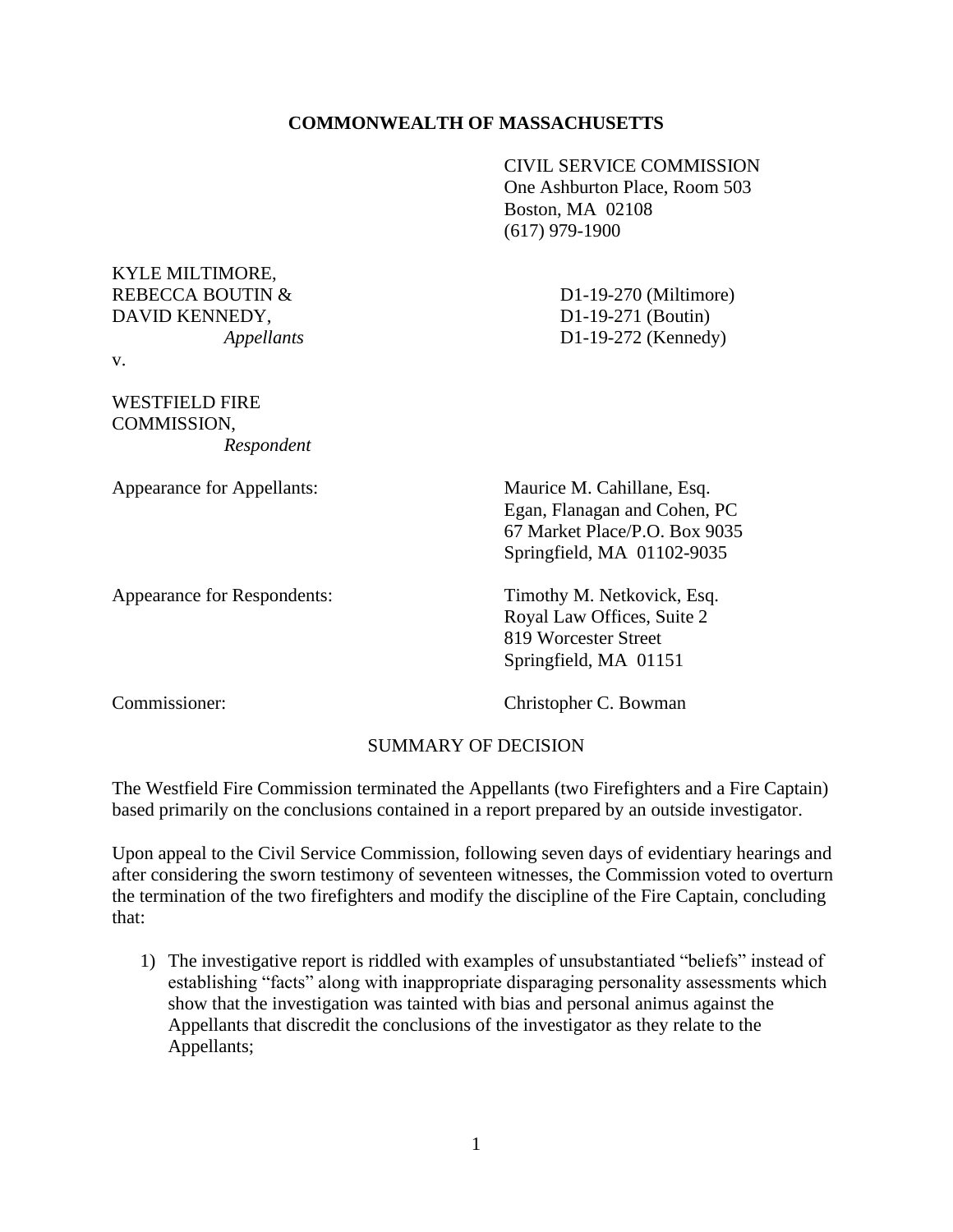- 2) A fair and impartial review of the facts, together with the totality of the credible evidence, exonerate the Appellants of any wrongdoing, with the exception of one charge against the Fire Captain for making a false and damaging statement regarding the then-Deputy Fire Chief, which warrants a thirty-day suspension;
- 3) Undisputed acts of misconduct, along with allegations of other serious misconduct by the then-Deputy Fire Chief, have been largely ignored, glossed over or sanctioned by the Westfield Fire Commissioners, who voted to *promote* the Deputy Fire Chief to Fire Chief shortly after the termination of the Appellants, reinforcing the appropriateness of modifying the penalty of the Fire Captain and warranting the initiation of an investigation under Section 72 of the civil service law.

In sum, and for the reasons detailed in this decision, the appeals of Firefighters Kennedy and Miltimore are allowed and the decision of the Fire Commission is vacated; the appeal of Captain Boutin is allowed in part and the decision of the Westfield Fire Commission is modified from termination to a 30-day suspension; and, pursuant to Section 72 of the civil service law, the Westfield Fire Commission is ordered to conduct an independent review regarding the allegations of misconduct regarding the incumbent Fire Chief.

### DECISION

On December 27, 2019, the Appellants, Kyle Miltimore (Miltimore or Firefighter Miltimore),

Rebecca Boutin (Boutin or Captain Boutin) and David Kennedy (Kennedy or Firefighter Kennedy) (Appellants), pursuant to G.L. c. 31, § 43, filed appeals with the Civil Service Commission (Commission), contesting the decision of the Westfield Fire Commission (Fire Commission or Appointing Authority) to terminate their employment with the Westfield Fire Department. On January 22, 2020, a pre-hearing conference was held at the Springfield State Building in Springfield, MA. By agreement of the parties, the appeals were consolidated. A full hearing was held remotely via Webex videoconference<sup>1</sup> over seven (7) days between May 18, 2020 and September 1, 2020.<sup>2</sup> A stenographer produced the official record of the proceedings by

 $1$ . This proceeding was among the first evidentiary hearings conducted remotely after the Commission adopted emergency procedures in March 2020 in response to the pandemic. Counsel for both parties and their staff are to be commended for their Herculean efforts and high degree of professionalism that allowed this matter to proceed smoothly.

<sup>2</sup> The Standard Adjudicatory Rules of Practice and Procedure, 801 Code Mass. Regs. §§ 1.00, *et seq.*, apply to adjudications before the Commission with Chapter 31 or any Commission rules taking precedence.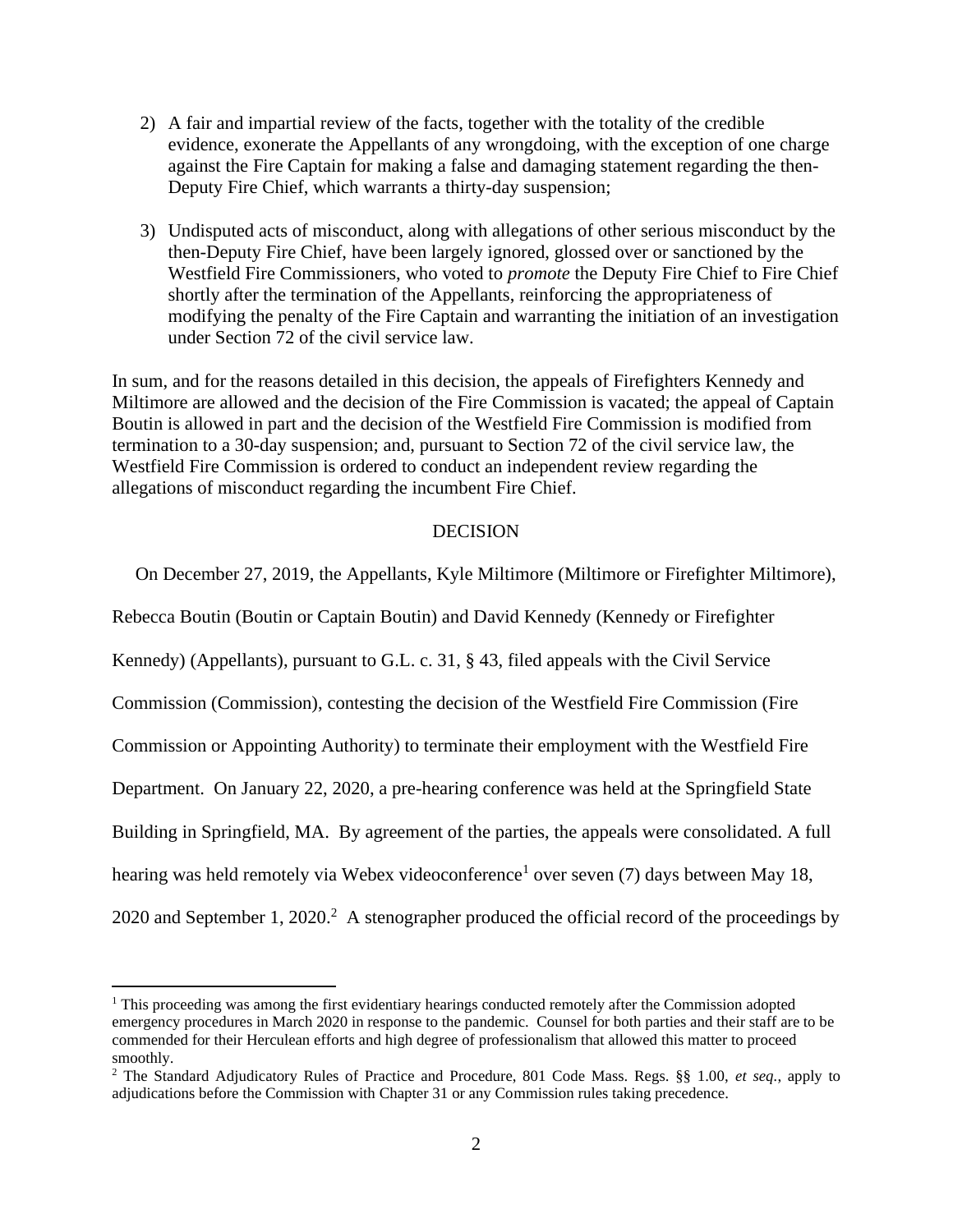agreement of the parties. The hearing was private and witnesses were sequestered. Following the close of the hearing, both parties submitted proposed decisions on December 7, 2020.

#### **FINDINGS OF FACT**

 The following exhibits were entered into evidence electronically at the hearing: Respondent Exhibits 1-12, Appellants Exhibits 1-18, Joint Exhibits 1-8, Appellants' Chalk, Commission Exhibits 1-2 and Post-Hearing Exhibits 1-6. Based upon the documents admitted into evidence, the stipulated facts, and the testimony of:

#### *Called by the Fire Commission*:

- Andrew Hart, Deputy Chief, Westfield Fire Department
- Seth Ellis, Deputy Chief, Westfield Fire Department
- Charles Warren, Captain, Westfield Fire Department
- Keith Supinski, Captain, Westfield Fire Department
- Christine Humason, Firefighter, Westfield Fire Department
- Christopher Bard, Mechanic, Westfield Fire Department
- Christopher Genereux, Firefighter, Westfield Fire Department
- Niles Lavalley, Firefighter, Westfield Fire Department
- Jennifer Daley, Firefighter, Westfield Fire Department
- Jeffrey Siegel, Fire Commissioner, Westfield Fire Department
- Michael McNalley, Detective, Massachusetts State Police
- Dawn McDonald, Esq., Investigator

#### *Called by the Appellants*:

- Fire Captain Rebecca Boutin, Appellant
- Firefighter David Kennedy, Appellant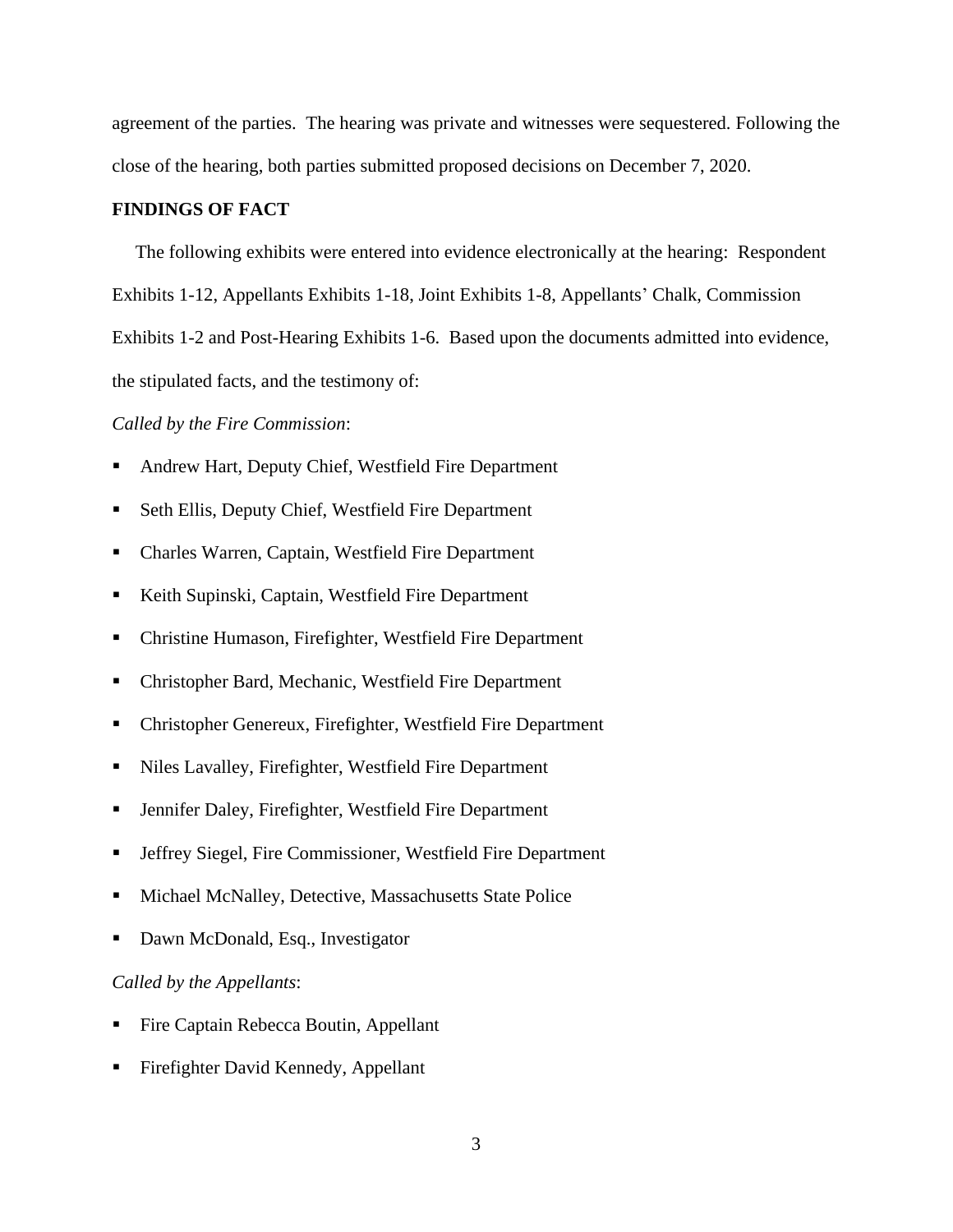- Firefighter Kyle Miltimore, Appellant
- Firefighter Lee Kozikowski, Firefighter, Westfield Fire Department
- Christopher Dolan, Trooper, Massachusetts State Police

and taking administrative notice of all matters filed in the case and pertinent statutes, case law, regulations, policies and reasonable inferences drawn from the evidence, I make the following findings of facts:

#### Background

1. Located in Hampden County approximately eleven (11) miles west of Springfield, the City of Westfield (City) has a population of approximately 41,000.

[\(https://www.census.gov/quickfacts/fact/table/westfieldcitymassachusetts/PST045219\)](https://www.census.gov/quickfacts/fact/table/westfieldcitymassachusetts/PST045219)

- 2. The three (3)-member Westfield Fire Commission (Fire Commission), appointed by the City's Mayor, is the civil service appointing authority for the Westfield Fire Department. Siegel, Tr. Day 5, p. 71
- 3. As the appointing authority, the Fire Commission is responsible for making appointments, promotions and disciplinary decisions for all civil service employees in the Fire Department, from Fire Chief down to Firefighter. Siegel, Tr. Day 5, p. 71.
- 4. Appellant Rebecca Boutin joined the Fire Department as a firefighter / paramedic in 1999 and was promoted to Fire Captain in 2010. She served in that position until her termination in 2019. Captain Boutin also served on a regional technical rescue team as a training and safety trainer. Boutin, Tr. Day 6, p. 203.
- 5. Appellant David Kennedy joined the Fire Department on a temporary basis in 1989. He became a full-time firefighter in Westfield in 1992 and eventually became certified as an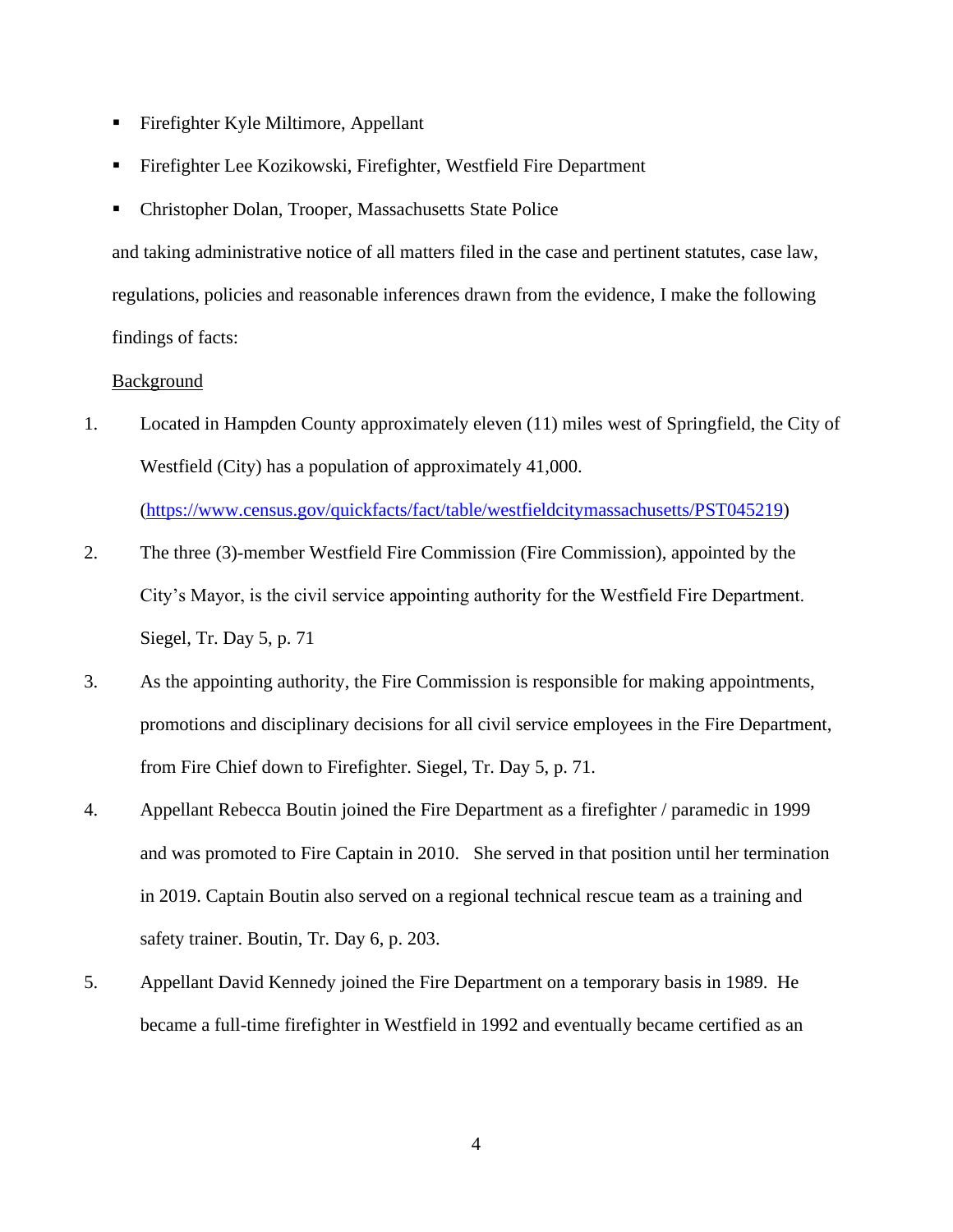EMT and paramedic. He served as a firefighter / paramedic until his termination in 2019. Kennedy, Tr. Day 5, p. 94.

- 6. Appellant Kyle Miltimore joined the Westfield Fire Department in April 2012 as a firefighter / paramedic. He served in that position until his termination in 2019. Miltimore, Tr. Day 6, pp. 98-99.
- 7. Firefighter Miltimore was also employed by the on-call, part-time Fire Department in Southampton, MA from 2009 until 2015. He started off as a firefighter and was promoted to Deputy Fire Chief. While employed in Southampton, Miltimore became concerned that employees were not keeping proper logs regarding the distribution of narcotics. He reported those concerns to the Medical Director of Cooley Dickinson Hospital and began taking pictures of the logs in question. Shortly thereafter, Miltimore took a 3-month leave of absence from Southampton because he "just didn't feel supported by the Fire Chief." During this time, the Town's ambulance license was suspended due to a state investigation. Miltimore was later notified by the Town that he may be subject to disciplinary action. Miltimore and Southampton subsequently entered into a confidential separation agreement. Miltimore, Tr. Day 6, pp.136 - 142.
- 8. The Westfield Fire Department divides its firefighters into four (4) groups of firefighters, known as A Group, B Group, C Group, and D Group. Supinski, Tr. Day 2, p. 233-234.
- 9. Boutin, Kennedy and Miltimore were assigned to C Group. Ex. R1
- 10. Patrick Egloff (Egloff) was the Deputy Chief of C Group at all times relevant to this appeal. Ex. R1.
- 11. In a report that will be referenced later in these findings, an outside investigator made the following conclusions about Egloff: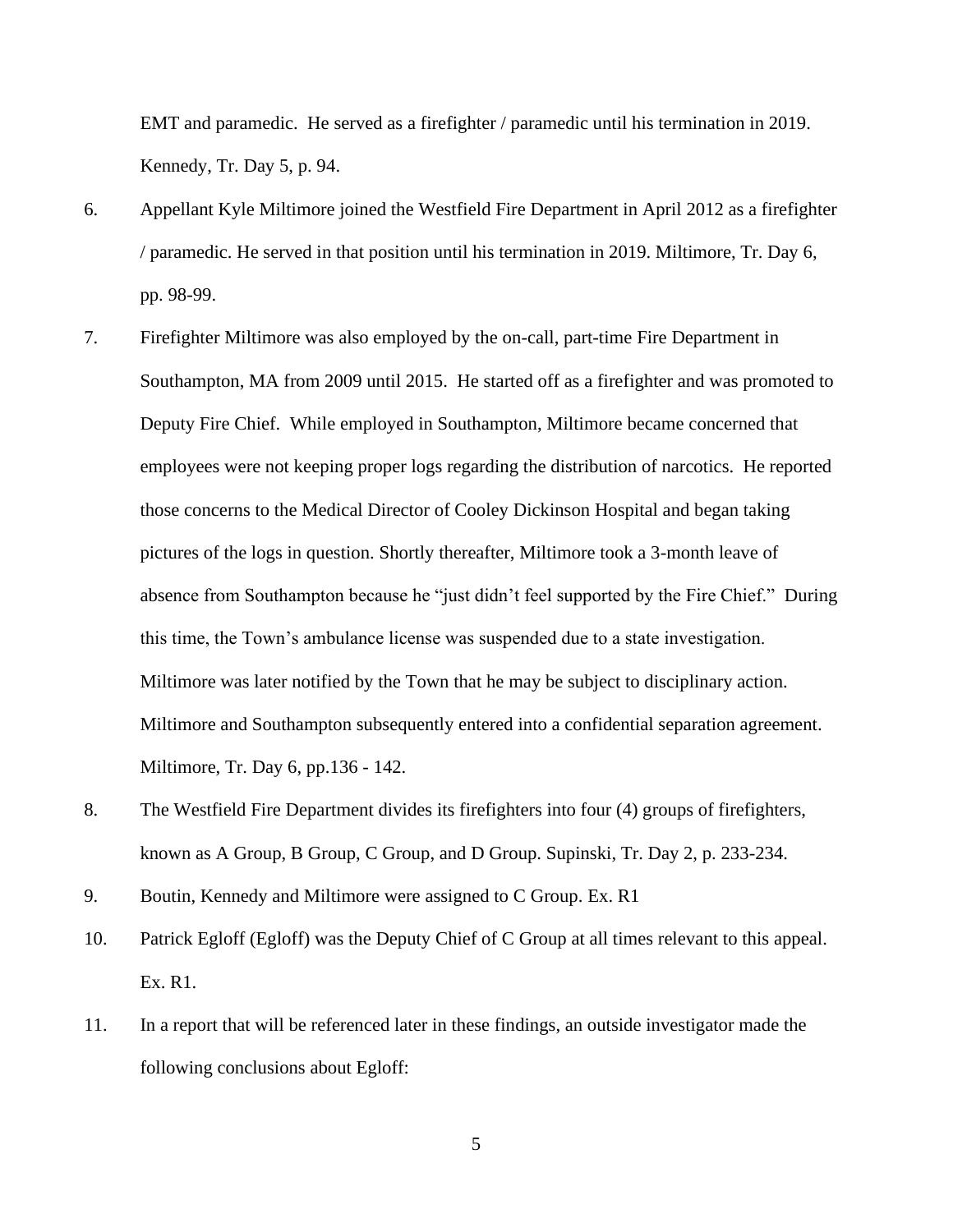"Egloff is generally liked by most of the department. Words used to describe him were 'hard working', 'good, honest family man' and 'knowledgeable' about the job. Egloff cares very much about the job and considers his co-workers to be his family …

…

However, even those who like Egloff and respect him said that he is 'volatile,' 'bombastic', … 'has anger management problems', and likes to joke around and be one of the guys, until the joke is on him.

…

I heard several stories about him attacking a soda machine that ate his money, kicking in the door to the building, tried to flip over a van when he got locked out as a joke, and many other stories, the theme of which was, that Egloff cannot take a joke and over reacts, sometimes by violently attacking inanimate objects and always by screaming. As a result, many of the people who like him and have no axe to grind with him do not believe he would make a good Chief …" Ex. R1, p.22.

12. Miltimore has observed Egloff pulling Captain Boutin's hair "multiple times". Miltimore

specifically recalled two (2) such incidents as follows:

"So, I can recall a couple incidents. One was in the hallway near the kitchen. She was standing there talking to a few individuals, it was around breakfast time, and he walked up from behind her and grabbed onto her ponytail and yanked her head back and he was pressing his hips into her back, and she yelled stop, don't pull on my hair, my neck hurts, and he stopped and laughed and walked away. Another incident is very similar in the kitchen area. In fact, it was right around breakfast time, he walked in, did it in front of a group of people."

Miltimore, Tr. Day 6, p. 105

# The 2016 St. Patrick's Day Parade and Egloff's conduct regarding Ms. N

13. In March 2016, several members of the Department marched in uniform, representing the

City of Westfield in the City of Holyoke's annual St. Patrick's Day Parade. (Supinski, Tr.

Day 2, pp. 260-261; Ellis, Tr. Day 3, p. 38).

14. After the parade, several marchers from the Department as well as employees of Noble

Hospital in Westfield, MA, joined together and celebrated at local Holyoke and Westfield

bars. Many of these individuals became intoxicated, including Deputy Chief Egloff.

(Humason, Tr. Day 2, pp. 71-72, 142; Bard, Tr. Day 2, pp. 204-205).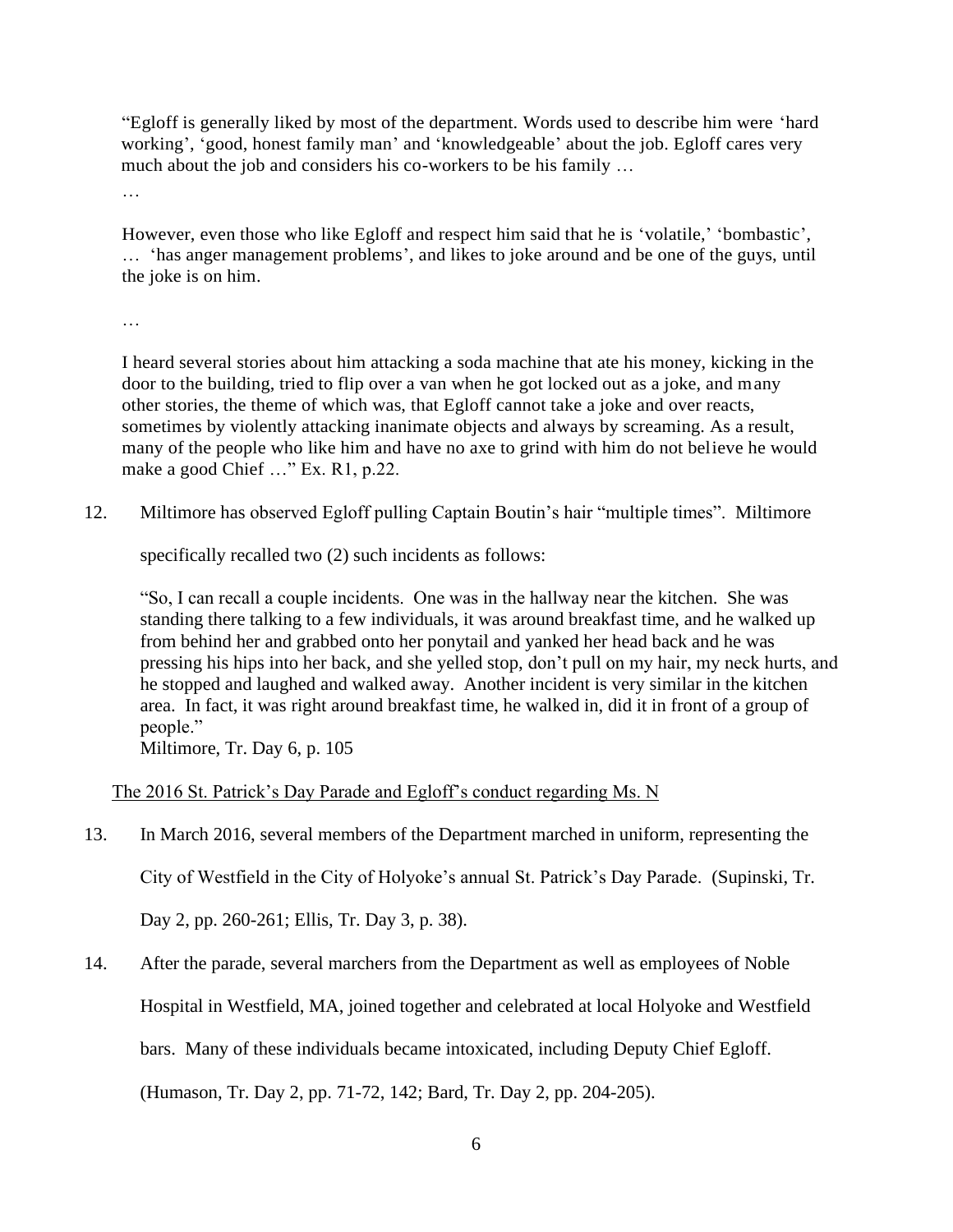- 15. Transportation from bar to bar was provided by Chris Bard, the mechanic for the Department, in his personal truck. (Bard, Tr. Day 2, p. 202).
- 16. While Westfield Firefighter Niles Lavalley was sitting on the sidewalk outside the Clover Bar on High Street and Lyman Street in Holyoke, a nurse (Ms. N) from Noble hospital approached Lavalley and told him that Egloff had inappropriately touched her breast. Lavalley approached Egloff and told Egloff to "knock it off". (Lavalley, Tr. Day 3, pp. 57, 73)
- 17. Later that day, while at the Waterfront Tavern in Holyoke, Ms. N approached Lavalley again and told Lavalley that Egloff had inappropriately touched her between her legs. Lavalley physically grabbed Egloff and told him to "cut the shit out". (Lavalley, Tr. Day 3, pp. 58, 73)
- 18. Firefighter Chrissy Humason was standing next to Ms. N and Egloff outside the Clover Bar on the day of the parade. Humason, who describes herself as Ms. N's best friend, saw Ms. N look at Egloff and say to Egloff, "Do that again and I'll knock you the fuck out." Humason heard Egloff say "sorry" to Ms. N and then saw Egloff walk away. After Egloff walked away, Ms. N told Humason that Egloff had just "palmed" her. Humason, Tr. Day 2, pp. 74, 76.
- 19. Seth Ellis is a Deputy Fire Chief in the Westfield Fire Department and he was at the St. Patrick's Day Parade in Holyoke in 2016. Ellis saw Ms. N throughout the day and observed that Ms. N was "very outgoing, very happy" throughout the day. Toward the end of the day, however, Ellis and Ms. N were in the same vehicle being driven back to their own vehicles. Ellis observed that Ms. N was "obviously upset … she was visibly agitated." Sometime after the parade, Ellis asked Humason why Ms. N was upset while they were in the car. Humason told Ellis that there had been an "incident". Ellis, Tr. Day 3, pp. 10-12.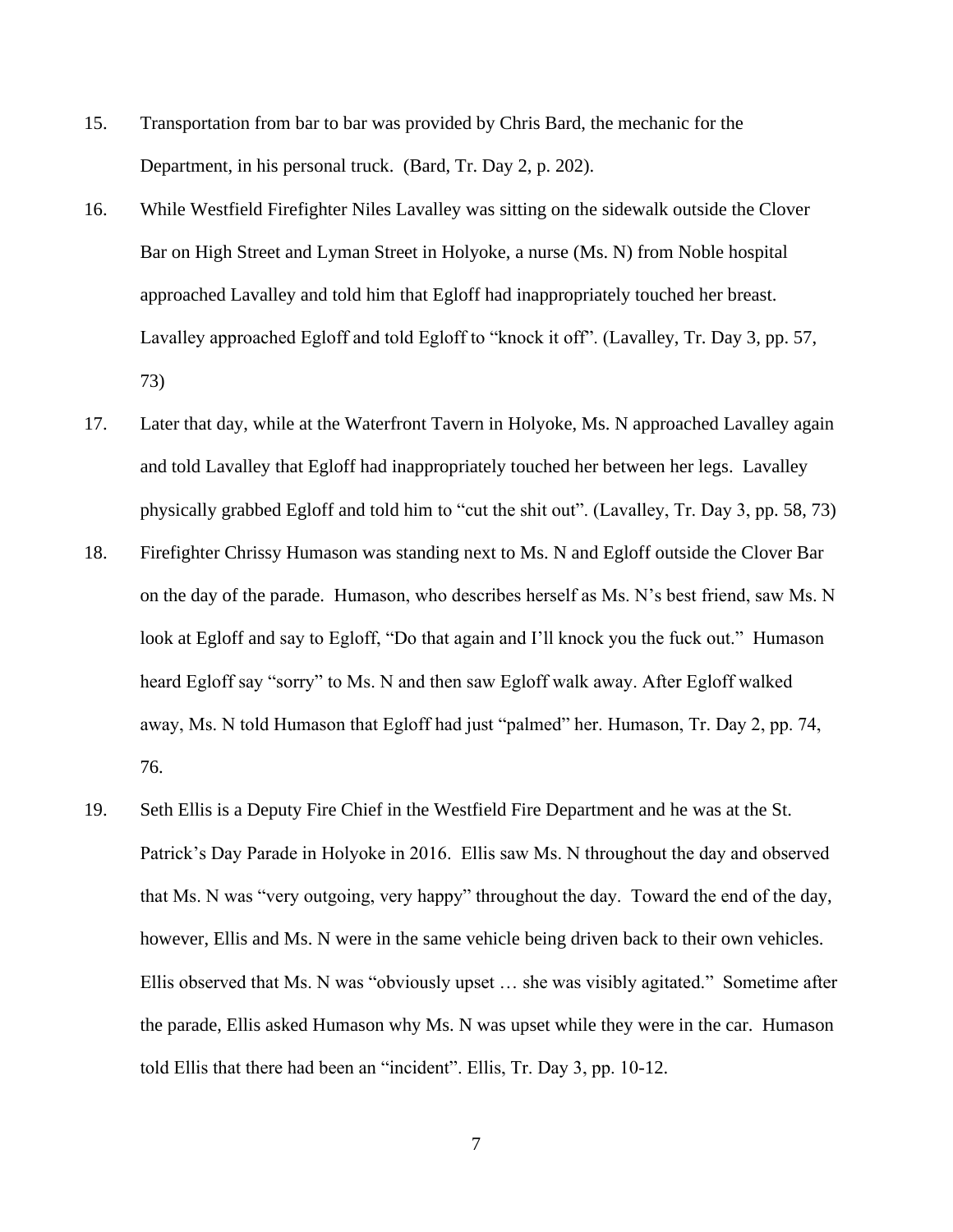- 20. Shortly after the St. Patrick's Day Parade in 2016, Humason told Captain Boutin that Egloff had "cupped" Ms. N after the parade that day. Boutin, Tr. Day 6, p. 204. During this same conversation, Humason also told Boutin that Egloff had touched her (Humason) "on the ass" on the day of the parade. Boutin, Tr. Day 6, p.  $204<sup>3</sup>$
- 21. Sometime after the parade, Egloff told Humason that he wanted to apologize to Ms. N and did so in Humason's presence. Humason, Tr. Day 2, pp. 173-174.
- 22. Humason later told Boutin that Egloff and Ms. N had spoken, and there was no longer an issue between them. Boutin, Tr. Day 6, p. 205. The January 2018 Revelations of 2016 Parade Events Concerning Ms. S
- 23. Lee Kozikowski is a Westfield Firefighter who, like the Appellants, was assigned to C Group. In January 2018, almost two (2) years after the 2016 St. Patrick's Day Parade, Kozikowski was on an ambulance run at Noble Hospital. While on the ambulance run, Kozikowski had a conversation with Ms. N. in the Noble Emergency Room. Kozikowski, Tr. Day 1, p. 190. Sometime during the conversation with Ms. N, another Noble Hospital employee, Ms. S, joined the conversation. Ms. S was among the Noble Hospital employees who had joined Westfield Fire Department employees at the 2016 parade, going to bars and travelling in Chris Bard's truck. In regard to the conversation between Kozikowski and Ms. N, there were statements made about the well- known comments by then-President Trump about "grabbing women by the pussy". Kozikowski, Tr. Day 1, pp. 190-191. Kozikowski

<sup>3</sup> Humason adamantly denies that Egloff touched her inappropriately on the day of the parade. Humason, Tr. Day 2, p. 89. As referenced in future findings, it is highly relevant whether Humason made this allegation to Boutin. Humason is also a key witness in regard to conversations that she had with alleged victims. Because Humason's identify is critical to this appeal and because Humason denies that she was a victim of inappropriate touching that day, I have not used a pseudonym for Firefighter Humason.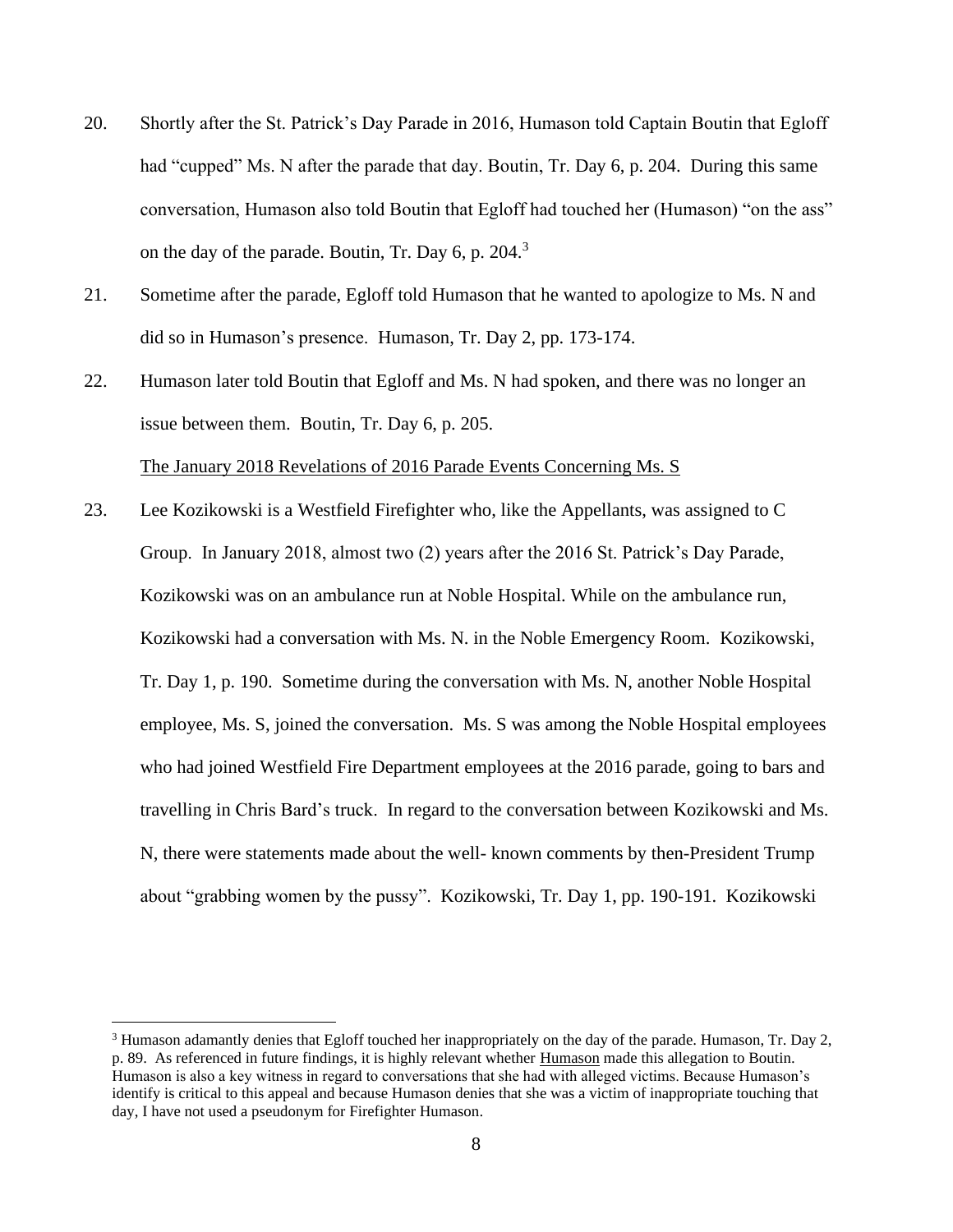commented to Ms. N that this had happened to her, a reference to Egloff and the 2016 St. Patrick's Day Parade. Kozikowski, Tr. Day 1, p. 191.

- 24. Ms. S then said: "No one ever talks about what happened to me." Ms. S told Kozikowski that Egloff "went down her [Ms. S's] pants and touched her vagina." Kozikowski, Tr. Day 1, p. 191. Ms. S told Kozikowski that she pushed Egloff away and he then "went up her shirt and attempted to touch her breasts" and she pushed him away again. During this conversation, Ms. S did not tell Kozikowski where these alleged acts occurred on the day of the parade (i.e. – at a bar, in a truck, car, etc.). Kozikowski, Tr. Day 1, p. 191.
- 25. While driving in the ambulance on the way back to the Westfield Fire Department that day, Kozikowski discussed the allegations made by Ms. S with his partner, Brian McEwan. Kozikowski, Tr. Day 1, p. 200, 201. McEwan, Tr. Day 3, p. 136.
- 26. When he returned to the Fire Department that day, Kozikowski told many people at work about his conversation with Ms. S. Kozikowski, Tr. Day 1, pp. 191-192. This included his Captain on that shift that day, Keith Supinski, who had asked Kozikowski what was going on. Kozikowski. Tr. Day 1, pp. 198; Supinski, Tr. Day 2, p. 246. Supinski specifically recalls Kozikowski stating that Ms. S. had been "digitally raped" by Egloff on the way to the Waterfront during the St. Patrick's Day Parade. Supinski, Tr. Day 2, p. 248. Supinski recalls telling Kozikowski that the allegation was "a lie" because he (Supinski) was in the truck that day. (Supinski, Tr. Day 2, p. 248) Supinski did not report the matter to anyone above him. (Supinski, Tr. Day 2, p. 257).
- 27. Among those who discovered the information about Ms. S were the Appellants: Kyle Miltimore, David Kennedy and Captain Boutin. Boutin learned about it from either Kozikowski or Miltimore. (Boutin, Tr. Day 6, pp. 204-205).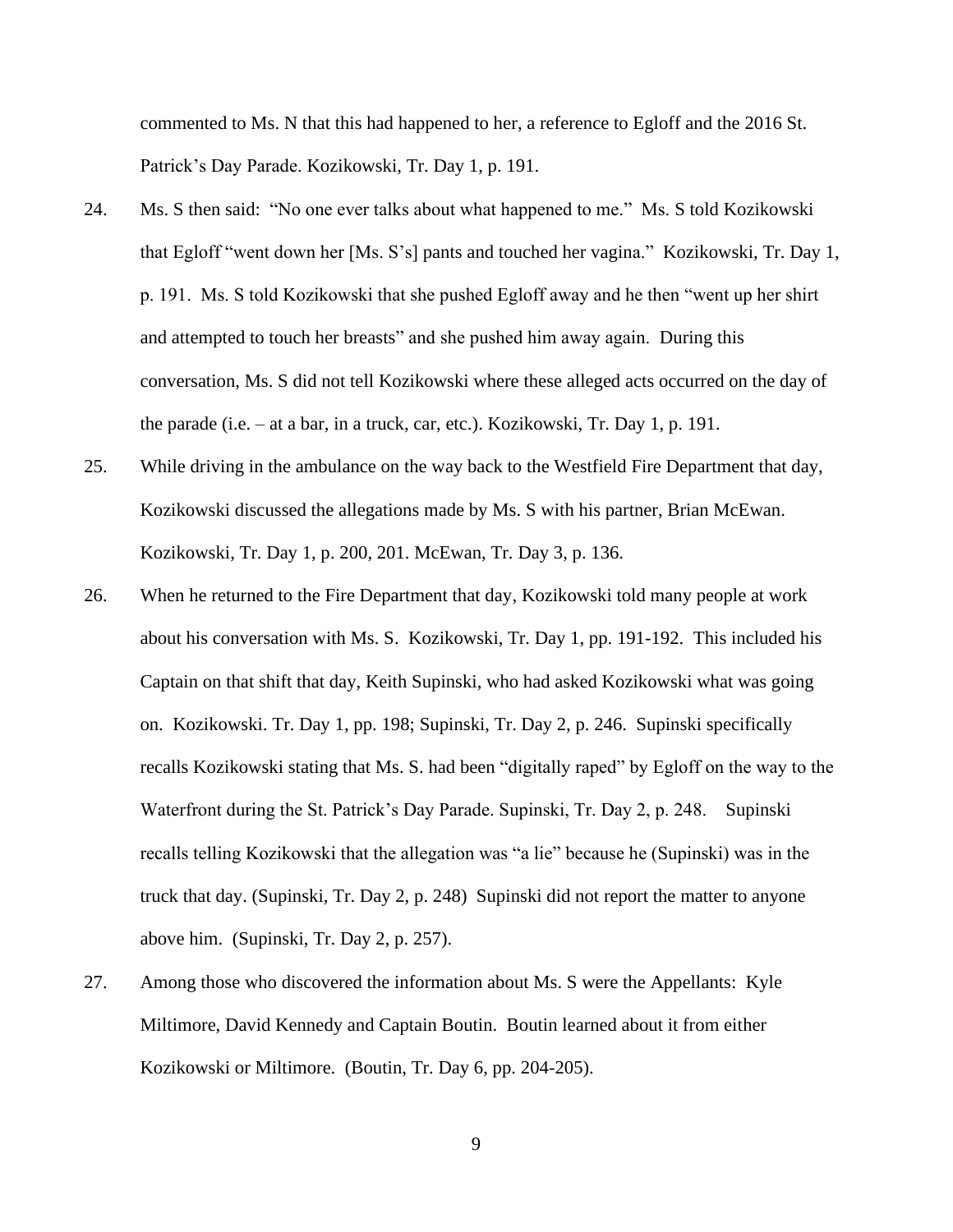- 28. Miltimore heard of Ms. S's statements from Kozikowski. (Miltimore, Tr. Day 6, p. 100.
- 29. Kennedy also heard of Ms. S's statements from Kozikowski. Kennedy specifically recalls Kozikowski telling him that Ms. S told him that Egloff had "reached down her pants and inside her and up her shirt." Kennedy, Tr. Day 5, pp. 100-101.
- 30. Shortly after hearing this information from Kozikowski, Kennedy, while on an ambulance run at Noble Hospital, spoke directly to Ms. S. Ms. S "proceeded to relate the same incident, same description that ... Lee had told ... she was kind of crying." Kennedy, Tr. Day 6, p. 9.
- 31. Jennifer Daley has been a firefighter / paramedic for the Westfield Fire Department for the past twenty (20) years. Sometime shortly after Kozikowski's conversation with Ms. S., Firefighter Daley spoke directly with Ms. S at Noble Hospital. During that conversation, Ms. S "just said something that it happened to her too and couldn't figure why everybody was focused on [Ms. N]." Ms. S specifically told Firefighter Daley that "Eggy [Egloff] had groped her" at the 2016 St. Patrick's Day Parade. Daley, Tr. Day 3, p.156, 162.
- 32. At or around the same time that Ms. S. made the above-referenced allegations against Egloff, Miltimore had been counseled by Egloff for calling in sick the night before a civil service examination, after being denied the night off. Ex. R1, p.8. Also around this time, Egloff had counseled Boutin regarding not following the chain of command and/or keeping Egloff in the loop regarding two different matters. Ex. R1, p.6. Egloff had also counseled another firefighter (Chris Genereux) about allegedly being disruptive during a training session. Genereux, Tr. Day 2, p. 6.

#### The State Police Investigation

33. Sometime shortly after Ms. S made the allegations against Egloff to Firefighter Kozikowski, Appellants Kennedy and Miltimore, along with Kozikowski and Firefighter Genereux met at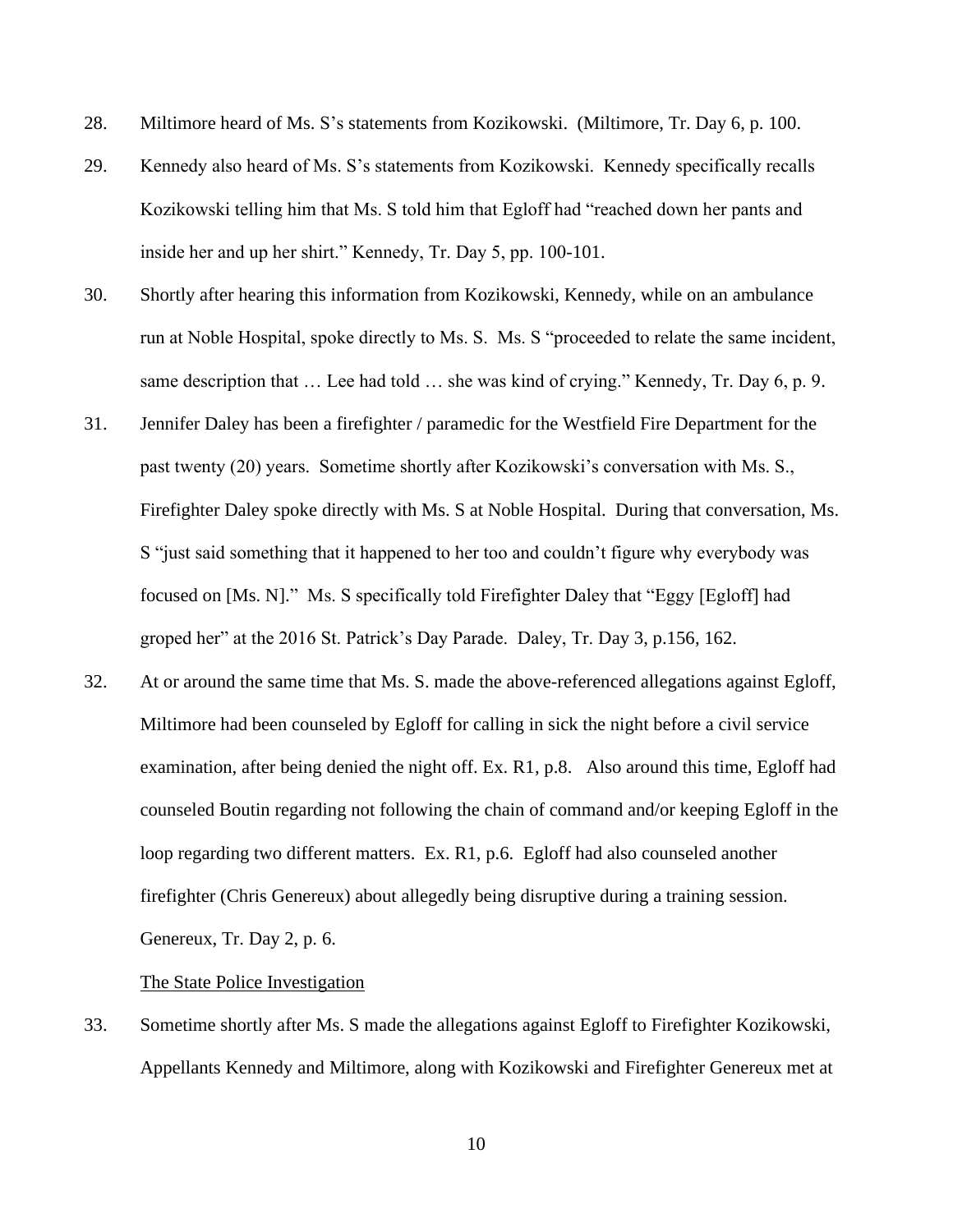Miltimore's house. Kozikowski, Tr. Day 1, p. 194; Genereux, Tr. Day 2., p. 19. At the meeting, they discussed a number of their own concerns with Egloff as well as what they had heard from Ms. N and Ms. S regarding Egloff's behavior at the St. Patrick's parade in 2016. Kozikowski, Tr. Day 1, p. 195; Genereux, Day 2, p. 16-17, 24; Kennedy, Tr. Day 6, pp.16- 17, 65; Miltimore, Tr. Day 6, pp. 104-106.

34. At the meeting, attendees discussed what possible courses of action they had, but did not make a decision as to what to do. Kozikowski, Tr. Day 1, p. 195. At the meeting, firefighter Chris Genereux told the others that he had learned from another woman in a local town that Egloff had stalked and harassed her. Genereux, Tr. Day 2, p. 54. It was a topic that the woman raised with Genereux when he was performing work at her house. Genereux, Tr. Day 2, p. 55.

35. Before and after the meeting at Miltimore's house, David Kennedy had a series of text exchanges with Ms. S. Those texts provide as follows:

1/30/2018 D.K.: "Hey [Ms. S] this is David from Westfield fire.  $11:14$  a.m.

- Hope it's OK that I got your number and it's OK to text. We're discussing some things today at Kyle's house at 2 PM and wanted to know if you'd like to join us if you want to text me back or call either one is OK no pressure just wanted to extend the invitation. But we'd love for you to join us.
- 1:23 p.m. Ms. S: Hey Dave I'm really sorry I can't make it today. Dads wound care nurse never showed so I have to take care of that and nap at some point for work tonight. I hope you guys come up with a plan. I hope you have a good day. And sorry again.
	- D.K.: No problem at all, I understand. Hope your dad is doing better. Just want to make sure that you're still on board if we go forward.
- Ms. S: Yes just keep me in the loop.
- D.K.: Will do!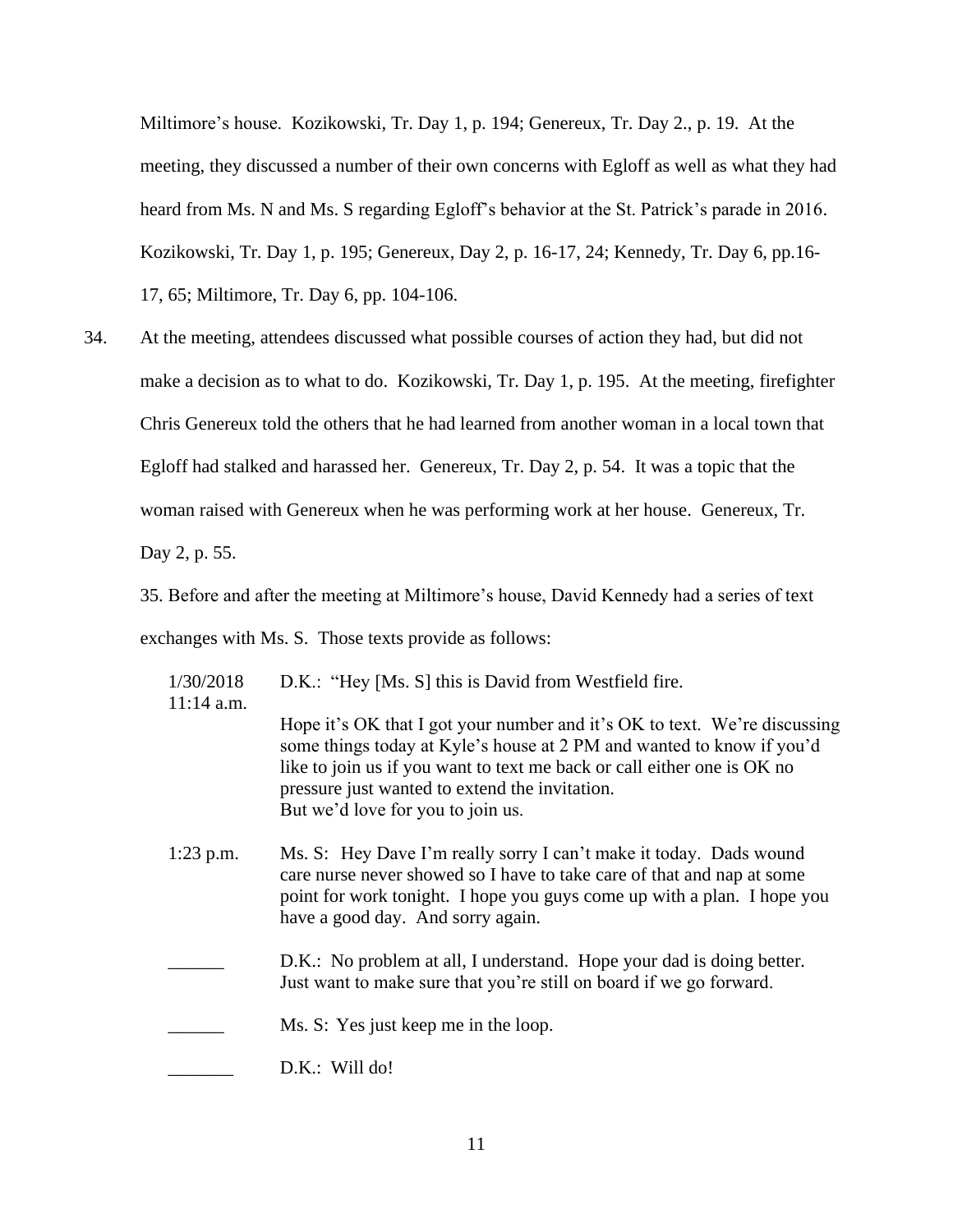| $7:30$ p.m.                                                        | D.K.: Hey. So we met today and discuss some things about going<br>forward but we thought it best to speak to you in person what time do you<br>get out in the morning tomorrow? Or before you go into work tomorrow?                                                                                |  |
|--------------------------------------------------------------------|-----------------------------------------------------------------------------------------------------------------------------------------------------------------------------------------------------------------------------------------------------------------------------------------------------|--|
| $7:20$ a.m.                                                        | D.K.: Hey. We have 4-5 guys who are willing to go forward with you to<br>personnel, Also a lawyer willing to meet and discuss your options. Just<br>keeping you in the loop as you requested, but I need a response so I can let<br>these people know if we're going over alone or with you? Ex. A9 |  |
|                                                                    | Lee Kozikowski also had a series of text exchanges with Ms. S. These occurred on                                                                                                                                                                                                                    |  |
| February 1, 2018 through February 8, 2018. They provide as follow: |                                                                                                                                                                                                                                                                                                     |  |
| $2/1/2018$ :<br>$1:41$ p.m.                                        | L.K.: Hey Ms. S it's Lee. Give me a call, we have a lot to talk<br>about. It's all good, no Worries.                                                                                                                                                                                                |  |
| 8:33 p.m.                                                          | Ms. S: Hi Lee I'm so sorry I haven't gotten back to you sooner. Today<br>was crazy! So how are things going?                                                                                                                                                                                        |  |
| $8:35$ p.m.                                                        | L.K.: No problem, I assumed you sleep during the day anyway for work.<br>I just want you to know with everything that's going on that I believe you<br>and I support you. If you need anything at all or to just talk please let me<br>know.                                                        |  |

- 8:36 p.m. Ms. S: Ok thank you. We will talk more tomorrow.
- 8:36 p.m. L.K.: Ok call me if you want
- 8:37 p.m. Ms. S: I will tomorrow!
- 8:37 p.m. L.K.: Sounds good
- 2/2/18 Ms. S: Sorry making dinner
- 6:21 p.m. But I talked to Ms. N and state police were going to call her.
- 6:22 p.m. Ms. S: This is turning into a huge thing. It makes me completely uncomfortable. But we can talk about it.
- 6:26 p.m. L.K.: I don't want to make you uncomfortable, just calling to make sure you're ok with what's going on. What he did to you is absolutely inexcusable. I really just wanna touch base with you and make sure you know no matter what that I'm on your side. I think once a bunch of us heard exactly what Egloff actually did to you we realized how serious of an act it was. You shouldn't have had to go through that and dealt with it in silence.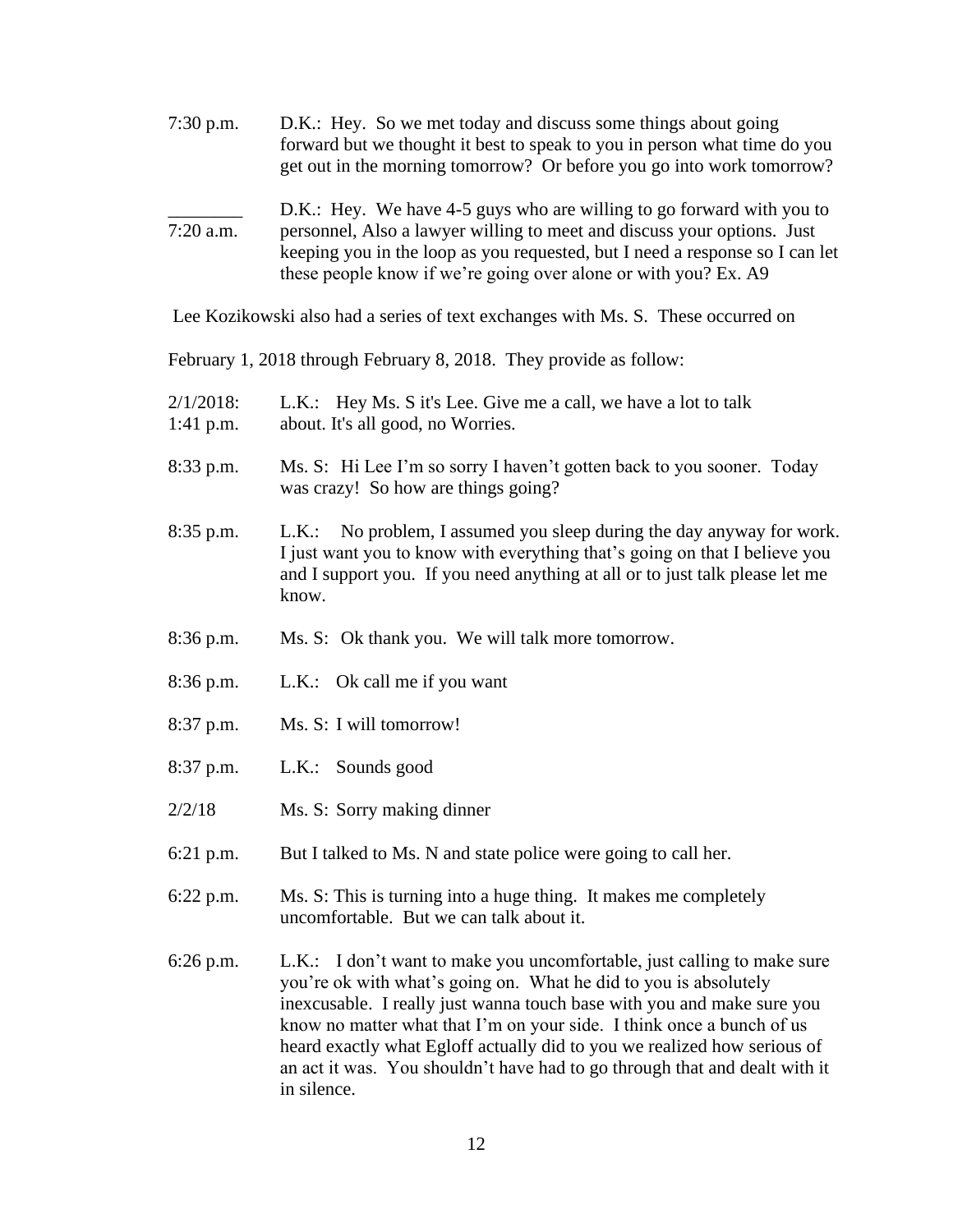- 6:33 p.m. Ms. S: It's not that I'm holding onto any kind of emotional baggage with this situation at all. It just kind of took me by surprise that after 3 years people were talking about it again. I thought that it would just kind of go away. I know [boyfriend] was pissed about it but and I had decided to just move on from it. So what is going to happen now? This guy Egloff what happens to him? I mean he shouldn't be in a role of authority at all but I don't think he should lose his job or anything of that nature. But he definitely shouldn't drink around the opposite sex lol. But then again none of us should in that case lol
- 6:51 p.m. L.K.: Well it's definitely not up to me to decide what his job status should be and I definitely don't want to be in charge of deciding that. All you can do is tell the truth and just remember this was done to you and he needs to deal with the consequences of his actions. I totally understand you trying to wish it away. I think the situation came up again because there's a number of people questioning his decision making and ability to lead. What he did shows terrifying judgement, drunk or not. I've been drunk around women I know well and have a history with and I would NEVER even think of doing those things. You didn't ask for any of this and I understand you being uncomfortable in the situation. I'm sorry for that. And I'm sorry he treated you and Ms. N that way. After you told me what he did I couldn't stop thinking about it personally, I was dumb founded.
- 6:59 p.m. Ms. S: I too wouldn't want the job of figuring all this mess out. When it happened it seemed uncomfortable and messy but as time went by it became just something else to move on from. I know I joke a lot so I can not make somethings so serious but this has bothered me for a long time. [Boyfriend] called me out on it last night saying that I haven't truly gotten over it and that he just wants me to be ok. I'm fine I don't know how many times or how many ways I can say it. I just don't ever want anything like this to ever happen to another female. It's stupid and really and in someways life altering. How ever [Ms. N] and I are very well rounded and go with the flow people so that's how we get through.
- 7:01 p.m. L.K: I know you guys are and you're good people. Nobody should take advantage of you. I'm sorry this happened to you.
- 7:02 p.m. Ms. S: Thanks Lee. I will talk to whoever you need me too. But I'd rather not talk to Egloff if that's ok. Never really met him except that day.
- 7:06 p.m. Ms. S: Lee could you keep the fact that [boyfriend] and I talked between us. I just don't want people talking about it.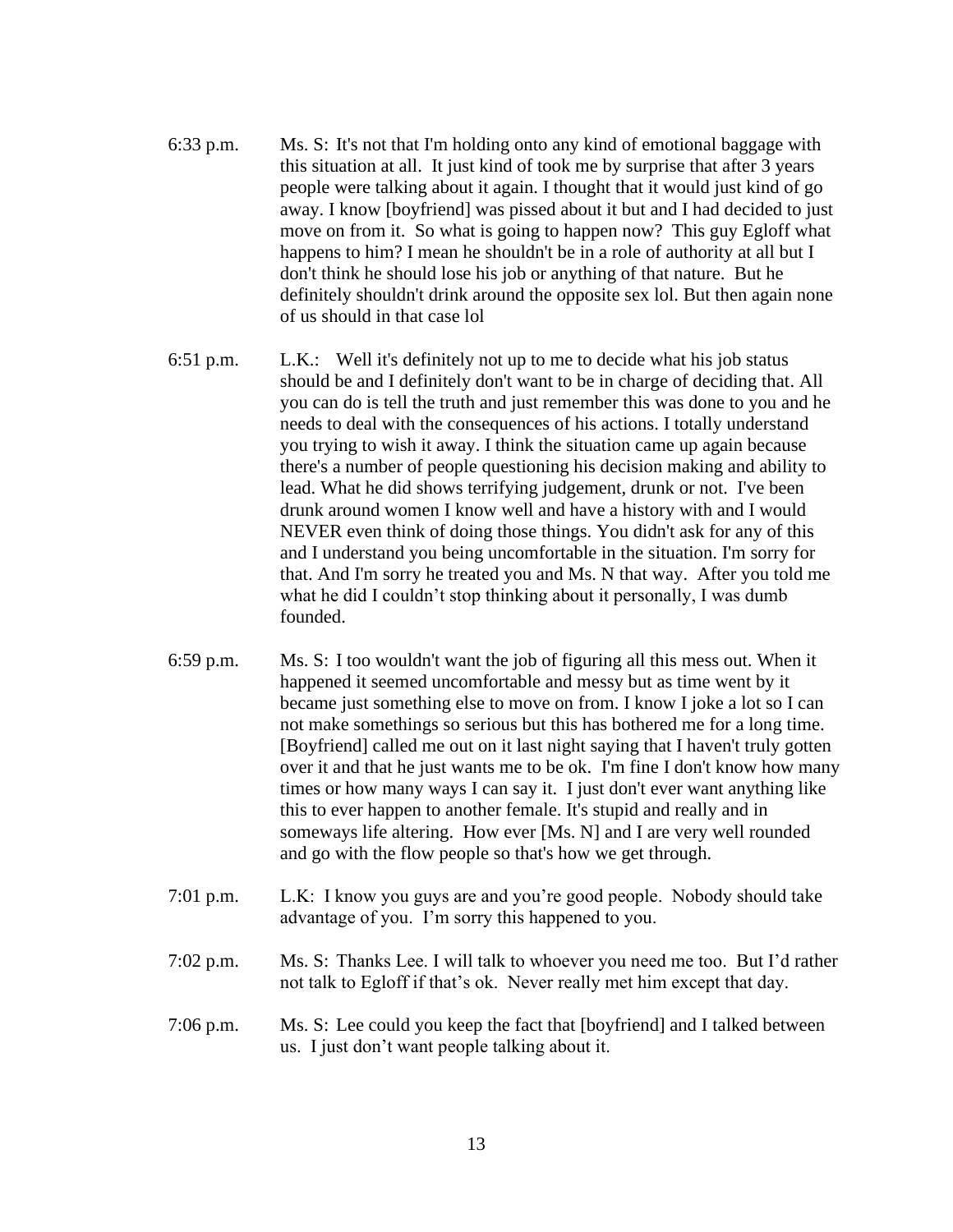- 7:08 p.m. L.K.: I wouldn't ask you to talk to him. You need to do what makes you ok is all. You deserve better and hope talking to the police helps. Just so you know where I'm coming from: I'm certainly not on Egloff's side at all. I'm only on the side of whatever helps you and Ms. N.
- 7:09 p.m. L.K.: No worries, I won't tell people your business.
- 7:13 p.m. Ms. S: Thank you. This is a really unfortunate incident. I can't tell you how much I truly appreciate the support that all of you guys have shown to both Ms. N and I. I don't think that we could have talked or gotten through this the way we have without you guys. Westfield fire will always be family regardless of some drunk ass.
- 7:16 p.m. L.K.: Good, we are not who he showed he can be. We joke all the time but what he did is no joke and we are a family.
- 7:18 p.m. Ms. S.: I completely agree! Thank you for talking to me about this. Do you know what's going to happen or if he even knows this is going on? Egloff that is.
- 7:19 p.m. Ms. S.: And what did you guys talk about when you had the meetings?
- 7:20 p.m. L.K.: Have no idea what going to happen or if he knows at this point. I assume they'll talk to him about it when they think it's appropriate.
- 7:21 p.m. Ms. S.: Oh ok. Just wasn't sure at all.
- 7:22 p.m. L.K.: I went to 1 meeting on Tuesday and we talked about how appalled we were to hear what happened to you. We were hoping to go to city hall with you to tell your story. We were hoping to move quickly so the city couldn't try to cover it up. Beyond that I think it got pushed to the state police because Kyle was asking his friend about it and I assume it took on a life of it's own now. I haven't been contacts by state police yet, not sure if I will be.
- 7:25 p.m. Ms. S: I know the Chief called Ms. N and told her that she didn't have any details but someone from the state police was going to be calling her and filling a report. No one had contacted me at all. I'd rather not go in front of a ton of people and talk about it. That would be mortifying. But I would do it for you guys.
- 7:26 p.m. Ms. S.: I truly hope that this was a isolated incident and that he hasn't done it before us.
- 7:28 p.m. Ms. S.: But promise me this doesn't change our relationship in anyway. The banter is needed.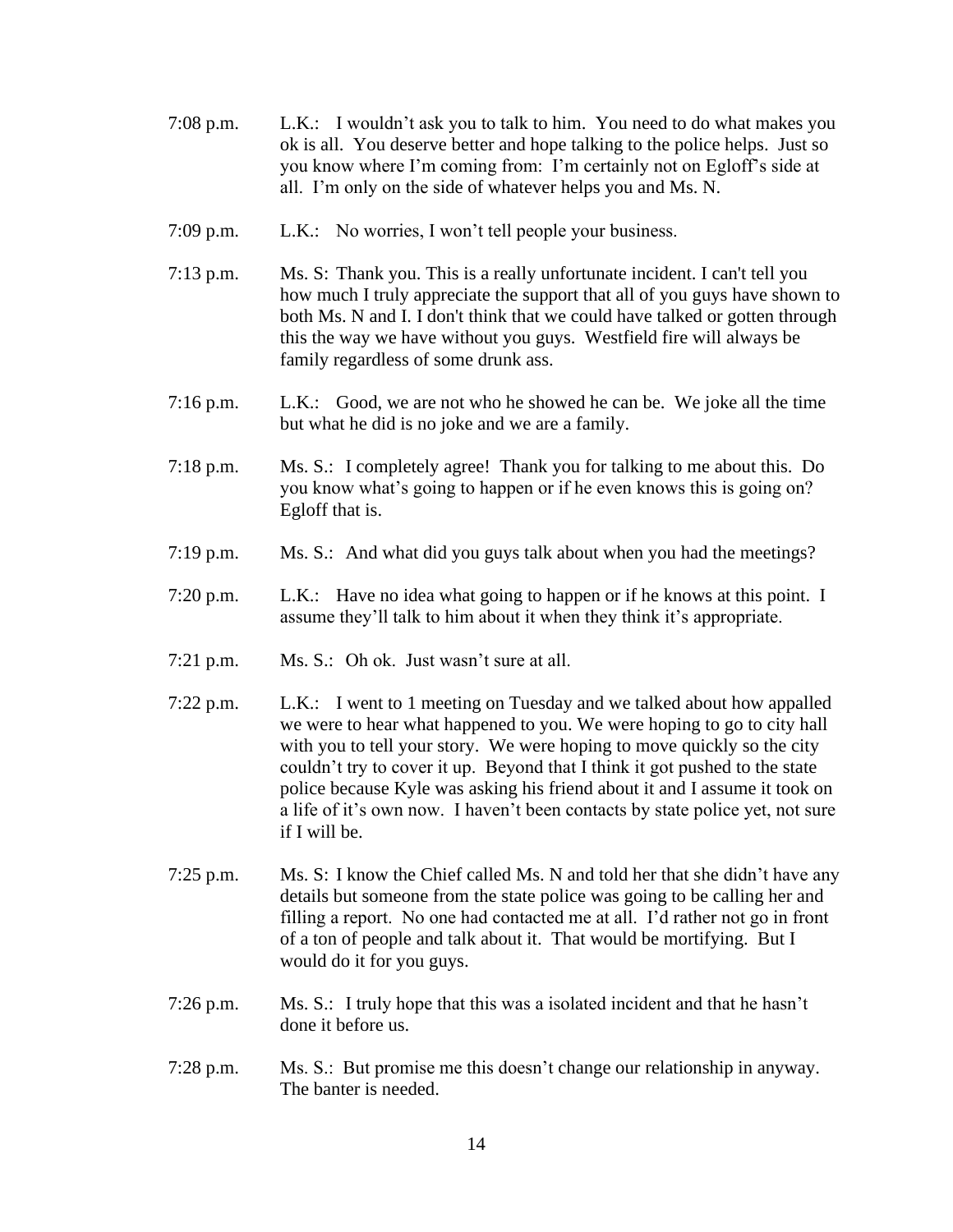| $7:33$ p.m.             | L.K.: Hahaha you and I are friends, that's the big difference for me. He<br>doesn't even know you, he crossed every line.<br>The fd chief called Ms. N |  |
|-------------------------|--------------------------------------------------------------------------------------------------------------------------------------------------------|--|
| $7:38$ p.m.             | Ms. S: Yes.<br>Ms. N?<br>Yes                                                                                                                           |  |
| $7:39$ p.m.             | Ms. S: Okay good I would be more upset if you changed around me lol                                                                                    |  |
| $7:45$ p.m.             | L.K.: Hah no way! As long as you're ok with it obviously Mary is the<br>chief but who knows lol                                                        |  |
| $7:46$ p.m.             | Ms. S.: Ok she said Beth something.                                                                                                                    |  |
| 2/5/2018<br>10:47 a.m.  | Ms. S.: I just missed a call from a state trooper                                                                                                      |  |
| 2/7/2018<br>$1:59$ a.m. | L.K.: Hey did you decide to go today?                                                                                                                  |  |
| 2/8/2018<br>$7:17$ p.m. | L.K.: Just teaching (sic) out to see how you're doing"                                                                                                 |  |
| Resp. Ex. 1B, pp. 4-19. |                                                                                                                                                        |  |

- 36. After the meeting at Kyle Miltimore's house, Miltimore decided to seek advice from a friend he attended church with. Miltimore, Tr. Day 6, pp. 108.
- 37. That friend was Massachusetts State Trooper Christopher Dolan. Miltimore, Tr. Day 6 p. 108.
- 38. On February 1, 2018, Miltimore called Dolan looking for advice, and informed him what he had been told about Egloff's behavior at the parade. Miltimore, Tr. Day. 6, pp. 108-109. Dolan told Miltimore that Miltimore had a duty to act. Miltimore, Tr. Day 6, p. 108.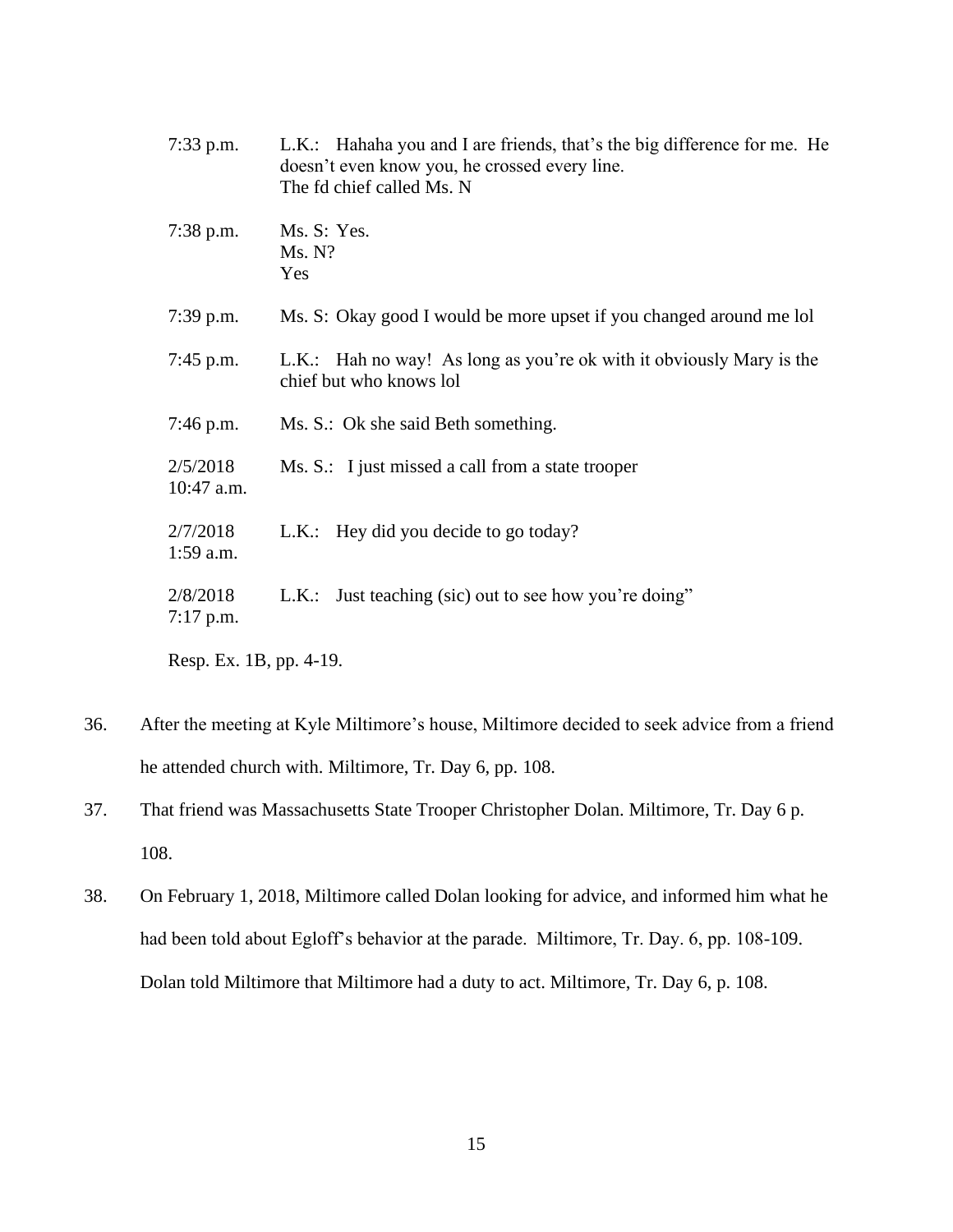- 39. Shortly thereafter, Miltimore received a call from Trooper Michael McNally who asked to interview him. McNally and another Trooper, Jeffrey Burke (State Police investigators), met with Miltimore. Miltimore, Tr. Day 6, p. 110.
- 40. When McNally received the call from Dolan, Dolan told him it involved sexual assault allegations; a high-ranking individual in the WFD; and that the victims expressed concern about coming forward and didn't know where to turn. McNally, Tr. Day 4, p 17. McNally told Dolan "we could look into such a thing because there was a political nature to it." McNally, Tr. Day 4, p. 17. McNally then called his supervisor, Captain Wilcox, who assigned the case to McNally and Burke. McNally, Tr. Day 4, p. 18.
- 41. Miltimore met with McNally and Burke on February 1, 2018 at an ambulance company where he worked part time. McNally, Tr. Day 4, p. 120, Miltimore, Tr. Day 6, p. 109-110. McNally and Burke were investigators working for the Hampden County District Attorney's office. McNally, Tr. Day 4, pp. 6-7.
- 42. There is an audiotape of the 48-minute interview. During the interview, Miltimore told the State Police investigators the following:
	- A. He (Miltmore) was not involved in the St. Patrick's Day Parade and he was not a witness to what may have occurred between Egloff and any alleged victims.
	- B. Firefighter Kennedy had told Miltimore that he (Kennedy) had spoken to Ms. S at Noble Hospital and that Ms. S. told Kennedy that she had been sexually assaulted by Egloff at the St. Patrick's Day Parade in 2016; that Ms. S reported to Kennedy that she had been "pinned down" by Egloff; and that Ms. S. had told him (Egloff) to stop.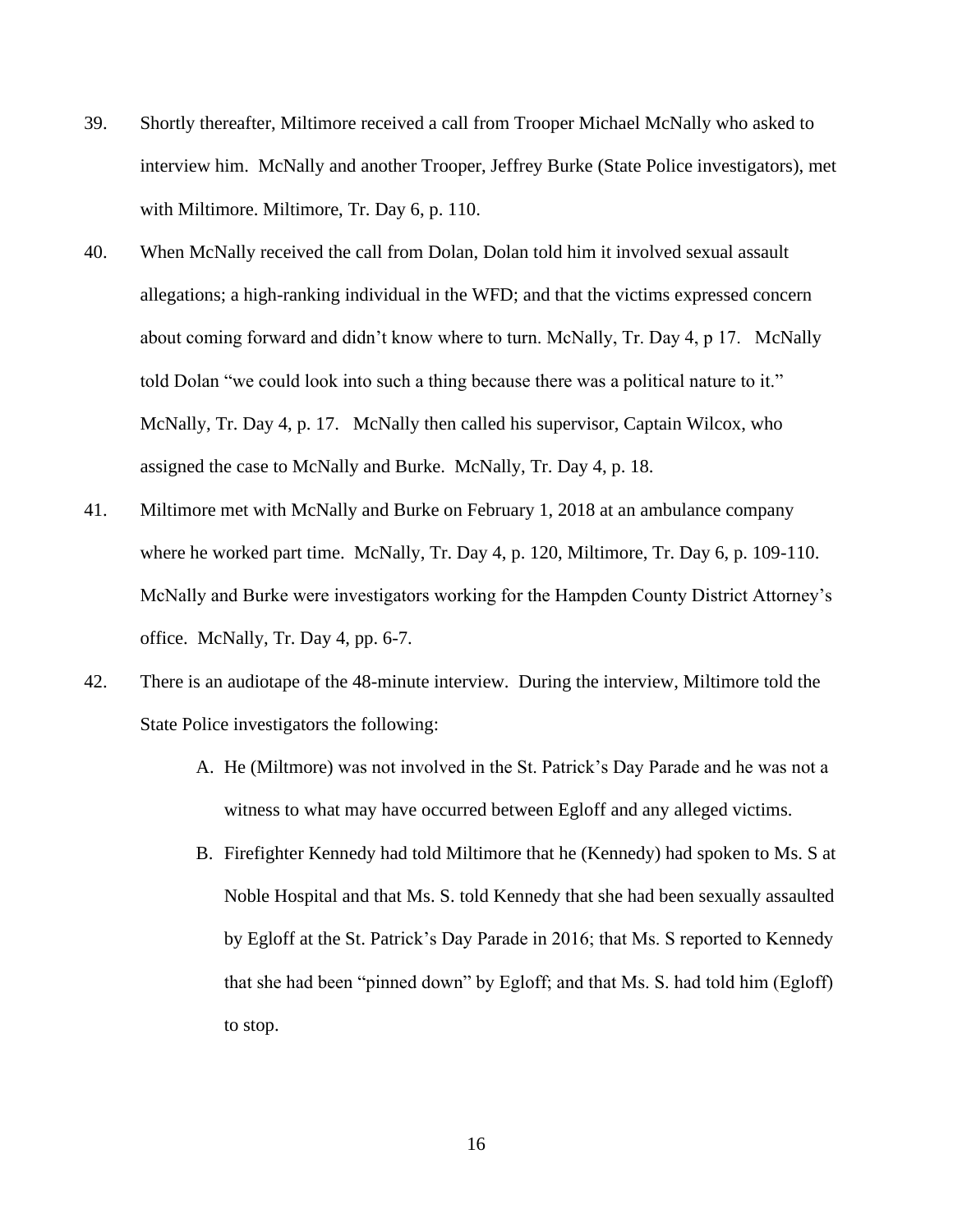- C. Other females, including Ms. N and Firefighter Humason, had reported being assaulted by Egloff.
- D. The alleged victims had been talked out of coming forward because they are scared.
- E. He (Miltimore) reported this to his Captain (Captain Boutin) and, after touching base with some of the alleged victims, Boutin had confirmed to him that "something happened".
- F. He (Miltimore) "felt the need to stick up for" the alleged victims.
- G. Miltimore, without attribution to anyone, then stated that he had heard that Ms. S. "was pinned down in the back of Chris Bard's truck; he (Egloff) stuck his hand up Ms. S's dress and inside of her and exposed her breasts while she was screaming."
- H. He (Miltimore) was "sick" about what he had heard; he was losing sleep over it; and he wanted to make sure the alleged victims had a chance to be heard.
- I. Firefighters Rick Paul and Nyles Lavallee witnessed some of what happened.
- J. He (Miltimore) was nervous about going to Westfield Police since Chris Bard's brother is a lieutenant with the Westfield Police Department.
- K. Miltimore, without attribution, then stated that he had heard that Egloff, while "grabbing Ms. N's crotch", stated, "you think you have power with this? I'm the Deputy Chief and I've got more power than you." Miltimore then added, "She [Ms. N] pushed away, he went back at it a second time and did it again."
- L. Egloff has been "retaliatory" to many employees, threatening to swap shifts.
- M. Egloff sat in his seat while at training as a prank and said, "I dare you to move me." When Miltimore said "no"; Egloff threatened to move Miltimore to another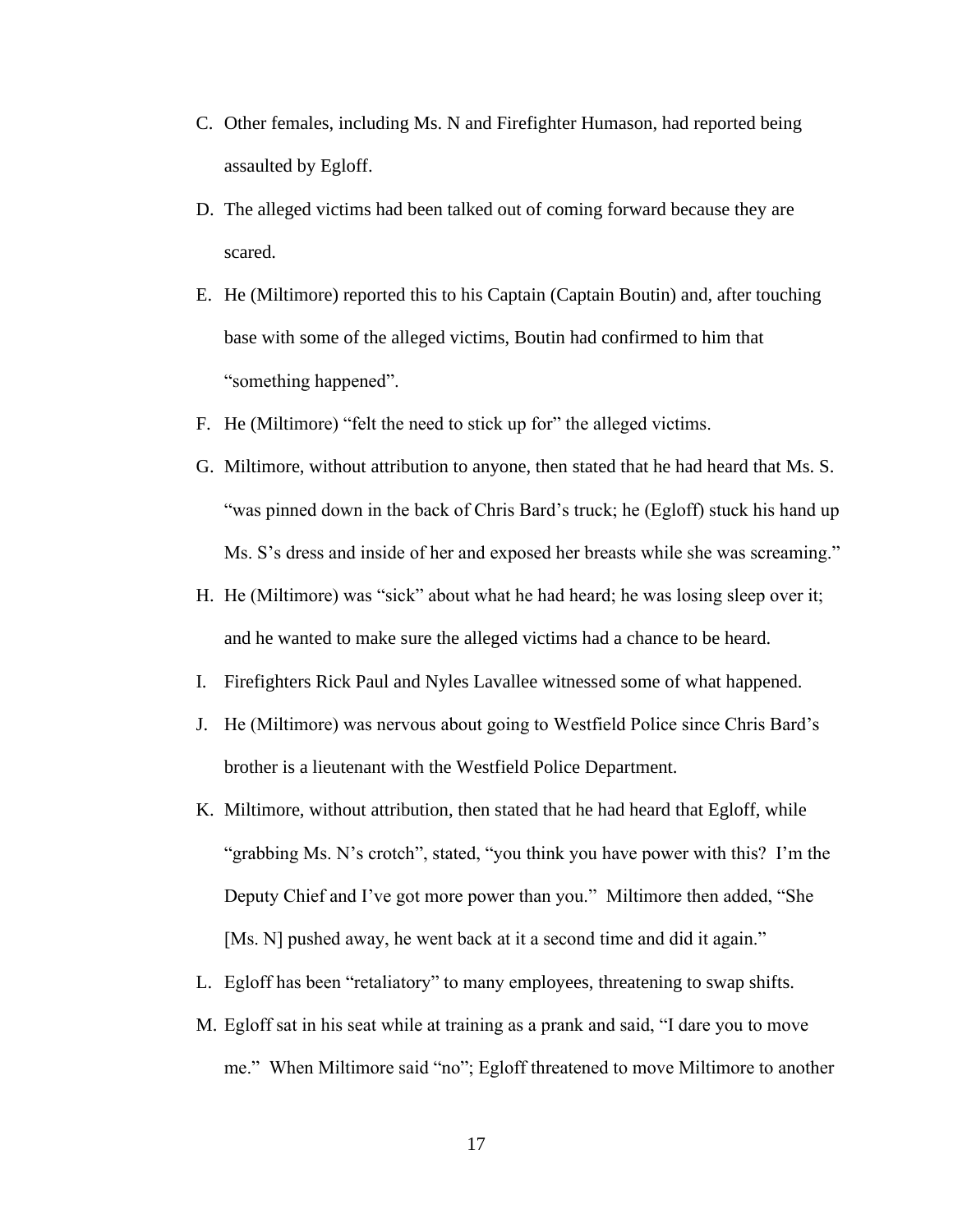group. In response, Miltimore said to Egloff: "You can threaten me; I can threaten you right back. If you move me to another group, there's gonna be more problems than that."

- N. Egloff "wrote him up" for calling out sick when other firefighters had done the same thing. In response, Miltimore told Egloff that he [Miltimore] had "called the Attorney General's Office."
- O. Egloff has treated him and other firefighters "like crap" and now he realizes that Egloff was treating women outside the Department the same way.
- P. Miltimore provided the investigators with contact information for Ms. N, Ms. S., Firefighter Humason, Chris Bard, Dave Kennedy, Nyles Lavallee, Rick Paul, Patrick Egloff, Lee Kozikowski and Captain Boutin.
- Q. Miltimore recounted an alleged incident, allegedly witnessed by Lee Kozikowski, in which the Egloff made crude remarks about being under the [female] Fire Chief's desk. (Res. Ex. 11B)
- 43. The State Police investigators wrote out a written statement for Miltimore to sign. (Resp. Ex. 11D)
- 44. The State Police investigators told Miltimore that they would need to gather more information before determining whether to pursue criminal charges; that it appears that they are within the window of the statute of limitation for the alleged crimes; but that it would be important to obtain corroborating witnesses and victims. (Resp. Ex. 11B)
- 45. Trooper McNally then called Boutin and asked her to come in for an interview. McNally, Tr. Day 4, p. 85.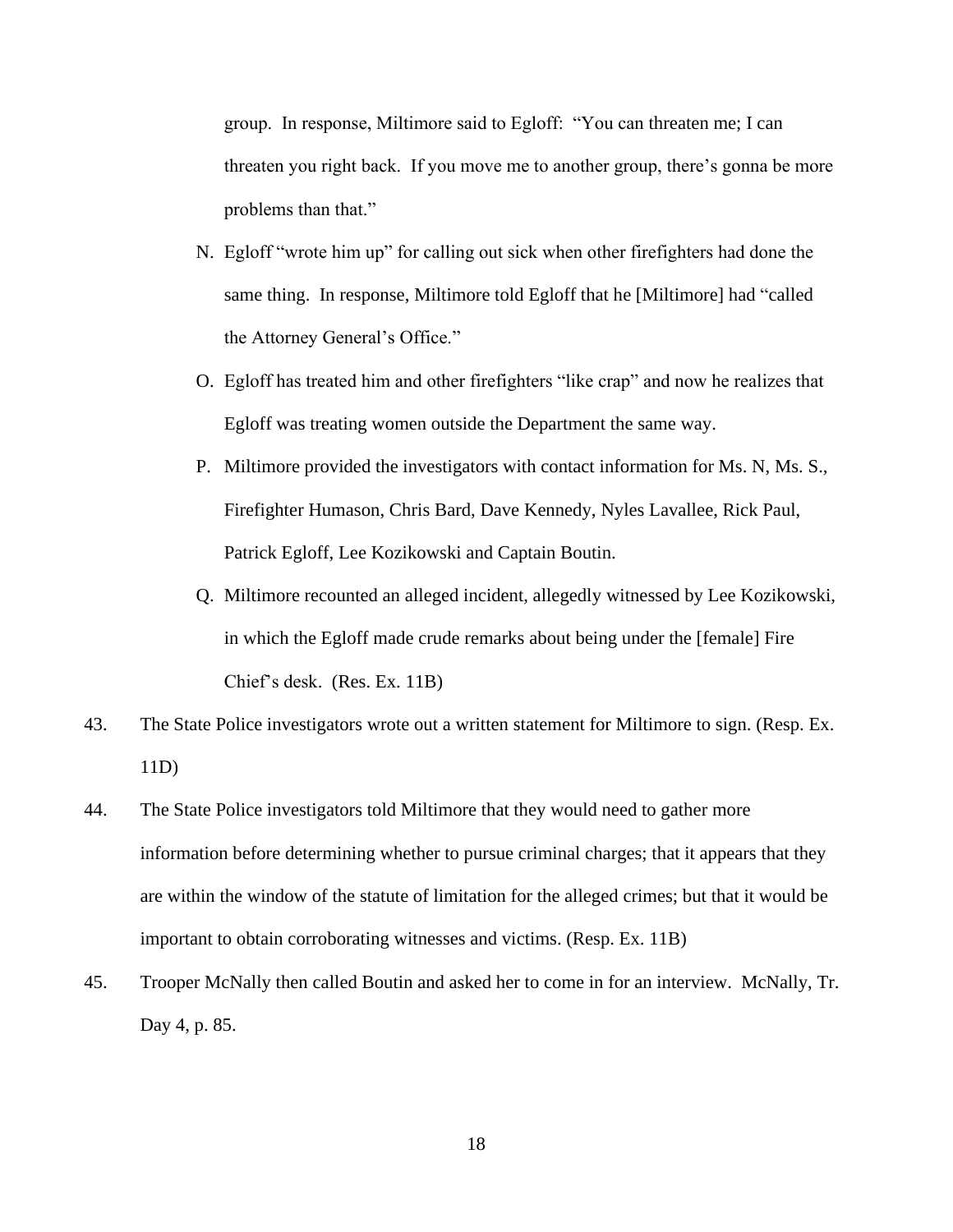- 46. There is an audio / video tape of Boutin's February 1, 2018 interview with McNally and Burke. (Resp. Ex. 11C)
- 47. Boutin met with McNally and Burke at 4:37 P.M. on February 1<sup>st</sup> at the District Attorney's Office. The following transpired during the recorded portion of the 27-minute interview:
	- A. The recorded portion of the interview starts with investigators referencing that a conversation took place before the recording started.
	- B. Investigators ask Boutin about her "earliest memory" regarding "sexually inappropriate activity in the Department involving one person".
	- C. Boutin asks investigators if they are talking about the St. Patrick's Day Parade.
	- D. Investigators respond by saying "tell us about the St. Patrick's Day Parade."
	- E. Boutin says: "I was not there."
	- F. Investigators then say: "What did you hear" about the St. Patrick's Day Parade?
	- G. Boutin then says that she heard that multiple women were groped by Egloff "in their private parts" and that some of the women had told this directly to Boutin.
	- H. Boutin told investigators that Firefighter Humason had told Boutin that she had been groped by Egloff at the parade; that she "told him off" and "that was the end of it."
	- I. Investigators then asked Boutin if she had heard about "any other" alleged victims.
	- J. Boutin responds by saying "I was told by [Ms. N] that she got it worse"; that she (Ms. N) was groped at the parade and that Firefighter Niles Lavalley had to intervene.
	- K. Boutin told investigators that she had been told that Ms. N "took care of it at the time."
	- L. Investigators than asked Boutin: "Have you spoken to them recently or encouraged them to come forward?"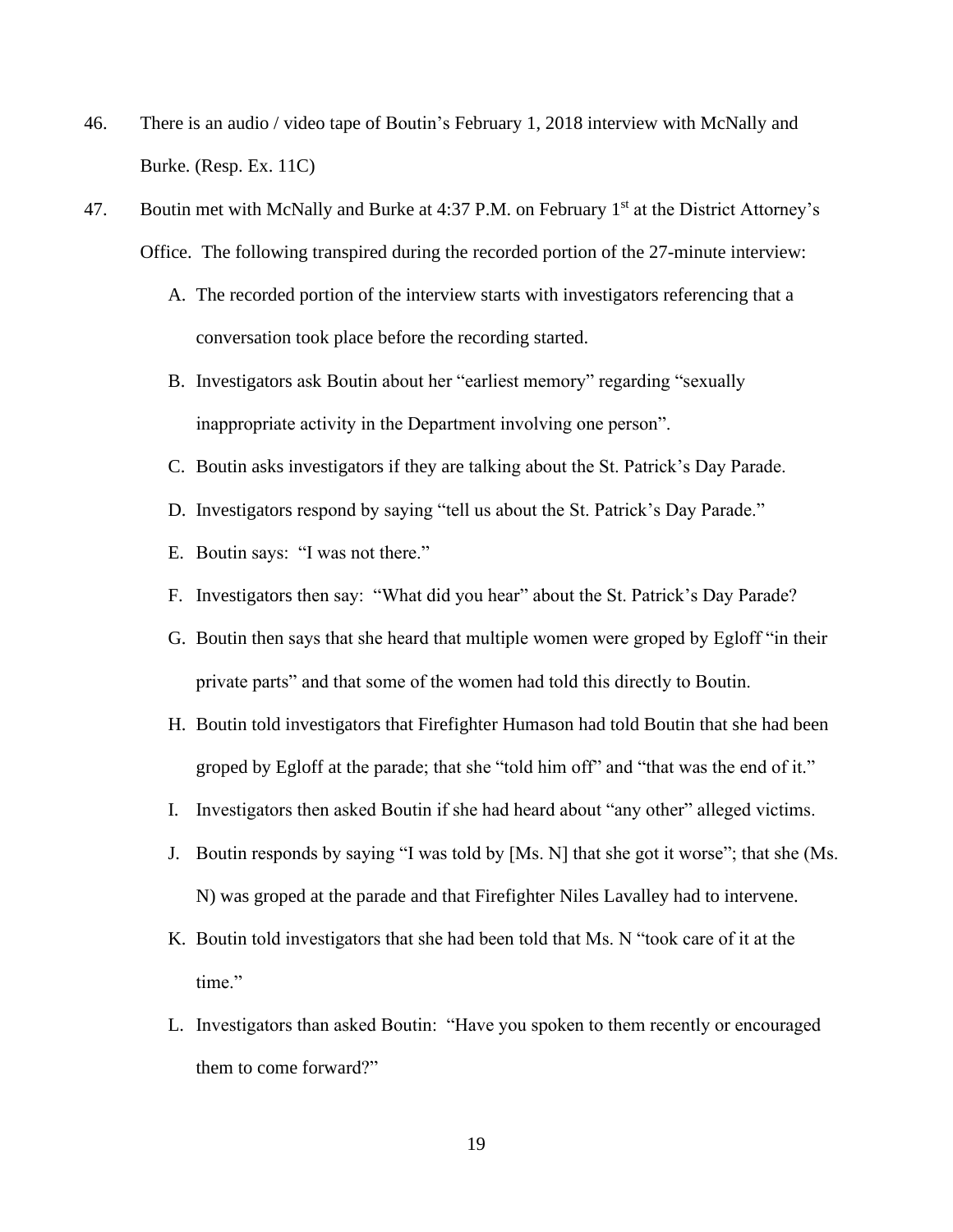- M. Boutin responds by saying: "Yes, [but] as a woman it's so hard to do that." Boutin then explained that she and other firefighters had tried to encourage Ms. N to come forward but that Ms. N was fearful of this impacting her job and that Ms. N "doesn't want to be involved in this."
- N. Investigators then asked Boutin about other alleged victims. Boutin replied by telling investigators that she had only heard "second hand rumors" about what happened with Ms. S.; that Egloff had possibly gotten more aggressive with Ms. S, including reaching under her clothes on the day of the parade.
- O. Boutin then told investigators about Egloff's alleged behavior at work, specifically referencing the following incidents:
	- a. An incident that happened a "couple days ago" while in a training class. When the instructor talked about doing role playing, Egloff said: "Can we all wear leather and do our best sexual positions?"
	- b. An incident in which she overhead Egloff on the phone telling someone he was going to take his lunch break at the college to "check out the girls."
	- c. Numerous incidents in which Egloff screamed at her, including screaming such things as: "Who the fuck do you think you are? You're not in charge here. I'm in fucking charge."
	- d. Numerous occasions in which Egloff grabbed her ponytail and pulled her neck back. On one occasion when Boutin objected and said that she had a neck injury, Egloff said "Oh, you have a neck injury?; I'll remember that when I'm Chief."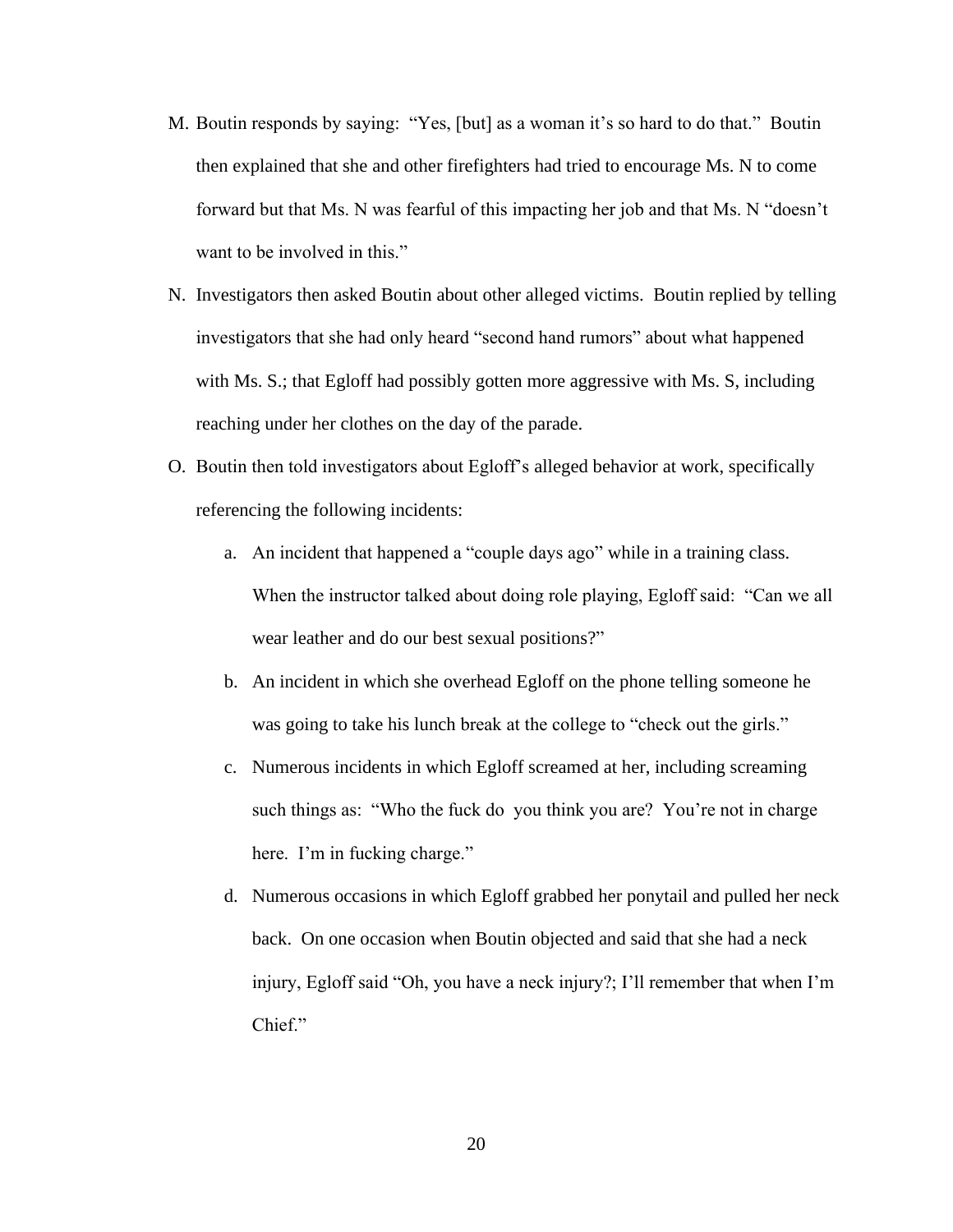- P. Boutin explained that since being assigned to work for Egloff 1 ½ years ago, she hated going to work; and was constantly in tears at home in front of her son.
- Q. Investigators then asked Boutin: "How willing would you be to help us in getting [the alleged victims] to talk to us? You could sit in on the interviews."
- R. Boutin told investigators that she had already spoken to Firefighter Humason about the issue, to which the investigators replied: "we'd like to get her story."
- S. The investigators then left the room and returned two (2) minutes later.
- T. When the investigators returned, they told Boutin that they wanted to get a written statement from her.
- U. Boutin hesitated about providing certain details in a written report, including the incidents regarding the grabbing of her ponytail because Egloff would know where that information came from and would likely retaliate against her.
- V. The investigators said they understood, but stated that such information "could be used as evidence in a trial" and urged her to provide as many details as possible.
- W. Investigators told Boutin that she had "the backing of the Massachusetts State Police and the District Attorney", specifically telling Boutin: "Don't feel like you are alone …the right thing eventually happens; it takes the right people to have courage" and that it was important to "be on the right side of history."
- X. As they began working on Boutin's written statement, the recording is shut off. (Resp. Ex. 11C)
- 48. After the recording was off, investigators suggested that Boutin call Firefighter Humason and Ms. N from their office. Boutin declined and told investigators that she would feel more comfortable calling from home. Boutin, Tr. Day 6, p.210.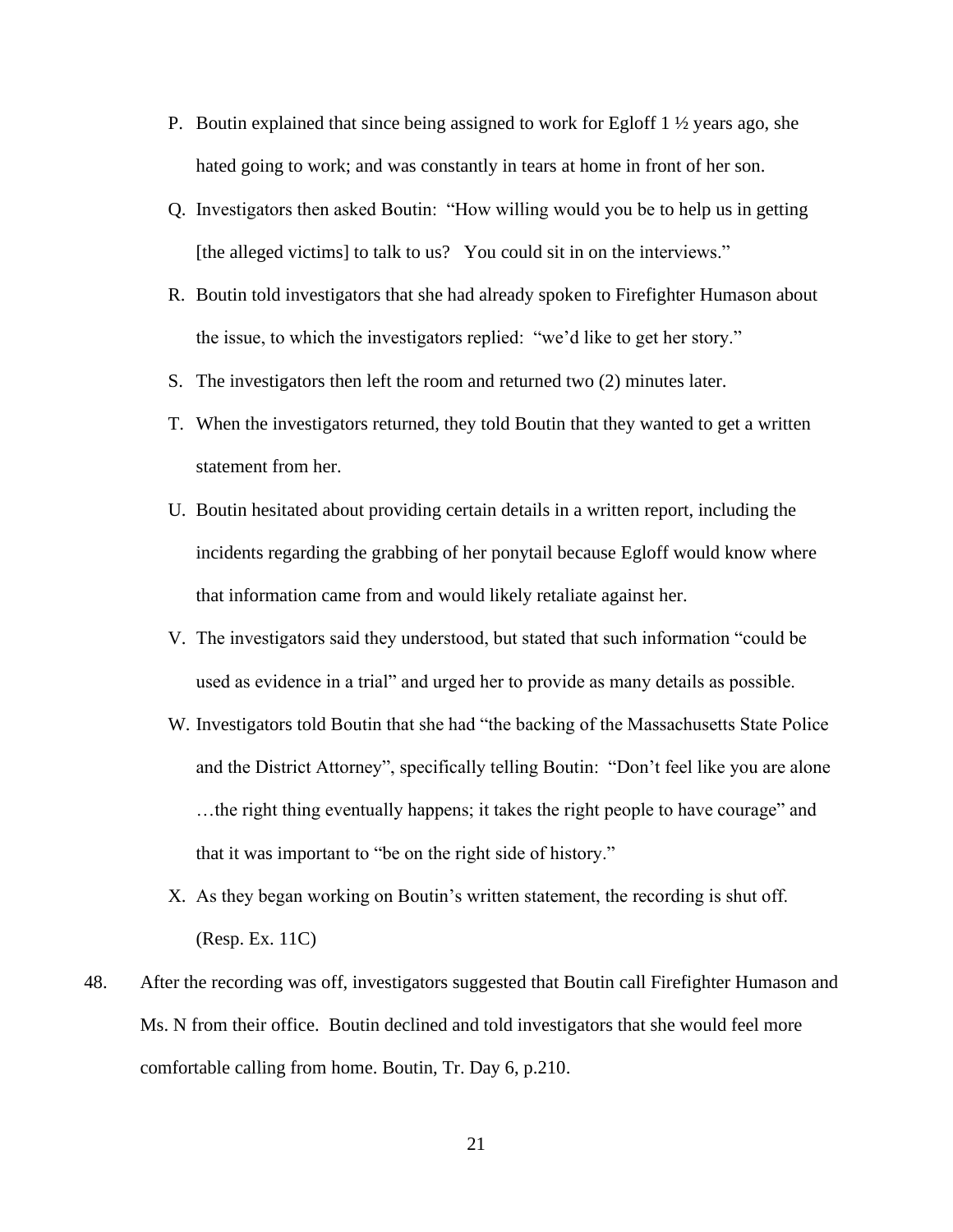- 49. Investigators talked to Boutin about the serious nature of the allegations; that the matter could be going to Court and, if that happened, the alleged victims would need to testify in Court. Boutin, Tr. Day 6, p.  $210<sup>4</sup>$
- 50. Later that day, Boutin called Firefighter Humason, telling her she had talked to the State Police. Humason recanted her statement that she had been touched by Egloff. Boutin, Tr. Day 6, p. 213. Humason said she didn't want to be involved, that this would ruin her career and make female firefighters look bad. Boutin, Tr. Day 6, p. 213.
- 51. Boutin then called Ms. N who was "worried about her job", but "willing to tell the truth." Boutin, Tr. Day 6, p. 215. Ms. N said she would call Ms. S. Boutin did not know Ms. S and never did speak with her. Boutin, Tr. Day 6, p. 218.
- 52. Ms. N called Captain Boutin back and told her that Ms. S was willing to come forward. Boutin, Tr. Day 6, p. 219 Ms. N later called and said she (Ms. N) was afraid about coming forward and that she had talked to the CEO at her hospital about this matter. Boutin, Tr. Day , p. 219
- 53. Boutin called McNally back and told him that Ms. N and Ms. S were willing to come forward but not Humason. Boutin's phone records show that she had the following phone conversations after her meeting with the troopers:

| Feb. 1:    | 5:48 p.m.    | Humason |
|------------|--------------|---------|
|            | 6:07 p.m.    | Ms. N   |
|            | $6:10$ p.m.  | Ms. N   |
|            | $7:15$ p.m.  | McNally |
| Feb. $2$ : | $12:43$ p.m. | Ms. N   |

<sup>4</sup> I listened carefully to Boutin's testimony on direct and cross and asked follow-up questions of my own. I don't credit her recollection that investigators told her, either as part of their interview, or at any other time, that: a) Egloff would have to go to court; and b) Egloff would be facing serious charges. After reviewing the entirety of Boutin's testimony, the testimony of the investigators, and after reviewing the recorded interview of Boutin (twice), I find it more likely than not that investigators told Boutin that allegations *could* result in serious charges and, *if* that happened, alleged victims and witnesses would need to testify in Court.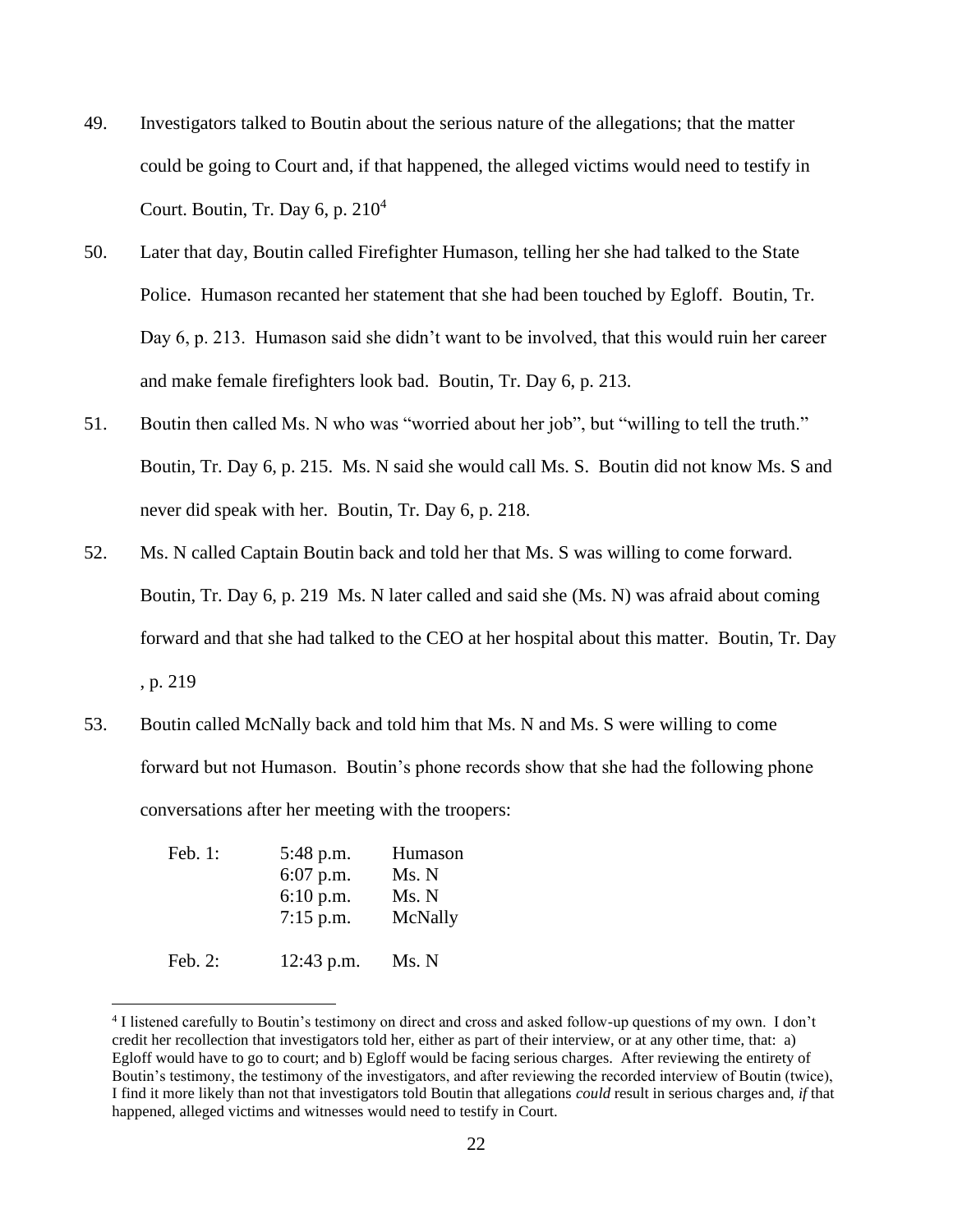2:40 p.m. McNally Feb 5: 10:15 a.m. McNally Feb. 7: 1:16 p.m. McNally (P.H. Ex. 5; Boutin, Tr. Day 7, pp. 10-12)

- 54. After Boutin's phone calls to the alleged victims, Burke called the alleged victims on February 2, 2018. (Resp. Ex. 11A) He set up a tentative interview with Humason. (Resp. Ex. 11A; McNally, Tr. Day 4, p. 103) On February 5, 2018, McNally spoke with Ms. S who set up an interview for February 7, 2018, but then called back on February 6, 2018, leaving a message that she did not want to be interviewed: "I don't want to go down that road and talk about it and really have anything to do with it. It happened two years ago and I'm quite content leaving it there." (Resp. Ex. 11A) On February 5, 2018 at 11:45 A.M., McNally spoke with Humason who stated: "I don't want to be involved. Nothing happened to me … I feel this is a witch hunt going the wrong way". (McNally, Tr. Day 4, p. 105; Resp. Ex. 11A) Later that day, Ms. N called and stated: "I'm torn. I don't feel like I'm a victim" and said she was not interested in providing a statement at this time. (Res. Ex. 11A)
- 55. On February 6, 2018, Captain Boutin (who at this point was unaware that Ms. N and Ms. S had opted not to give a statement to the State Police) communicated with two fellow captains separately: Captain Charles Warren and Captain Keith Supinski. Boutin, Tr. Day 6, p. 225.
- 56. Captain Warren has been employed by the Westfield Fire Department since 1995 and has been a Fire Captain since 2009. Warren, Tr. Day 2, p. 284. Warren has known Egloff for many years, considers him a friend; and they "hang out together". Warren, Tr. Day 2, pp. 298-299.
- 57. On February 6, 2018, Captain Warren had been attending a technical rescue drive with Boutin's husband who is a Captain in the Chicopee Fire Department. After the two men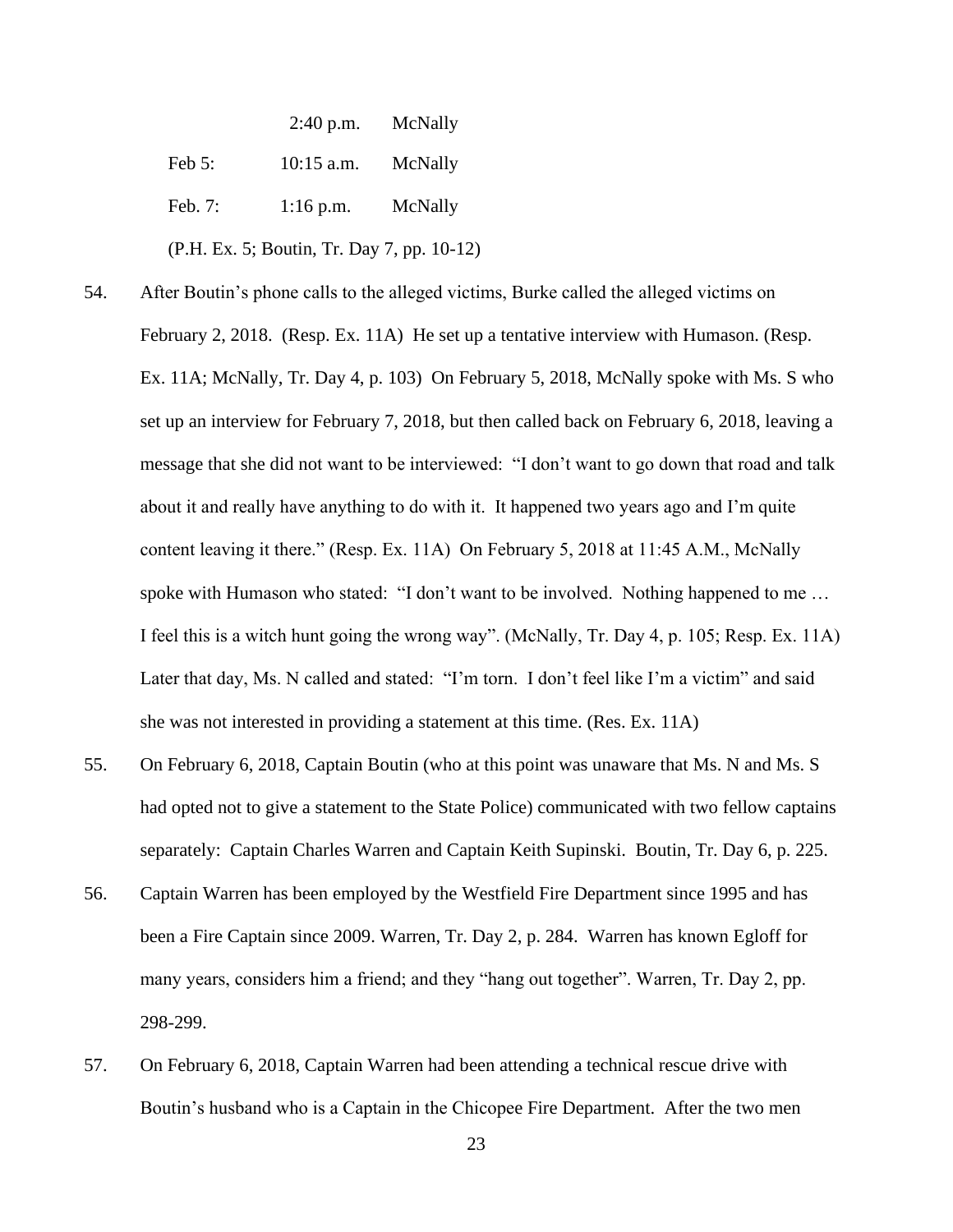completed training, they returned to the Boutin home and Warren stopped in to use the bathroom. Warren, Tr. Day 2, p.285.

- 58. Warren recalls that, after stepping out of the bathroom and into the hall, Rebecca Boutin asked him: "Did you hear the news?" When Warren said "What news?"; Rebecca Boutin "kind of pulled [him] off to the side" and said that Egloff was "being arrested on Friday". When Warren said "for what?", Boutin said: "for rape". Warren, Tr. Day 2, pp. 285-286.<sup>5</sup>
- 59. After his conversation with Boutin, Warren first called Curt Gezotis, a retired firefighter, informing him of his conversation with Boutin. Warren, Tr. Day 2, pp. 299-302. Gezotis was friends with Egloff. Warren, Tr. Day 2, p. 303.
- 60. Also, on February 6, 2018, Captain Boutin spoke with her co-captain in Group C, Keith Supinski. Boutin, Tr. Day 6, p. 271. Supinski says Boutin called him on February 5, (Supinski, Tr. Day 2, p. 276) but Boutin's phone records show that Supinski called her on the 6th. (P.H. Ex. 5).
- 61. During the approximately 30-minute phone conversation, Boutin provided Supinski with some background information about the State Police investigation and then Boutin told Supinski that Egloff was being arrested for rape. Supinski, Tr. Day 2, p. 236.<sup>6</sup>
- 62. During this conversation, Supinksi never told Boutin that he had already been told of the allegations against Egloff by Kozikowski; that he had been at the parade that day; or that he had been in Chris Bard's truck with Egloff at the St. Patrick's Day Parade. Supinski, Tr. Day 2, p. 239.

<sup>5</sup> Boutin denies making this statement. Rather, she recalls telling Warren that Egloff was "facing serious charges". (Boutin, Tr. Day 6, p. 210, 224). For reasons discussed in the analysis, I credit Warren's testimony over Boutin's <sup>6</sup> Similarly, Boutin denies making this statement to Supinski. Rather, she recalls telling Supinski the same thing she recalls telling Warren, that Egloff was "facing serious charges". (Boutin, Tr. Day 6, p. 227). I credit Supinski's testimony over Boutin's.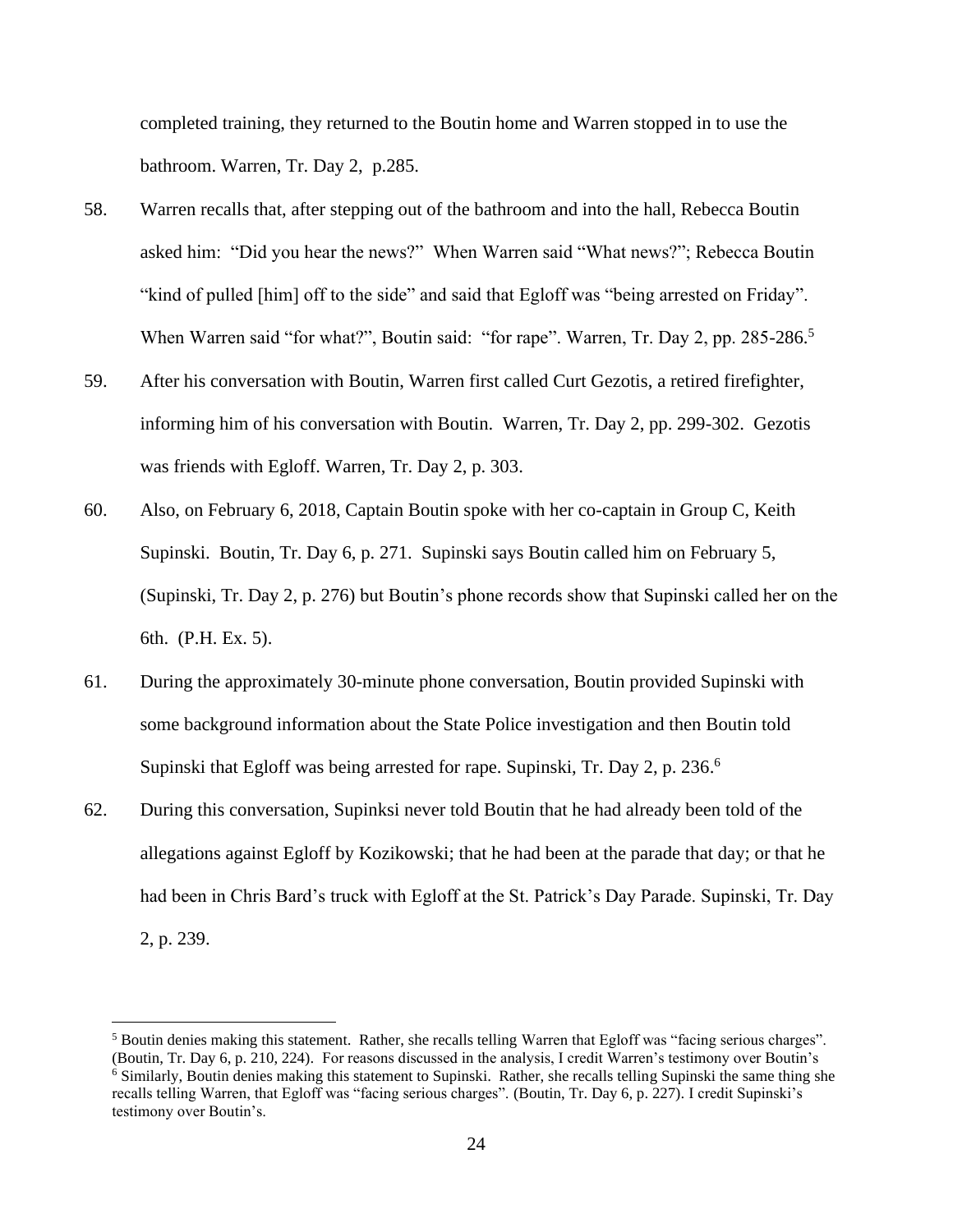- 63. On February 7, 2018, Egloff called Humason. (App. Ex. 10, pp. 2-3). Humason told Egloff that she and Ms. N and Ms. S had refused to talk to the State Police. (App. Ex. 10 pp. 2-3). Egloff places the conversation as prior to his trip to the State Police. (Resp. Ex. 1B, p. 27).
- 64. Around this time, Kennedy called Trooper McNally because Miltimore had said he wanted to talk to anyone with information. Kennedy said McNally was put off but Kennedy told him what he knew. (Kennedy, Tr. Day 6, p. 20). McNally then called Miltimore and complained about Miltimore giving his number to Kennedy. Miltimore, Tr. Day 6, p. 129.
- 65. On February 7, 2018, the State Police called Egloff and asked him to come in. (Resp. Ex.11A, pg. 4). Egloff did go to their office but refused to be recorded. (Resp. Ex.11A, pg. 4). Trooper McNally said he could not go forward on those terms and said that Egloff did not have to talk to them. (Resp. Ex.11A, pg. 4). Egloff demanded to know the charges and said he'd heard that Captain Boutin brought up the "R" word ("you know, rape"). (Resp. Ex.11A, pg. 4). Egloff also stated "what happened took place two years ago and it took place in front of numerous people from work" and further that he was not going to "incriminate" himself. (Resp. Ex.11A, pg. 5). McNally warned Egloff not to retaliate against perceived witnesses or victims. (Resp. Ex.11A, pg. 5).
- 66. The then Chief of the WFD, Mary Regan, did not testify in this hearing. She did provide a written statement to the investigator. (Resp. Ex. 1B, pp. 23-25). Regan wrote that she received a call from Gezotis, the retired firefighter and friend of Egloff, on February 8, 2018 to ask if she was investigating Egloff and that Gezotis said the City was doing an investigation. (Resp. Ex. 1B, pp. 23-25). Regan said she was unaware. (Resp. Ex. 1B, pp. 23-25). Gezotis told her that Egloff had "grabbed a nurse's ass" two years prior at the St. Patrick's Parade, but had apologized and it was now a dead issue. (Resp. Ex. 1B, pp. 23-25).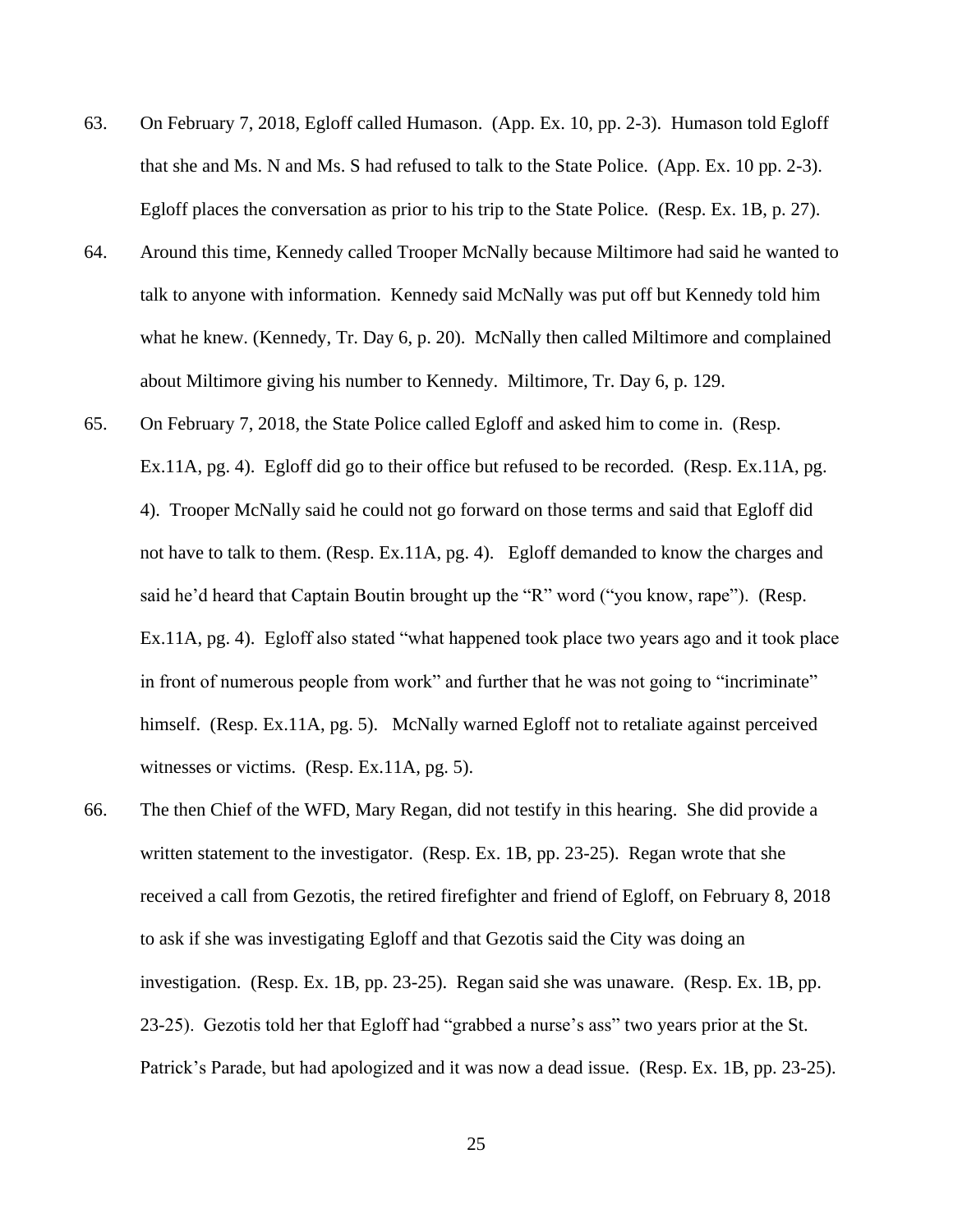Gezotis told Regan that the DA's office was calling people and that there was an investigation of whether Egloff had penetrated a different nurse with his fingers. (Resp. Ex. 1B, pp. 23-25). He said that this was impossible because of witnesses being present and because she (presumably Ms. S) was a "fat girl". (Resp. Ex. 1B, pp. 23-25). Regan believed that Gezotis was trying to get her to stop the investigation. (Resp. Ex. 1B, pp. 23-25).

- 67. On February 11, 2008, Kozikowski spoke with Egloff who insisted that Supinski be present. (Kozikowski, Tr. Day 1, pp. 195-197). Kozikowski told him what Ms. N and Ms. S had told him and that if Egloff had done that, he deserved whatever bad things might happen to him, but that he felt bad that he had a hand in the police calling him. (Kozikowski, Tr. Day 1, p. 197). Egloff told him he knew that Kozikowski, Kennedy, Miltimore and Genereux had gone to a meeting. Kozikowski, Tr. Day 1, p. 207.
- 68. According to Regan's report, Egloff met with Chief Regan on February 13, 2018 and for the first time informed her about the State Police investigation. (Resp. Ex. 1B, pp. 23-25). Regan's reports states that: "At that time he [Egloff] had thought it was only about grabbing someone's ass to which he stated he had apologized and everything was over as she had accepted the apology." (Resp. Ex. 1B, pp. 23-25). Egloff accused (saying he "had been told") Boutin, Kennedy, Miltimore, Kozikowski and Genereux of calling and texting the "nurses" to go to the DA to say that they had been assaulted and stated that Miltimore had reported it to the State Police. (Resp. Ex. 1B, pp. 23-25). Egloff accused them of trying to get the nurses to "change their story". (Resp. Ex. 1B, pp. 23-25). Egloff said that Ms. N, Ms. S and Humason "will not talk to the DA office." (Resp. Ex. 1B, pp. 23-25).
- 69. Regan then called the Mayor to tell him what she had been told. Regan's notes state:

"I called the Mayor and went an (sic) informed him of what I had heard. I told him I don't think we need to start an investigation internal because no one has come forward with a[]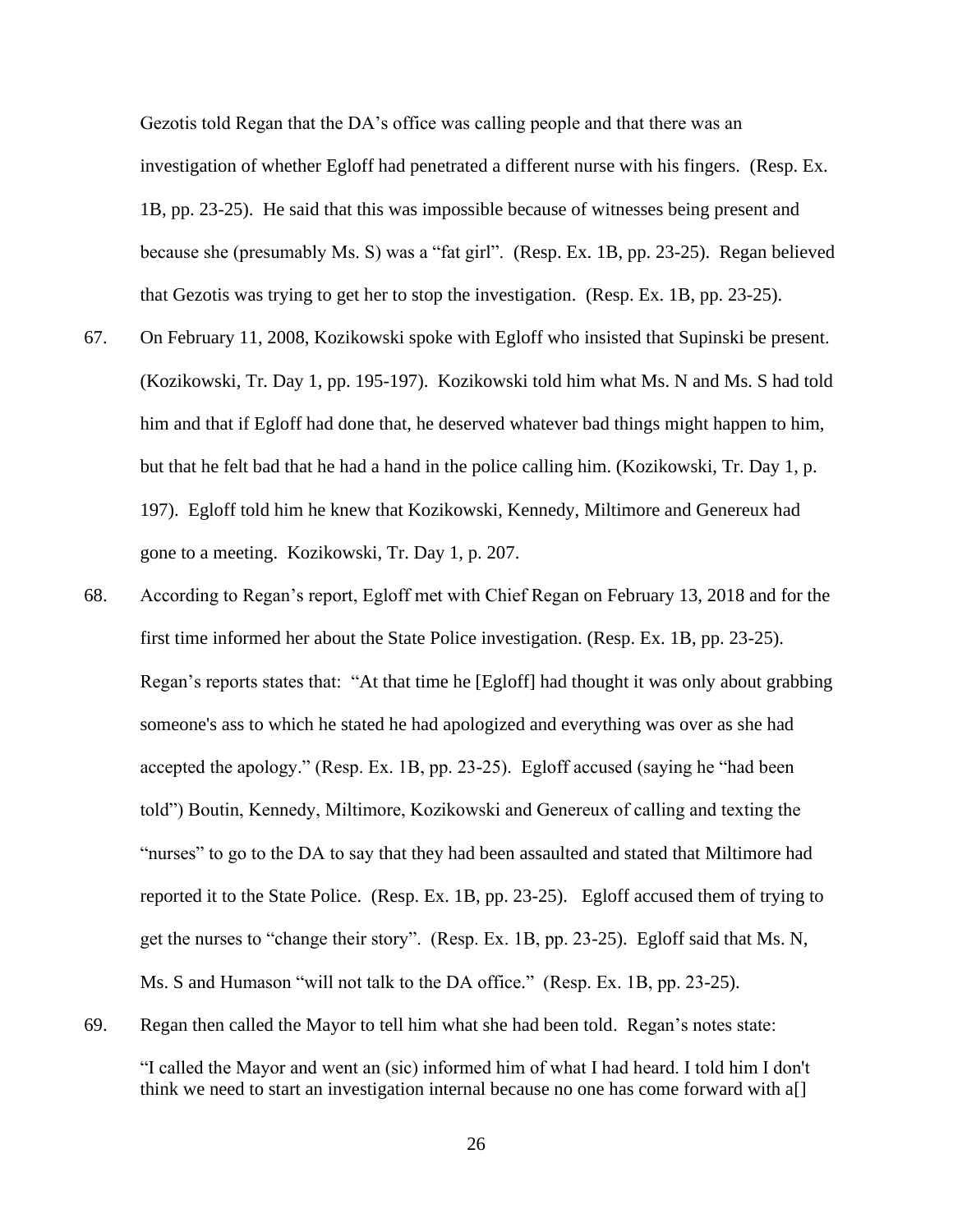complaint. I believe we should wait and see if there are any changes to what we know at which time we can act on it. Everyone who has talked to me other that (sic) Egloff has been off the record. Mayor asked what do I want from him and I said nothing at this point until something official happens . This incident was not on duty and not in Westfield and at this time in the DA Office. I told him I don't believe the assault is true and that I believe it's a small group of people who have a personal issue with Egloff and want to prevent him from becoming Chief."

(Resp. Ex. 1B, pp. 23-25).

70. On February 16, 2018, Humason visited Chief Regan and told her that at the parade, Egloff had "cupped" Ms. N. (Resp. Ex. 1B, pp. 23-25) and that Ms. S claimed Egloff had penetrated her with his finger, which Humason said wasn't possible because Humason was in the same vehicle as she was. (Resp. Ex. 1B, pp. 23-25). Humason also told Regan that Ms. S makes up stories. (Resp. Ex. 1B, pp. 23-25). Humason had not talked to Ms. S about the allegations at the time she talked to Chief Regan. Humason, Tr. Day 2, pp. 154-156.

The Anonymous Letter

71. On February 22, 2018, the following letter was sent to Westfield Personnel Director Jane

Sakiewicz, signed as "Sincerely, Westfield Fire Fighters". (Resp. Ex. 1B, p. 31).

"Dear Personnel Director Jane Sakiewicz,

We write to you with the hope to address a serious matter at the Westfield Fire Department. We have great concern regarding Deputy Chief Patrick Egloff. Over the past few years the vast majority of us fire fighters have been victimized in some form by Deputy Egloff. Most recently several fire fighters have been contacted by the Massachusetts State Police regarding a criminal investigation involving Deputy Egloff sexually assaulting several females, which there is concern it involves female fire fighters and hospital staff. Several fire fighters are in fear of retaliation from Deputy Egloff due to his malicious and violent behavior towards his subordinates. There have been countless occasions where he has acted in an unprofessional manner towards coworkers, and when someone tries to stand up to him he threatens them using his rank as a Deputy Chief. He has voiced in a room full of people on numerous occasions, that he has pull with the Chief and the Mayor; he has also mentioned he has been under the Fire Chiefs desk doing sexual favors. He has acted in gross sexual manners verbally and physical towards numerous employees, pulling their hair, making cruel comments, and the list goes on. This is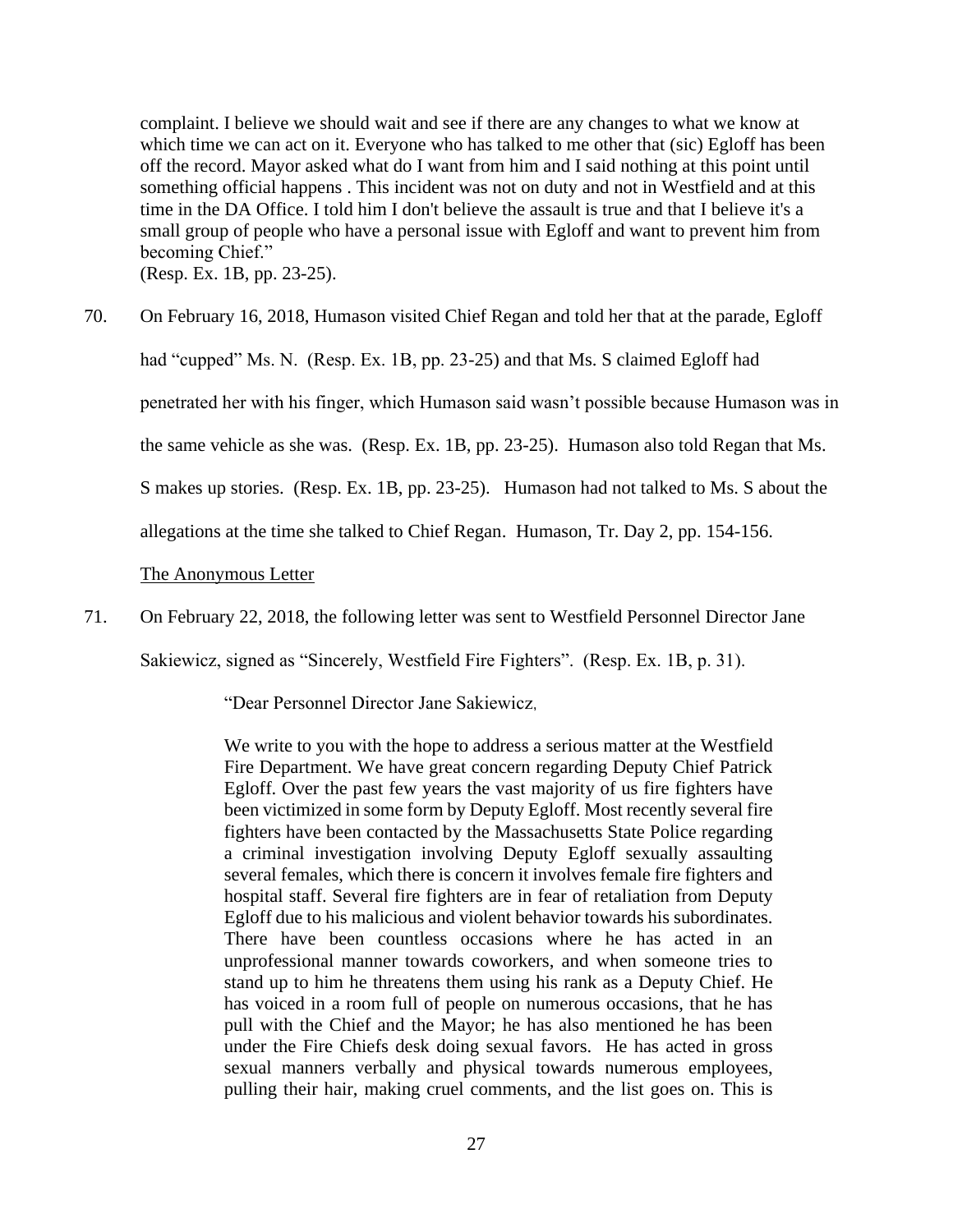unprofessional, poor leadership, and just out right disgusting. He has bragged to groups of people on group C about his malicious plans toward other employees, such as with unfair schedule assignments, unfavorable duties, blocking health and wellness initiatives, discipline for sick time use. There have been several major events that occurred with Deputy Egloff, especially the thanksgiving (Pie Gate event); this will summarize his personality and unprofessional behavior. Our intentions are to notify you of the ongoing problems at the Fire Department, some of which may have been swept under the rug. We hope this is taken seriously and will be addressed.

Sincerely

Westfield fire fighters"

(Resp. Ex. 1B, p. 30)

- 72. Each of the Appellants denies having written the letter, together or separately and, to the extent that writing the letter would constitute misconduct, none of the Appellants have been charged with writing this letter. Kennedy, Tr. Day 6, pp. 28; Miltimore, Tr. Day 6, p. 130; Boutin, Day 6, p. 234; McDonald, Tr. Day 1, p. 181.
- 73. On February 26, 2018, Gezotis called Kyle Miltimore. (Miltimore, Tr. Day 6, pp. 120-121). Gezotis told Miltimore about the letter. (Miltimore, Tr. Day 6, p. 120-121). Gezotis said he was calling for his friend Egloff. Gezotis said he had discussed this with the Chief and the Mayor and City councilors and that this was coming up again because of the letter. (Miltimore, Tr. Day 6, pp. 120-121). Gezotis said he heard this from the Mayor, that he had just been at the Tavern Restaurant with some City Councilors, having had a meeting with them about this and he had given them Miltimore's name as sending the letter. (Miltimore, Tr. Day 6, pp. 120-121). Gezotis told him numerous times he'd better keep his mouth shut, the Councilors would be coming after his job. Gezotis told Miltimore that he had previously squashed this with the mayor and the Chief. Miltimore, Tr. Day 6, p. 129.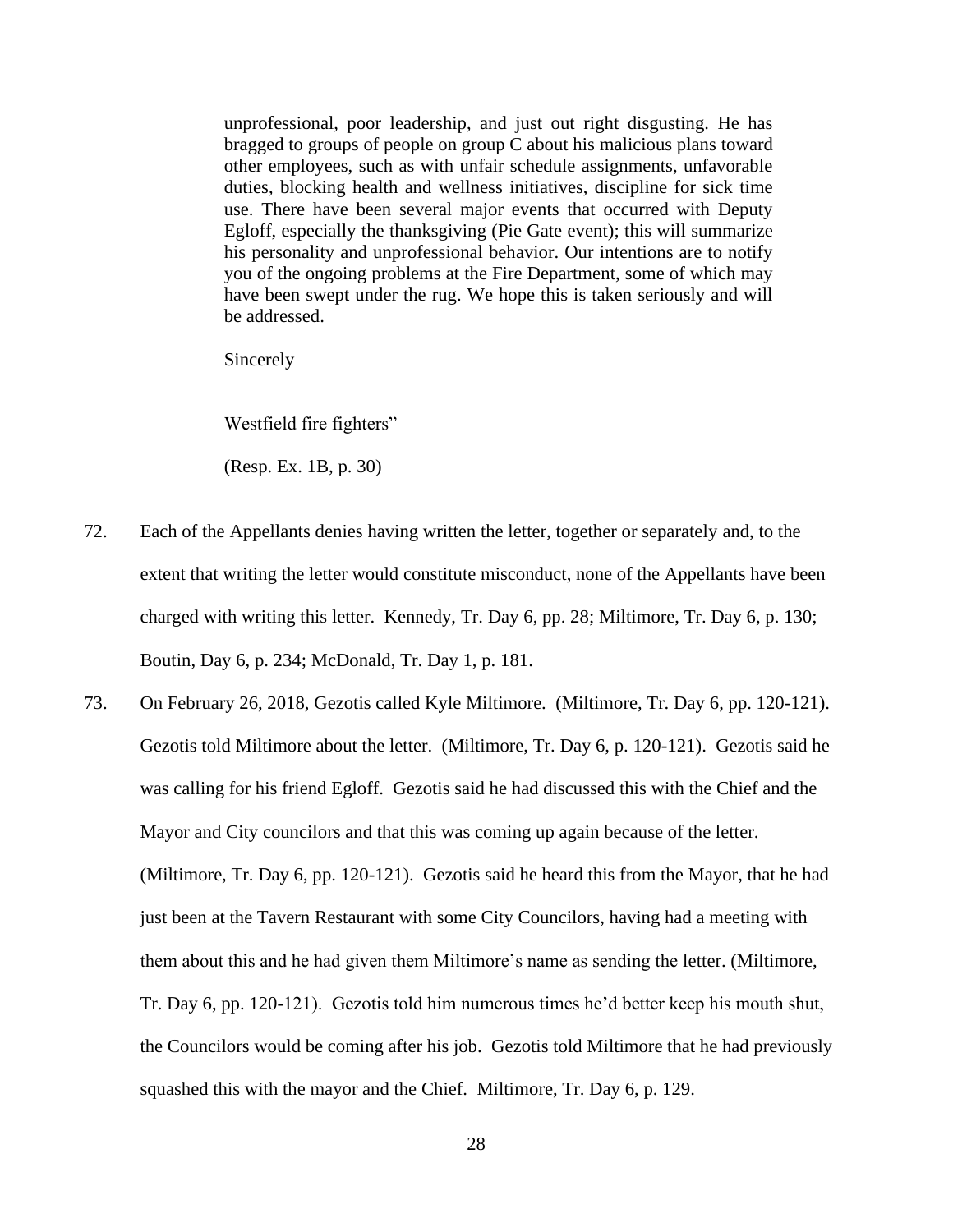74. On February 28, 2018, in the early morning hours, Humason recalls having a conversation with Ms. S. about the allegations against Egloff. According to Humason, she then received the following unsolicited text from Ms. S at 4:00 a.m.to Humason (the copy does not show the name of the sender of the text) that reads:

"Chrissy thank you so much for talking to me. Please extended my apologies for this all thing to forgive me I forgot his name Egeloft or something. I can't believe the stories are so out of control and far fetched. He'd have to be a midget to be able to do any of the things you were telling me. Again thanks for talking to me and if there is anything I can do please let me know. And I miss you! I'll call and talk to [name redacted] today." (Resp. Ex. 1B, p. 21)

- 75. On the same day, February 28, 2018, Trooper McNally closed the investigation, but said he was unaware of the text. (McNally, Tr. Day 4, p. 97). Despite closing the file because the victims didn't want to go forward, McNally "believed what [Boutin and Miltimore] told me to be true." McNally, Tr. Day 4, pp. 62-63.
- 76. At some point in February, after talking to the State Police, Boutin tried to speak with Chief Regan about these matters but the Chief refused to do so, saying that she had been advised by a City Councilor and her own "personal representative" not to speak to her. Boutin, Tr. Day 6, pp. 229-230.

# The City Opens an Investigation

- 77. After the receipt of the letter, the City, through the City Law Department, hired Attorney Dawn McDonald to conduct an investigation whose stated purpose was to determine the following:
	- 1) Is there any merit to the allegations of misconduct against Deputy Chief Patrick Egloff as set forth in the Anonymous Letter?
	- 2) Who wrote the Anonymous letter?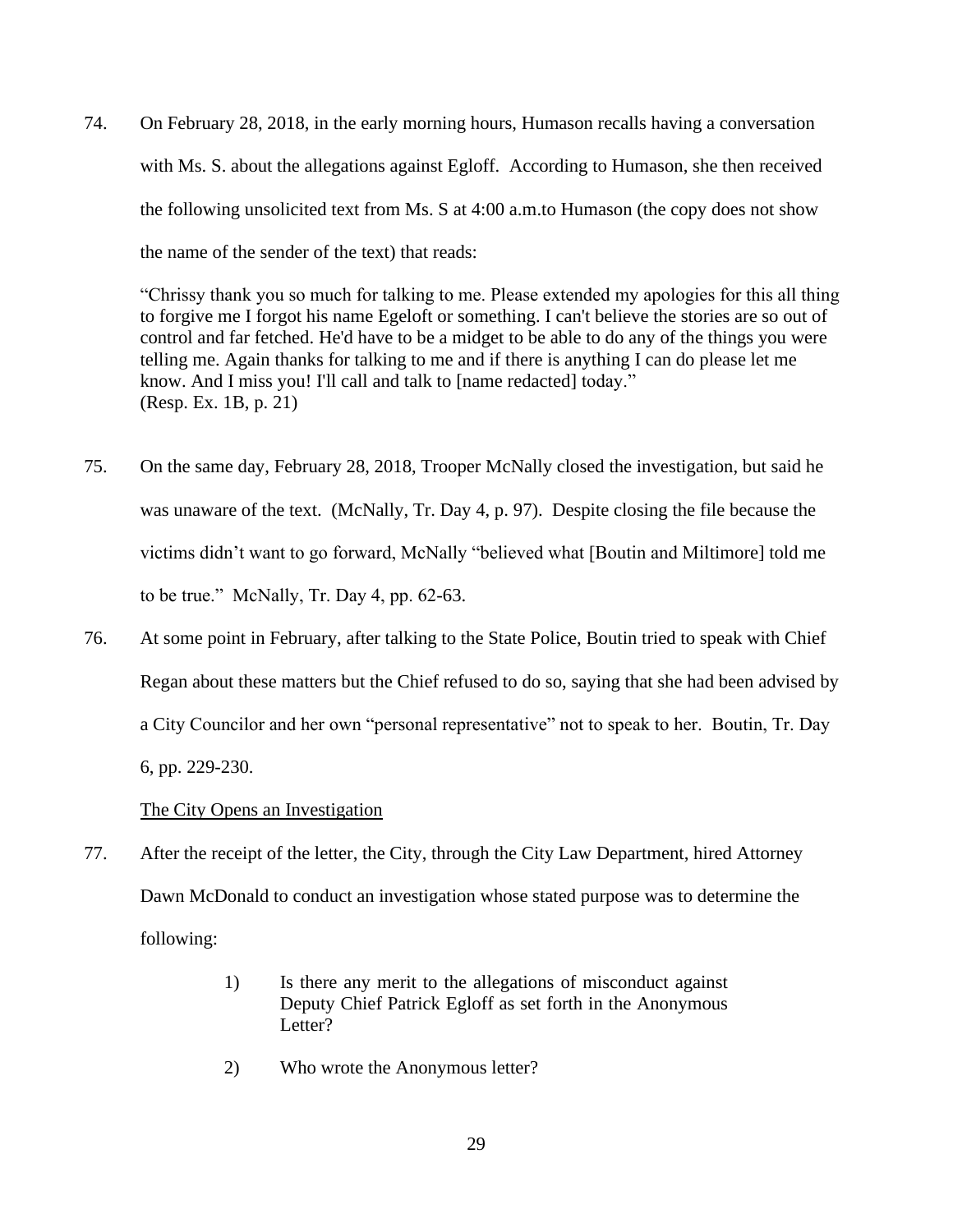- 3) What was the purpose of sending the Anonymous Letter? Was it in fact sent because there was serious misconduct occurring at the fire department or was the letter sent in an effort to undermine, discredit and disgrace Deputy Chief Patrick Egloff, thereby derailing his promotion to Chief of the Westfield Fire Department?
- 4) If the sexual misconduct allegations were made, and the Anonymous Letter was sent, in an attempt to undermine, discredit and disgrace Deputy Chief Patrick Egloff, thereby derailing his promotion, what is the appropriate discipline for the person(s) involved?
- 5) In light of the allegations in the Anonymous Letter, should Deputy Chief Patrick Egloff be promoted to Chief of the Westfield Fire Department? (Report, p. 2)
- 78. In conducting her interviews, McDonald began with Chief Regan (McDonald, Tr. Day 1, p. 27) who provided a written statement. (Resp. Ex. 1B, pp. 23-25). McDonald took notes of all of her interviews.

79. Next, she interviewed Egloff who provided a "timeline of events" from February 6, 2018 to February 26, 2018. (Resp. Ex. 1B, pp. 27-28). Egloff told McDonald he had learned of the State Police involvement from Gezotis who in turn had learned of it from Warren. (App. Ex. 10, p. 2). Egloff said he called Humason who gave her version of the State Police interaction. (App. Ex. 10, p. 2-3). McDonald reports that Egloff admitted to the assault on Ms. N ("grabbed her by the vagina"). Specifically, McDonald's report states:

"At some point during the day, Deputy Egloff went up to [Ms. N] and grabbed her by the vagina. [Ms. N] immediately shoved him off and yelled at him, words to the effect that if he ever laid hands on her again, she would knock him out. He apologized, [Ms. N] accepted his apology and everyone continued with the festivities and having a good time. Egloff admits to this incident and further states that a few days later he again called [Ms. N] to profusely apologize for his conduct. He is embarrassed, ashamed and full of remorse at his behavior. [Ms. N] verifies this account and states that as far as she was concerned, it was one drunken incident, it was dealt with and over that day, and there was nothing further to apologize for." (Report p. 9; McDonald, Tr. Day 1, pp. 107-108).

- - .. .L ...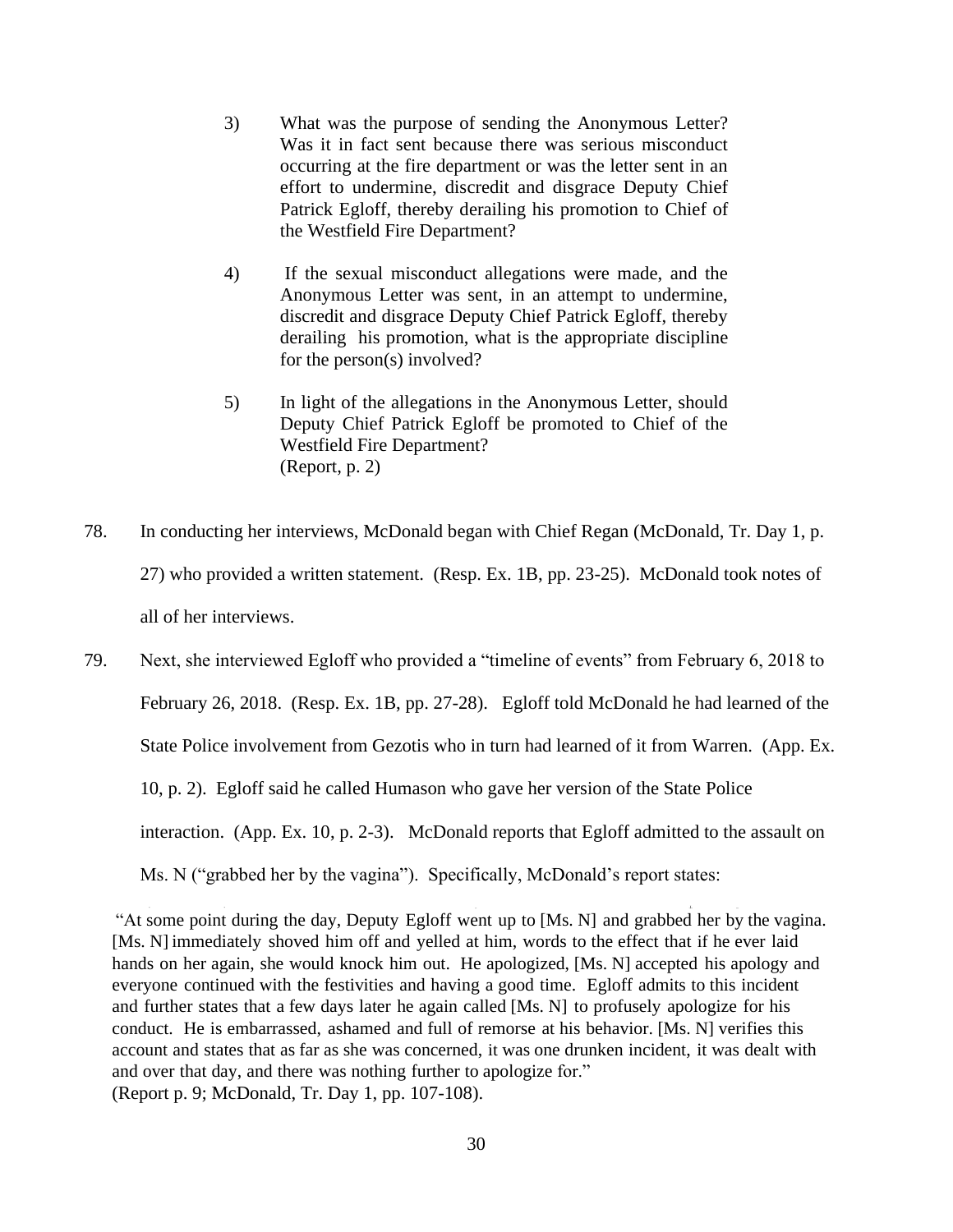- 80. McDonald next interviewed Kozikowski, Boutin, Kennedy, Miltimore and Genereux. (App. Ex. 10, pp. 14-30). McDonald believed that the order of the interviews was based on the convenience of the employees and the convenience of the Department. McDonald, Tr. Day 1, p.  $115.<sup>7</sup>$
- 81. McDonald completed and delivered her report to the City Solicitor in June of 2018. McDonald, Tr. Day 1, p. 25.
- 82. McDonald recommended that all three Appellants be terminated (Report pp. 23-28) and that Kozikowski and Genereux receive lesser discipline. (Report, pp. 29-31). She concluded that the five had engaged in a "conspiracy" to undermine Egloff and a "plot" to have him arrested for rape. (Report, p. 23).
- 83. In regard to Boutin, McDonald wrote in part:

"Boutin's conduct as it relates to the allegations of sexual misconduct against Egloff was **reprehensible**. Egloff was her deputy and she is a Captain. She spoke to Union President Niles LaValley multiple times about Egloff yelling at her and each time refused his advice that she file a grievance. Instead, she joined Miltimore and Kennedy in a **plot** to have Egloff arrested for rape. **A reaction so disproportionate** to anything that Egloff had ever done to her that **it defies credulity**. **She took great pleasure in**, and worked at, notifying people that he was a rapist and his arrest was imminent; both of which were completely false. She **defamed** her superior officer and took pleasure in doing it; was excited about it because it would "solve all her problems." When I confronted her with her **lack of conscience** and feeling toward ruining a man's life based on false allegations, she got nervous and upset and said that [Ms. S] said it was true. **The level of her immaturity is so great**, that she accused a man of rape, with absolutely no remorse, based solely on unsubstantiated gossip that she heard from Kozikowski and then, even when informed by the three alleged "victims" that it wasn't true and they had no intention of giving statements to the police, she put effort into trying to convince them to change their mind. **Boutin's biggest source of angst in what has occurred is that nobody will talk to her**, she has lost all her friends in the Department, and has also lost the friendship of Ms. N because they all think she wrote the Letter." (Report, p. 23) (emphasis added)

 $<sup>7</sup>$  It cannot be that people who obviously were the main target of the investigation just</sup>

happened to come first. At the start, McDonald says that "they" suspected these five individuals. (McDonald, Tr. Day 1, p. 125). From this and numerous other aspects of the report noted below, it is clear that the investigation was focused on the Appellants and Kozikowski and Genereux.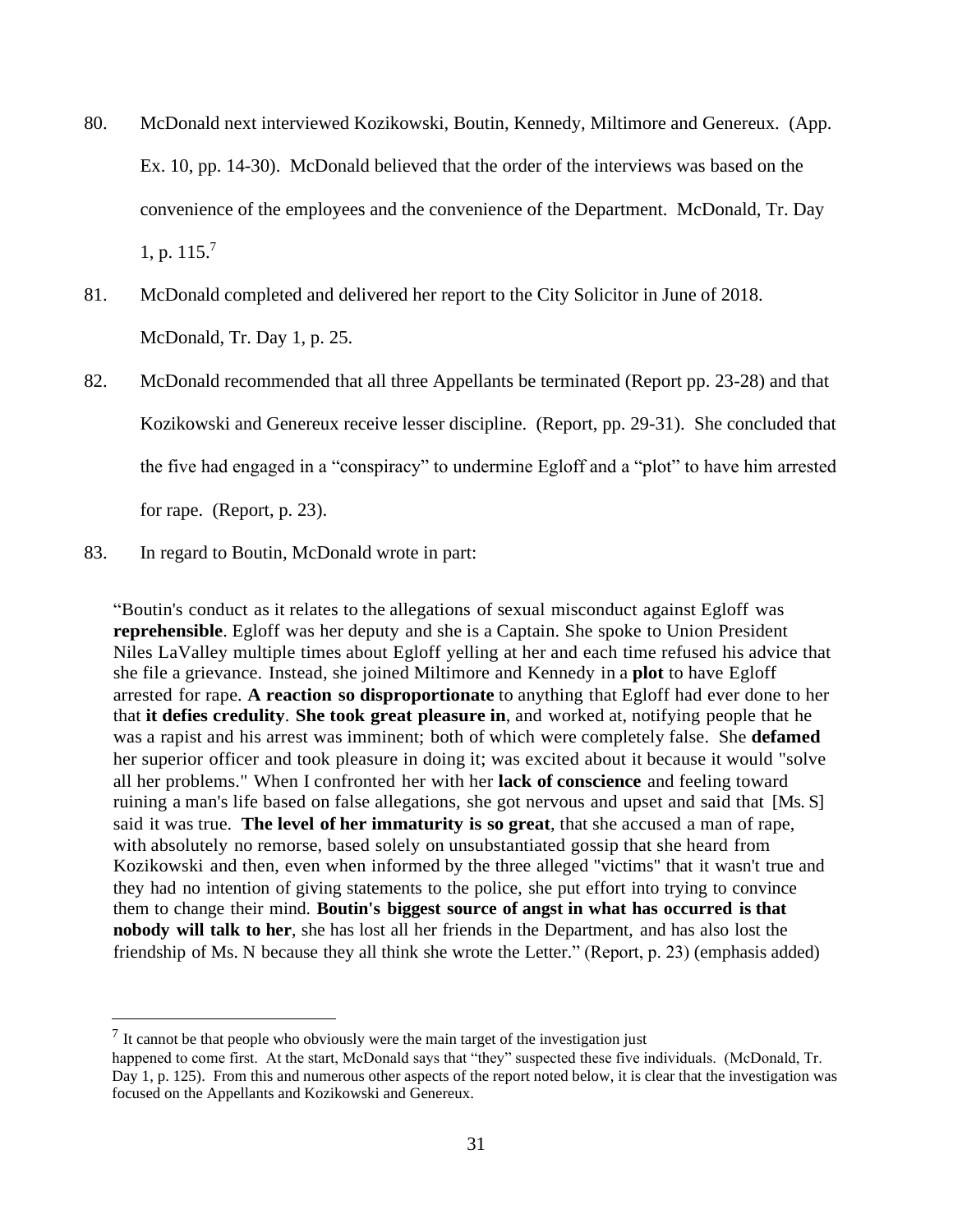## 84. McDonald went on to write:

"**Boutin put Egloff and his family through hell** by her conduct when all she had to do was file a grievance, speak to the Chief, or call the Personnel Director if she was truly having problems with Egloff. There are policies and procedures in place and she followed none of them. Boutin showed willful disregard for the welfare and safety of not just Egloff, but also non-municipal employees at Noble Hospital. She, more than any other, contributed to the horrible morale in the department and the productivity of the Department has been significantly impacted by her actions. That she is a Captain, makes her conduct that much worse." (Report, p. 24) (emphasis added)

- .

85. In regard to what rules were violated by Boutin, McDonald wrote:

"The following sections of the Employee Manual have been violated by Boutin:

Behavior: specifically, "Each employee should be aware that his/her actions on the job come under public scrutiny. Dereliction of duty of any form brings discredit not only on oneself but on fellow employees and Municipal government as a whole. Courtesy to the public and to one's superiors and fellow employees at all times is required. Employees must not work in a manner that willfully obstructs or hinders another employee from completing his or her assigned duties."

Cost Control: "strive to keep employees morale as high as possible."

Discipline and Schedule of Discipline: Insubordination, threatening or intimidating other employees, failure to maintain productivity standards, inability or unwillingness to work harmoniously with fellow employees

Insubordination: (requires no explanation)

Sexual Harassment: "sexually explicit language or gestures... an offensive overall environment, including the use of vulgar language, and the telling of sexual stories... "

Purpose #4 referenced above is: If the sexual misconduct allegations were made, and the Anonymous Letter was sent, in an attempt to undermine, discredit and disgrace Deputy Chief Patrick Egloff, thereby derailing his promotion, what is the appropriate discipline for the person(s) involved?

(Report, pp. 23-24)

86. In regard to Kennedy, McDonald wrote the following in her report:

"Kennedy involved himself and participated in accusing Egloff of rape. He **conspired** with Boutin, Miltimore, Genereux and Kozikowski to "do something about Egloff." He tried to **recruit** people to attend the **secret** meeting at Miltimore's house to gather support to **bring down** Egloff. When he learned of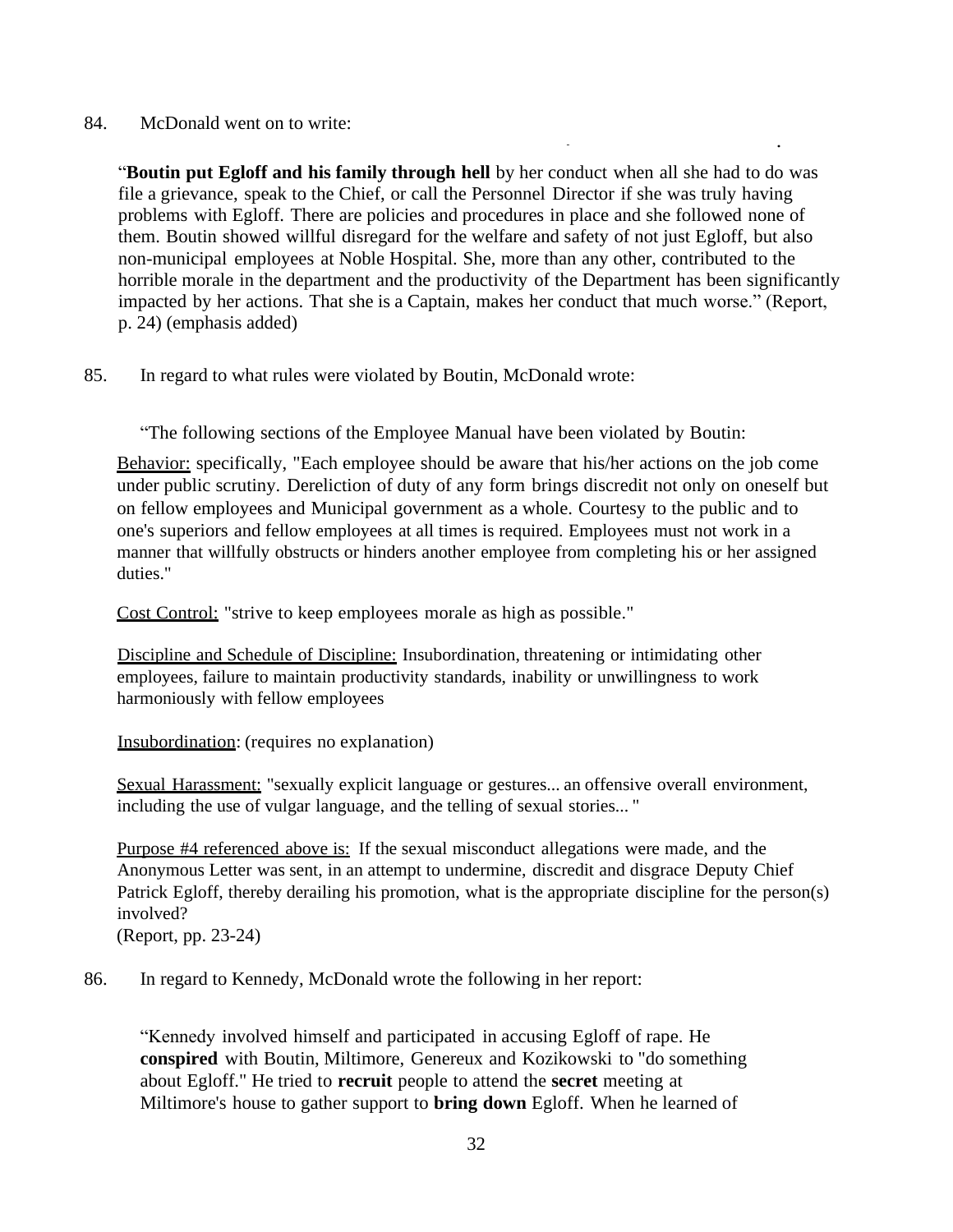the statements made by [Ms. S] **he began hounding her** by both text messages and in person every time he went to the hospital, to the point where the women were complaining to others that it was interfering with their work and was embarrassing. He disregarded the wishes of the women who made it clear they did not want to come forward and wanted to put any incidents related to the parade behind them. When the State Troopers closed the investigation and no action had been taken, he sought out the number of Trooper McNally, and called him to try to find out what was happening. The Troopers had never spoken to Kennedy previously. They told him they had nothing to say to him and not to call them again. Kennedy did all of these things, solely because **making complaints and getting people into trouble is what he likes to do**. He is certainly familiar with all of the procedures and avenues he could have taken if what he really wanted to do was correct a problem. He did not follow them. He claims his goal was only to help the women, yet he completely ignored their wishes and interfered with their employment, which he did while on the clock for the Fire Department delivering patients to the hospital.

…

Like Boutin, he had no qualms about accusing Egloff of rape. **He thought nothing of ruining a man's life, his family and his livelihood**. In his mind, justice must be done, but he has no realization that it is he that is being unjust in pursuing unsubstantiated allegations, **defaming** a superior, and making false accusations."

Kennedy should be terminated for violating all of the foregoing policies. Kennedy, together with Boutin and Miltimore put Egloff and his family through hell by his conduct. Kennedy showed **willful disregard for the welfare and safety of not just Egloff, but also nonmunicipal employees at Noble Hospital**. If he had truly been concerned about righting a wrong, there were many, many other avenues to pursue.

Accusing someone of rape on behalf of another person, based on hearsay, is not one of them. He contributed to the horrible morale in the department and the productivity of the Department has been significantly impacted by his actions putting this juggernaut in motion. None of the allegations made by others against Egloff had anything to do with Kennedy. He simply jumped on the band wagon and he did it for his own enjoyment."

McDonald added the following footnote regarding Kennedy:

" … While I am not a doctor and am not qualified to say so, **l believe that Kennedy is unstable and a danger to the department. He gets whipped into a frenzie (sic) over perceived wrongs and someday, I believe there could be harmful consequences of disregarding him and the threat he presents".**

(Report, pp. 25-26) (emphasis added)

87. In regard to what rules Kennedy violated, McDonald wrote: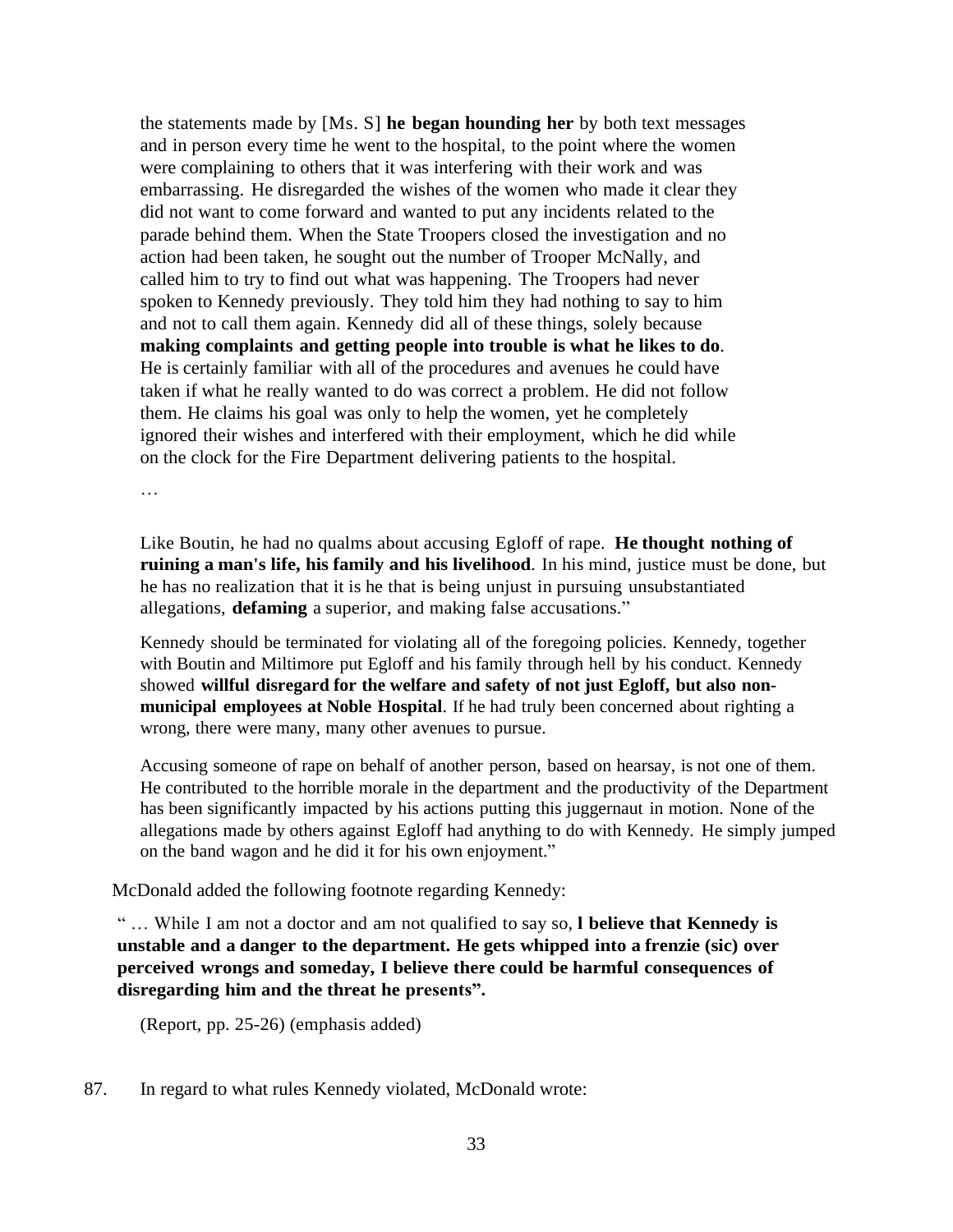"The following sections of the Employee Manual have been violated by Kennedy:

Behavior: "Each employee should be aware that his/her actions on the job come under public scrutiny. Dereliction of duty of any form brings discredit not only on oneself but on fellow employees and Municipal government as a whole. Courtesy to the public and to one's superiors and fellow employees at all times is required. Employees must not work in a manner that willfully obstructs or hinders another employee from completing his or her assigned duties."

Cost Control: "strive to keep employees morale as high as possible."

Discipline and Schedule of Discipline: Insubordination, threatening or intimidating other employees, failure to maintain productivity standards, inability or unwillingness to work harmoniously with fellow employees

Insubordination: (requires no explanation)" (Report, p.26)

88. In regard to Miltimore, McDonald wrote:

Miltimore is the one that reported the rape allegation to the District Attorney. He denies it, but his **co-conspirators** said that he did it. The only Westfield Fire Department employees who were contacted were Miltimore, Boutin and Humason, in that order. There is literally no reason for the Mass State Police to call Miltimore unless he was the person who made the report. [Ms. S]'s first report (albeit false) was to Kozikowski, not Miltimore. Ms. N did not report it to him either. He was not at the Parade with relevant people, so had no personal knowledge. I believe Miltimore's motivation is completely different from the others, and more **sinister**: **I believe he is attempting to set up another lawsuit**, likely what he believes would be a whistleblower suit.

I base this opinion on what I have learned about him in this investigation, his past conduct and pattern of that conduct and my 18 years of experience in handling employment litigation with Plaintiffs like Miltimore. **He does not care about [Ms. S, Ms. N] or even his co-conspirators.** The theme of his interview was: I don't know what all the fuss is about. I don't know anything, I didn't do anything, and people are retaliating against me because I wanted to help them with their problems with Egloff, who is just strange.

Unfortunately, **Boutin, Kozikowski, Kennedy and Genereux, are not smart at all**. Even when I suggested to them that they had been **manipulated** by Miltimore, they each flatly denied it and asserted that they were acting on their own, **ignoring the life ring I was throwing them and drowning themselves further**. Miltimore needed support and witnesses favorable to him for any potential suit to materialize, so he **recruited** people that he knew had a problem with Egloff, or in Kennedy's case, just loved making complaints. Unfortunately, **Miltimore got a gift** when Curt Gezotis called him and intentionally threatened him with an admittedly false story. Adding fuel to the fire are Egloff and the Chief, who have **gathered up their minions** of support and have **perpetuated** Egloffs side of the story, getting much of the department to turn against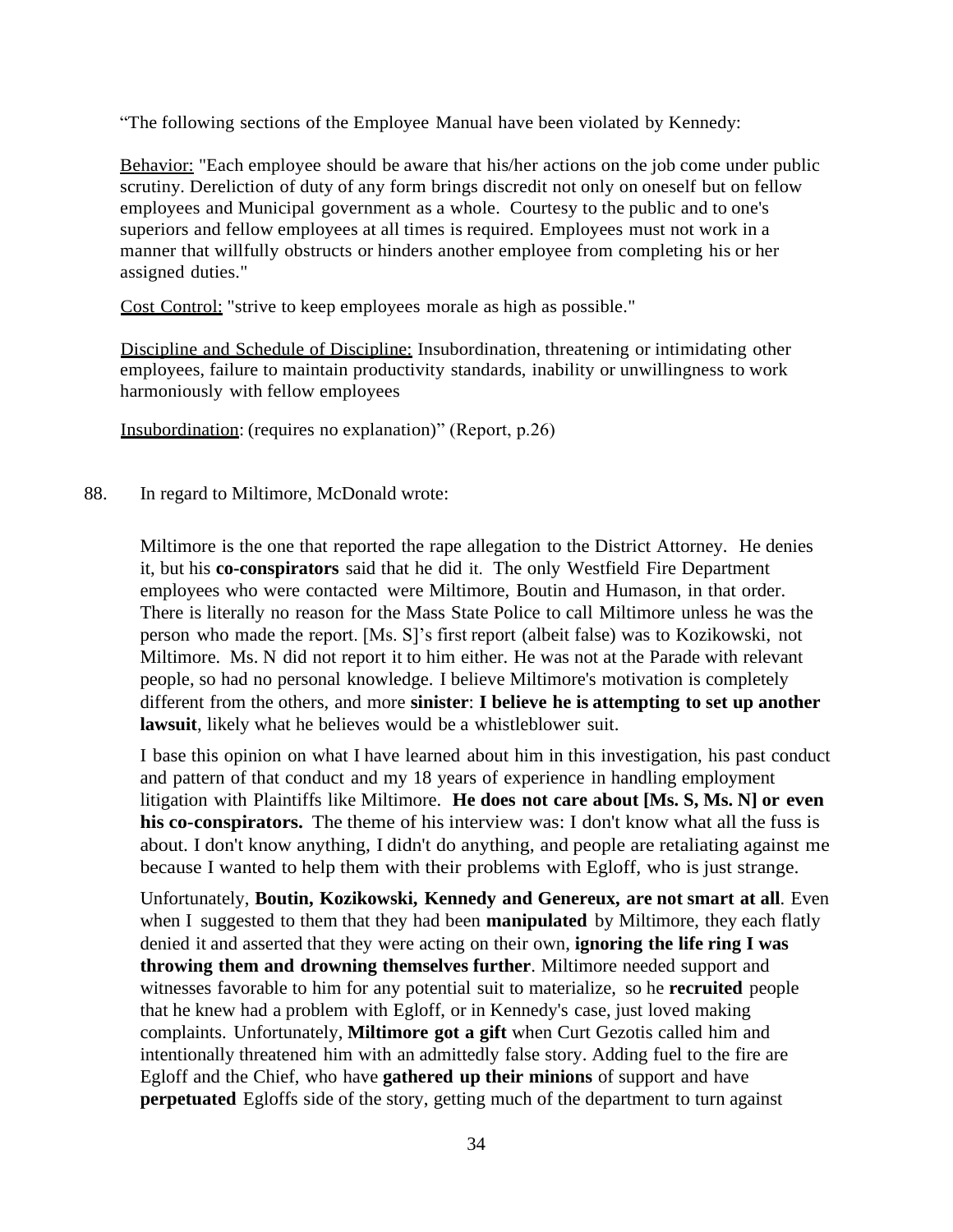Miltimore and his **co-conspirators**. Miltimore is already saying that the Chief is retaliating against him for keeping him assigned to the substation and is not allowing him to rotate out. When Miltimore asked the Deputy Bishop why he wasn't being rotated, Bishop told him, "the Chief said you are there until the investigation is over." Bishop verified that this is what the Chief told him.

According to the Personnel Director, the Chief is not rotating anyone, but through perhaps poor choice of words, together with Gezotis's conduct, combined with an intelligent professional Plaintiff, **you have the makings of a retaliation claim**, which even if it is completely defensible is a costly proposition for the City. **Something Miltimore would be counting on in order to make money on a settlement**.

…

I believe Miltimore wrote the Letter with Kennedy. It is his style and he has a history of writing anonymous letters leading to lawsuits. He learned from his past mistakes, and I do not have the investigatory powers of the Massachusetts State Police, but I am as certain as I can be that he is responsible. I believe his motivation was to set up a lawsuit. He cannot be disciplined for writing the Letter, because as discussed above with respect to my recommendations on Egloff, **he left himself exposed** and there is enough truth to some of the allegations, that disciplining Miltimore for writing the Letter would play into his hands.

Miltimore must be terminated. As with Boutin and Kennedy, it is not the Letter writing that is of most concern. It is his serious and substantial conduct in making a false report of rape, harassing the women to come forward and interfering with their jobs, his **defaming** Egloff to the Department and to others out in the public, and the fact that **he is so feared and mistrusted by almost the all his co-workers that his mere presence endangers the whole Department**." (Report, pp. 27-28)

# 89. In regard to what rules Miltimore violated, McDonald wrote:

The following sections of the Employee Manual have been violated by Miltimore:

Behavior: "Each employee should be aware that his/her actions on the job come under public scrutiny. Dereliction of duty of any form brings discredit not only on oneself but on fellow employees and Municipal government as a whole. Courtesy to the public and to one's superiors and fellow employees at all times is required. Employees must not work in a manner that willfully obstructs or hinders another employee from completing his or her assigned duties."

Cost Control: "strive to keep employees morale as high as possible."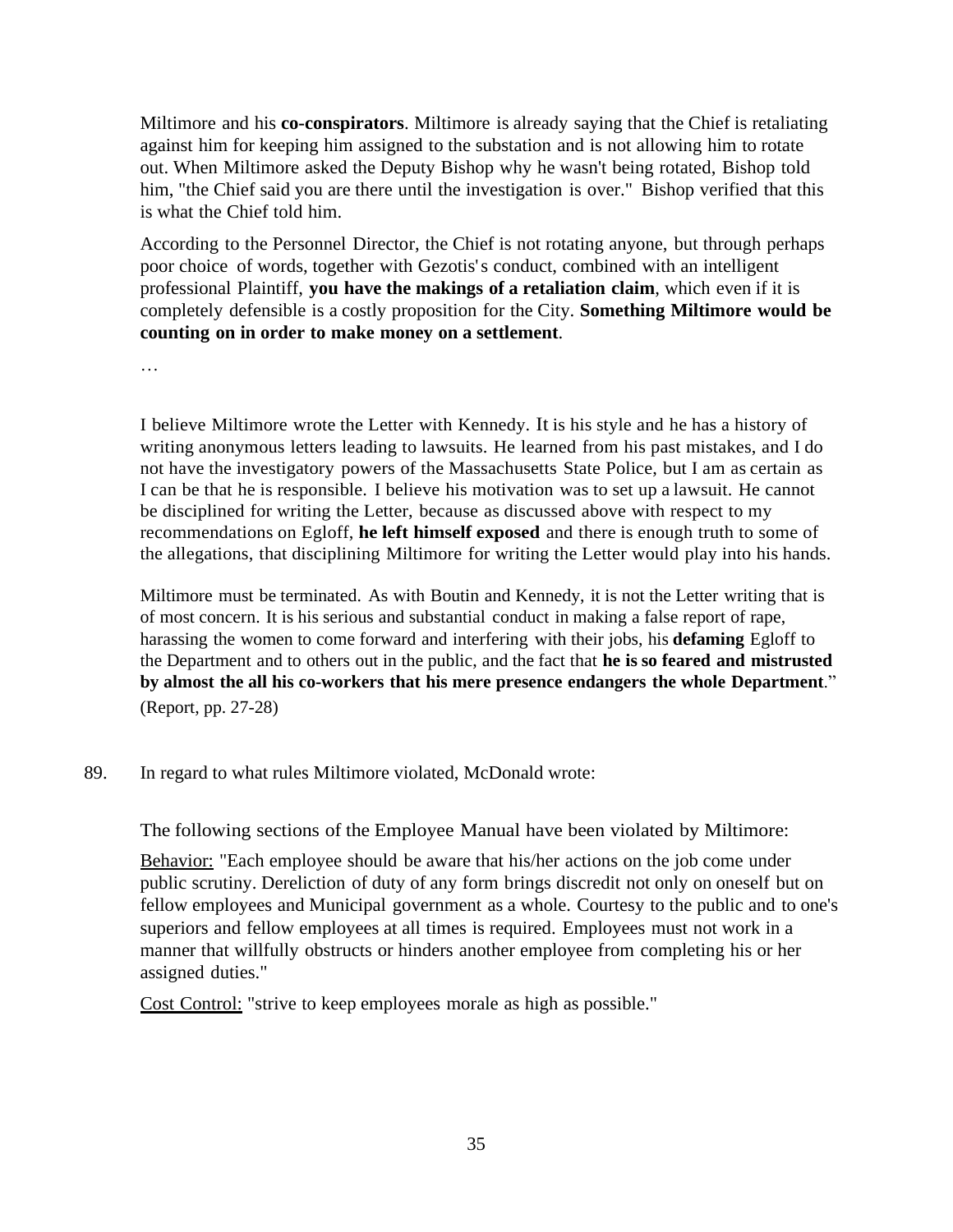Discipline and Schedule of Discipline: Insubordination, threatening or intimidating other employees, failure to maintain productivity standards, inability or unwillingness to work harmoniously with fellow employees

Insubordination: (requires no explanation) (Report, p. 28)

90. After McDonald's report, the Appellant experienced incidents at work that they considered harassment. A photo that had been posted in one of the stations, that included Boutin and Miltimore with other firefighters had the heads of Boutin and Miltimore cut out. (Miltimore, Tr. Day 6, pp. 146, Boutin, Tr. Day 6, p. 236); (P.H. Ex. 1). Both Kennedy and Miltimore had items removed from their lockers. (P.H. Ex. 1); (Kennedy, Tr. Day 6, pp. 27, Miltimore, Tr. Day 6, pp. 83-89, 144). On another occasion in the winter of 2019, Kennedy and Miltimore were on the ice, during rescue training on a Westfield pond. While Miltimore and Kennedy were on the ice, the sled Kennedy was on (connected by rope to the others on shore) was pulled out and Kennedy suffered a fractured tailbone. (Kennedy, Tr. Day 6, p. 43). Miltimore was also injured (suffered a pinched nerve). (Miltimore, Tr. Day 6, 146). 91. After the report, the Appellants received notices on August 7, 2018, that the WFC was proposing they be terminated on the basis of the report. (Apps. Exs. 14, 15 and 16). 92. The notices were signed by Deputy Chief Seth Ellis (Apps. Exs. 14, 15, 16). Each of the notices states that "the undersigned supervisor/department head or designee has determined that your conduct as described, above, requires disciplinary action." (Apps. Exs. 14, 15, 16). The caption also provides that it comes "from" the WFC "acting by and through the Deputy Chief on duty, as directed." (Apps. Exs. 14, 15, 16). Deputy Chief Ellis didn't read the notices, did not know the content (and that it was not his recommendation), and he only

signed because he was instructed to and/or ordered to by the City Solicitor or the Chief (then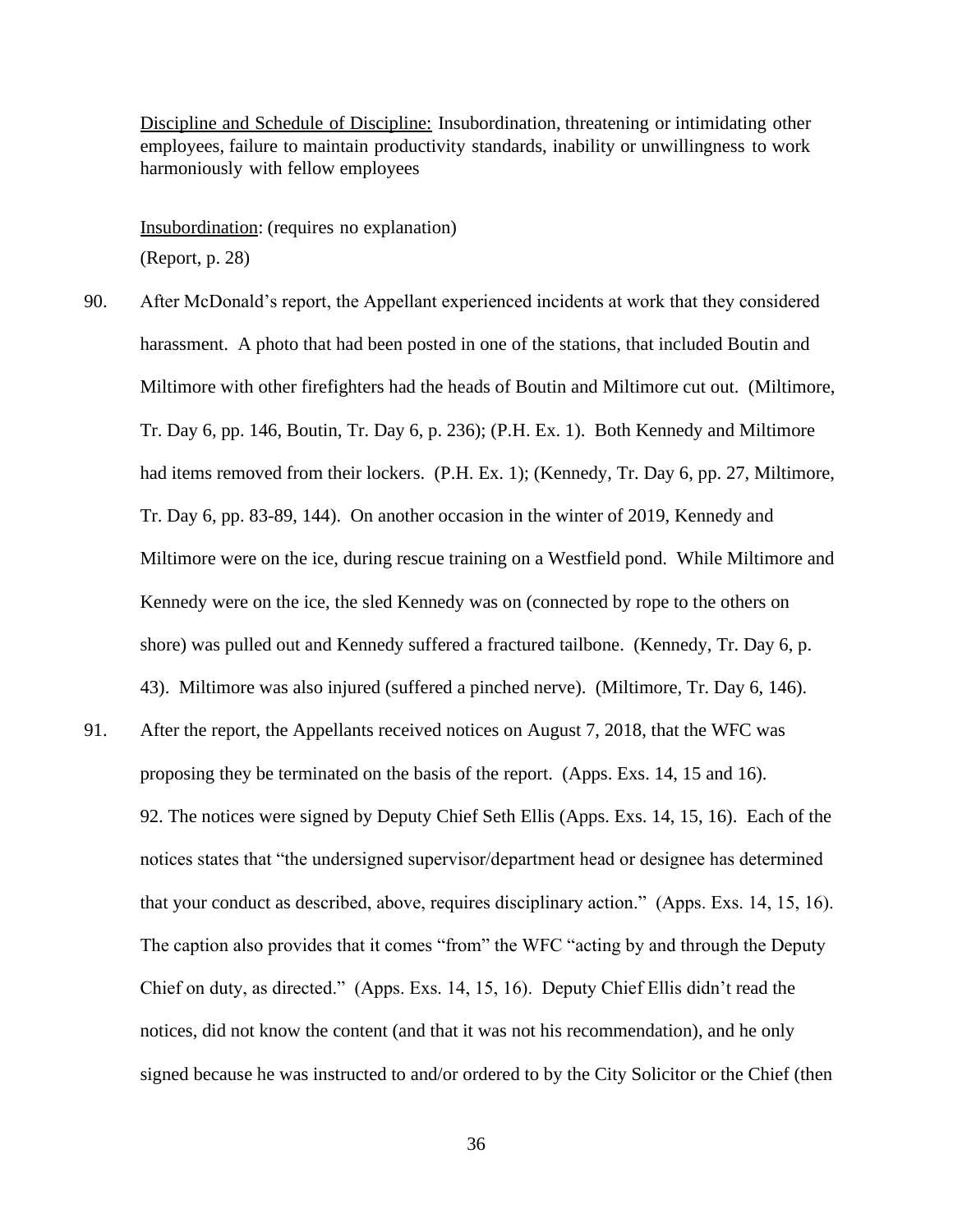Acting Chief Hart) as advised by the WFC. (Ellis, Tr. Day 3, pp. 20-27). Acting Chief Andrew Hart testified that he also had not seen the documents before they were sent out, had no input into their content, "didn't want to know what was in it", had "no part of that", was told about them by the Law Department, and did not believe that even the WFC had seen the notices before they were sent out. (Hart, Tr. Day 3, pp. 88-91). As far as Hart knew, no one working in the Fire Department had any input into the decision. (Hart, Tr. Day 3, p. 90). Hart had not seen the McDonald report. Hart, Tr. Day 3, p. 91.

- 93. The Appellants believed, after reading the notices, that the WFC had held a meeting regarding the discipline of the Appellants in violation of the Open Meeting Law. The Appellants filed an action in Superior Court for a violation of the Open Meeting Law. (Apps. Exs. 1 and 2).
- 94. On August 23, 2018, Hart, acting on instruction from the Personnel Department directed Boutin to a "fitness for duty" examination by a Doctor Michael Rater, MD because Boutin had claimed work related emotional distress and "PTSD" by virtue of the harassment and retaliation she was facing. (App. Ex. 3). Rater filed a report on September 12, 2018 finding that Boutin had depression, anxiety and emotional distress related to her threatened termination and was thereby incapacitated temporarily. (App. Ex. 6). In a subsequent report, Rater said that Boutin was permanently incapacitated. (Apps. Ex. 8).
- 94. The Superior Court voided the terminations on August 29, 2018 and found that there was an intentional violation of the open meeting law (fining the WFC). After the Court's August 29, 2018 decision, the WFC took no further action on the proposed terminations until December of 2019.

#### The Fire Commission Re-Opens the Matter in December 2019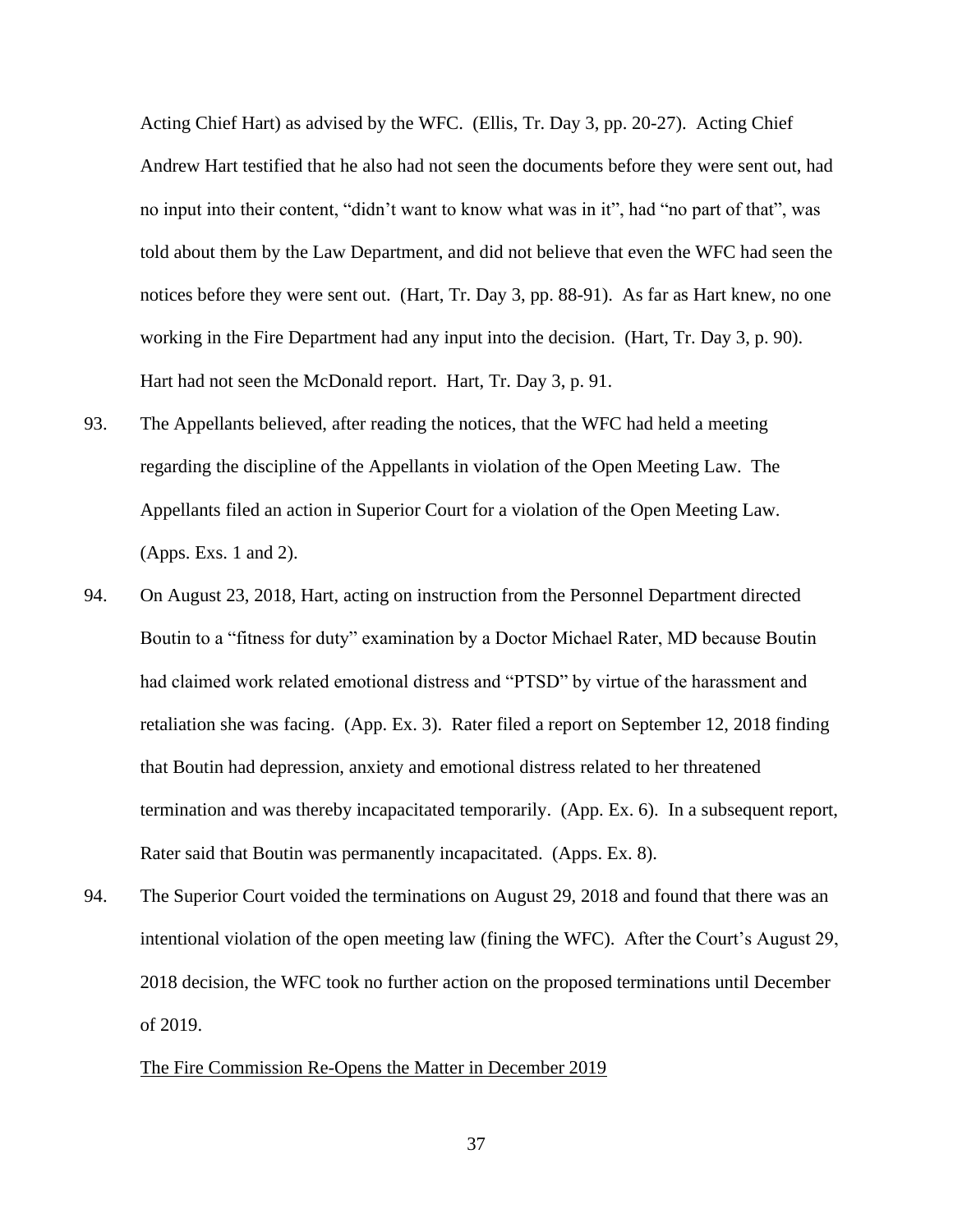95. Fire Commissioner Jeffrey Siegel was asked why this matter came back before the Fire

Commission in December 2019. His testimony on cross-examination was as follows:

- Counsel: Well, what prompted this matter to []come before the Fire Commission in December of 2019? Siegel: My understanding was that there was a desire on the part of the Chairman of the Commission to bring the matter back on to the docket to have it resolved, hopefully before the end of the year and perhaps there might have been a change in the administration, but I couldn't cite what they were. Counsel: So, it was your understanding that Chairman Mascriadelli wanted to get this resolved before the new Mayor took office in January of 2020. Seigel: To try to get it before he got into, in my opinion it had been too long and we would try to get it in before the end of the year and the new administration. (Siegel, Tr. Day 5, pp. 48-49)
- 96. On December 4, 2019, each of the Appellants were served with the Notices of Contemplated Action which were, in content, identical to the August 2018 notices. (Jt. Exs. 1, 2 and 3). Each attached the summary portion of McDonald's report on the individual appellant.
- 97. On December 10, 2019, the WFC held a hearing regarding the proposed terminations. (Jt. Ex. 7). On December 18, 2019, the WFC met again to deliberate. The WFC members discussed their reasons, and then voted to accept, with only a few differences, the recommendations of McDonald report. (Jt. Ex. 8).
- 98. At their meeting, Commission member Siegel stated: "It appears to me there likely would not have [sic] any investigation of any kind of this had Kyle Miltimore not complained to his friend who happened to work for the state". (Jt. Ex. 8, p. 9). He also claimed that the Appellants had failed to file an "official, formal" complaint. Siegel, Tr. Day 5, p. 30.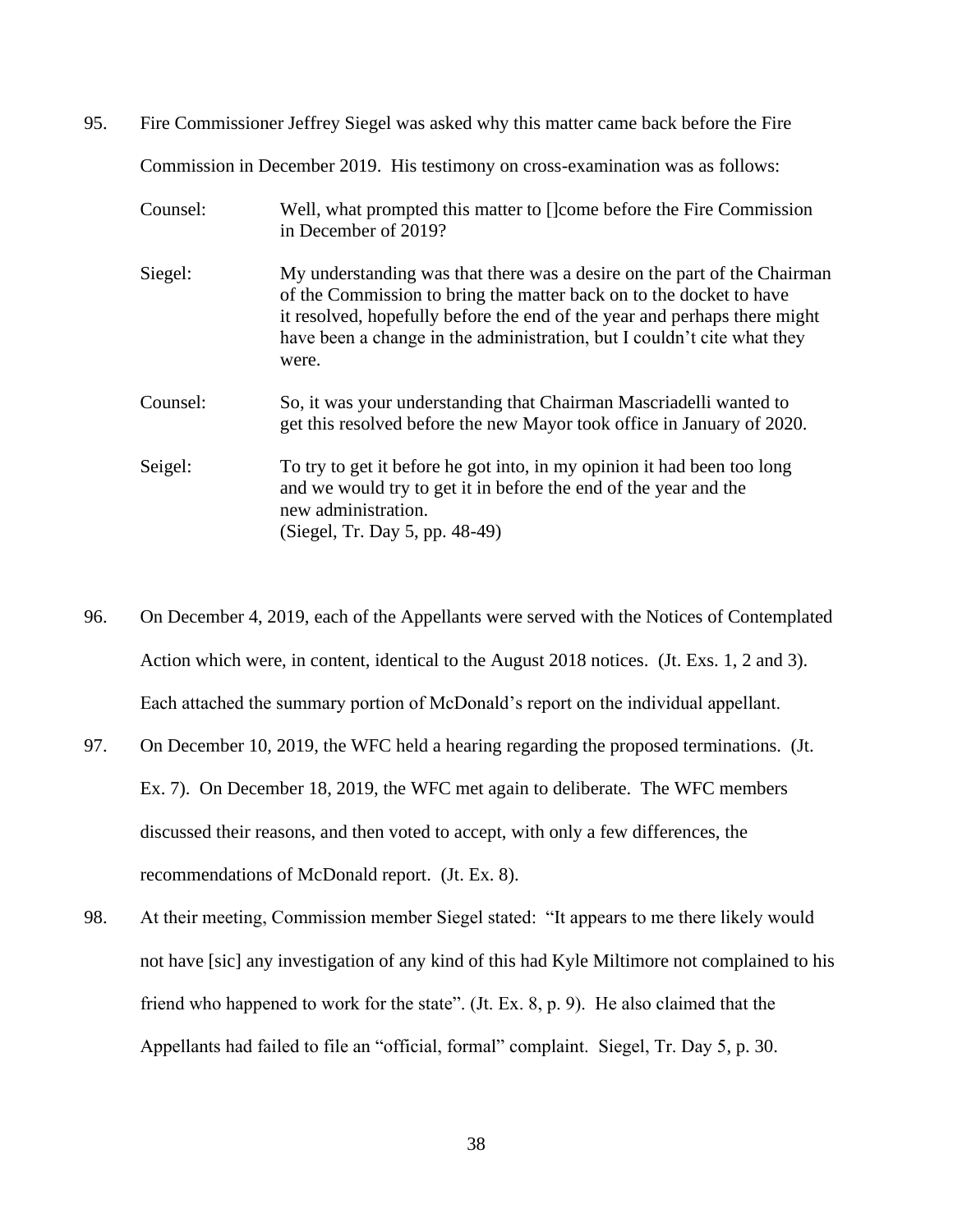- 99. Commission member C. Lee Bennett stated "you did cause an investigation by calling an acquaintance who was a state Trooper…" (Jt. Ex. 8, p. 13). She further stated that the Appellant were "wasting the investigator's time." (Jt. Ex. 8, p. 13). She made further references to other matters apparently blaming Kennedy of fabricating the ice incident. (Jt. Ex. 8, p. 15). She also found Miltimore not to be credible because he had been terminated for being a whistleblower from a part-time position in another town. (Jt. Ex. 8, p. 15).
- 100. Chairman Mascriadrelli stated that the Appellants did not "follow rules and policies of presenting any problems through their supervision." (Jt. Ex. 8, p. 16). He otherwise adopted the statements of the other commissioners. (Jt. Ex. 8, pp. 16-17).
- 101. Commissioner Siegel's basis for termination was that he believed Ms. McDonald (the investigator) was more "credible" than the Appellants. (Siegel, Tr. Day 5, pp. 10-13). He accused Kennedy of "coercing testimony" and Miltimore for "similar reasons" and for "riling up" people against Egloff. (Siegel, Tr. Day 5, pp. 10-13). He also cited his belief that the Appellants' motive was to prevent Egloff from becoming Chief. (Siegel, Tr. Day 5, pp. 10- 14). He acknowledged that his reference at the WFC hearing to Miltimore going to the State Police was "stirring the pot" and that this played a role in his decision. Siegel,Tr. Day 5, p. 19-20.
- 102. Siegel was "leery of these two women who may or may not have issues in this scenario" in reference to Ms. N and Ms. S. and questions whether their allegations were credible. Siegel, Tr. Day 5, p. 20.
- 103. Siegel could not identify the procedures he had stated that the Appellants should have followed. (Siegel, Tr. Day 5, pp. 21-24). He couldn't recall if Boutin had even spoken to the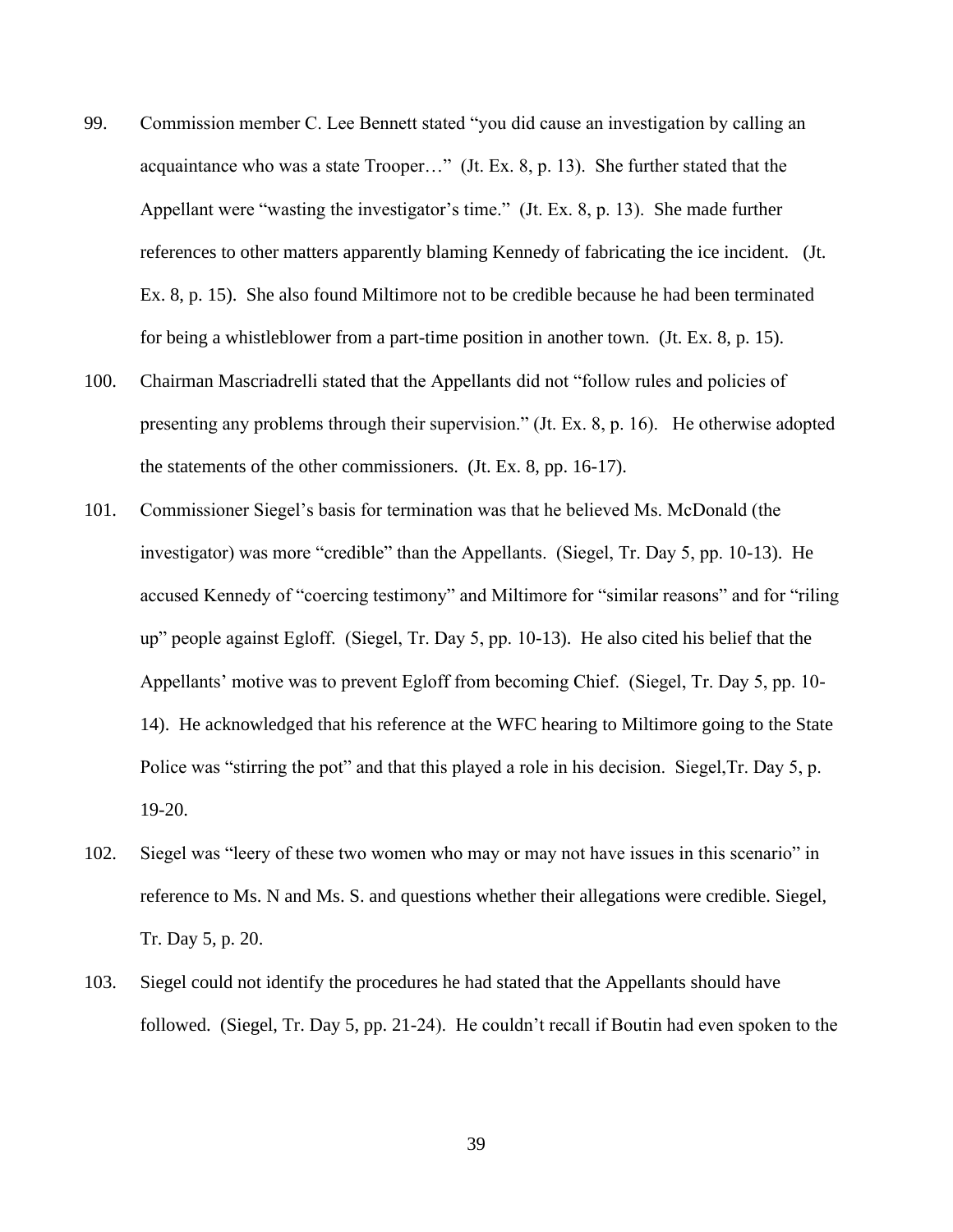police. (Siegel, Tr. Day 5, p. 24-25), but he stated that speaking to the police was a correct and proper procedure. Siegel, Tr. Day 5, p. 28.

104. On December 19, 2019, the Fire Commission sent a notice of termination to Boutin stating in relevant part:

" … The Fire Commission finds that Captain Boutin failed in her duties as Captain, engaged in insubordination and subverted the chain of command as more specifically set forth in the Investigator's recommendation attached hereto and incorporated as Exhibit A. Policies and procedures exist inside the Fire Department or inside the City of Westfield to properly address concerns with a commanding officer. In a paramilitary organization such as a Fire Department, involvement in the creation or spread of inaccurate and harmful information as was done here has the potential to jeopardize efficient operations, did disrupt operations including the delay of the process to appoint the next Chief, eviscerated morale, and has the potential to result in physical and/or emotional harm - or worse - to employees and citizens alike."

(Jt. Ex. 4)

105. The termination letter to Kennedy dated the same day stated in relevant part:

"The Fire Commission finds that Private Kennedy engaged in serious and substantial conduct including making a false report(s), insubordination and subverting the chain of command as more specifically set forth in the Investigator's recommendation attached hereto and incorporated as Exhibit A. Policies and procedures exist inside the Fire Department or inside the City of Westfield to properly address concerns with a commanding officer. In a paramilitary organization such as a Fire Department, involvement in the creation or spread of inaccurate and harmful information as was done here has the potential to jeopardize efficient operations, did disrupt operations including the delay of the process to appoint the next Chief, eviscerates moral, and has the potential to result in physical and/or emotional harm - or worse - to employees and citizens alike."

(Jt. Ex. 5)

106. The termination letter to Miltimore stated:

"The Fire Commission finds that Private Miltimore engaged in serious and substantial conduct including making a false report(s), insubordination and subverting the chain of command as more specifically set forth in the Investigator 's recommendation attached hereto and incorporated as Exhibit A. Policies and procedures exist inside the Fire Department or inside the City of Westfield to properly address concerns with a commanding officer. In a paramilitary organization such as a Fire Department, involvement in the creation or spread of inaccurate and harmful information as was done here has the potential to jeopardize efficient operations, did disrupt operations including the delay of the process to appoint the next Chief, eviscerates moral, and has the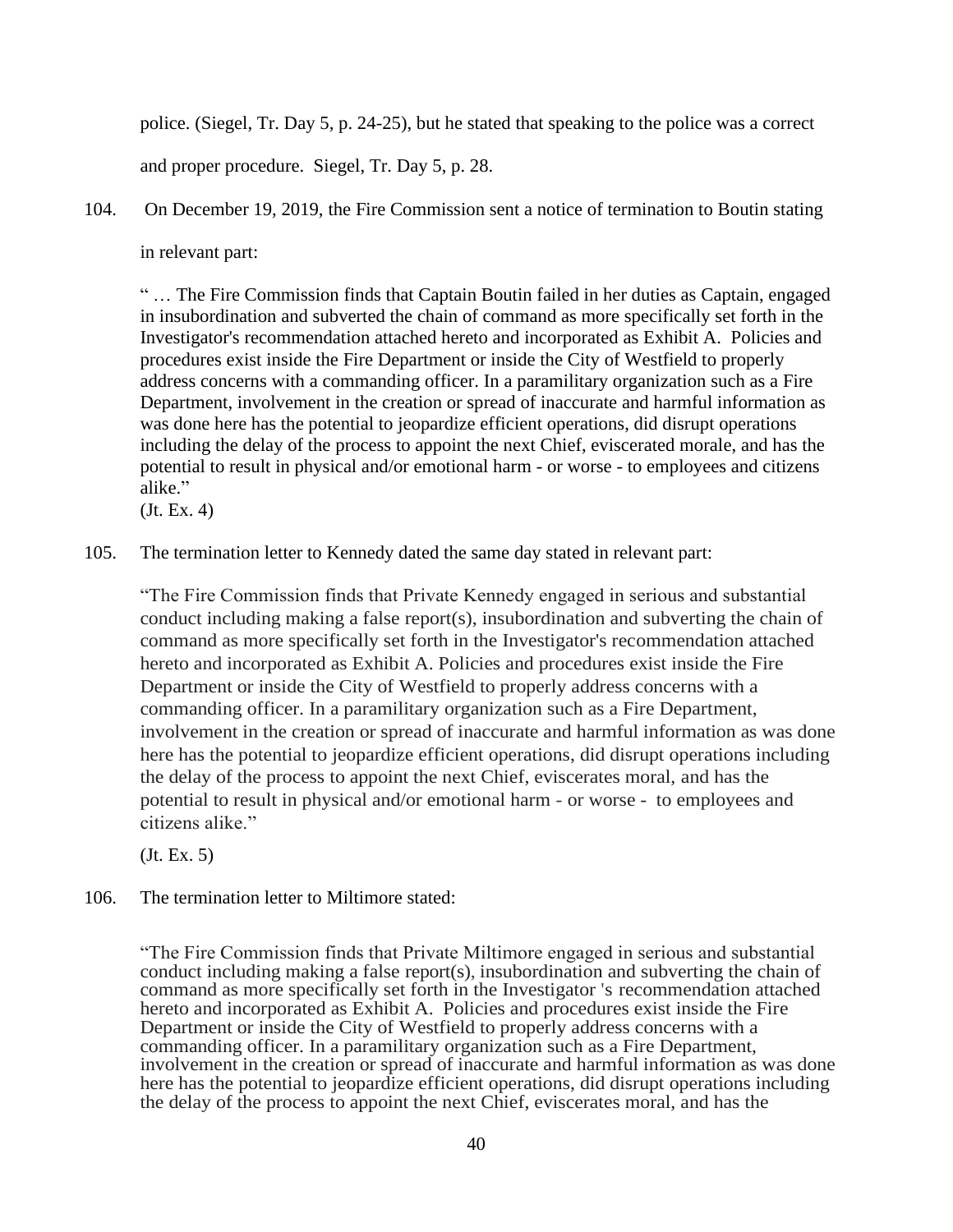potential to result in physical and/or emotional harm - or worse - to employees and citizens alike."

(Jt. Ex. 6)

107. On May 7, 2019, the Westfield Fire Commission voted unanimously to promote Patrick M.

Egloff from Deputy Fire Chief to permanent, full-time Fire Chief. As of the issuance of this

decision, Egloff remains in that position.

*Applicable Law*

G.L. c. 31, §43 provides:

"If the commission by a preponderance of the evidence determines that there was just cause for an action taken against [a tenured civil service employee] ... it shall affirm the action of the appointing authority, otherwise it shall reverse such action and the person concerned shall be returned to his position without loss of compensation or other rights; provided, however, if the employee by a preponderance of the evidence establishes that said action was based upon harmful error in the application of the appointing authority's procedure, an error of law, or upon any factor or conduct on the part of the employee not reasonably related to the fitness of the employee to perform in his position, said action shall not be sustained, and the person shall be returned to his position without loss of compensation or other rights. The commission may also modify any penalty imposed by the appointing authority."

 The Commission determines justification for discipline by inquiring, "whether the employee has been guilty of substantial misconduct which adversely affects the public interest by impairing the efficiency of public service." School Comm. v. Civil Service Comm'n*,* 43 Mass.App.Ct. 486, 488 (1997). See also Murray v. Second Dist. Ct., 389 Mass. 508, 514 (1983).

 The Appointing Authority's burden of proof by a preponderance of the evidence is satisfied "if it is made to appear more likely or probable in the sense that actual belief in its truth, derived from the evidence, exists in the mind or minds of the tribunal notwithstanding any doubts that may still linger there." Tucker v. Pearlstein*,* 334 Mass. 33, 35-36 (1956).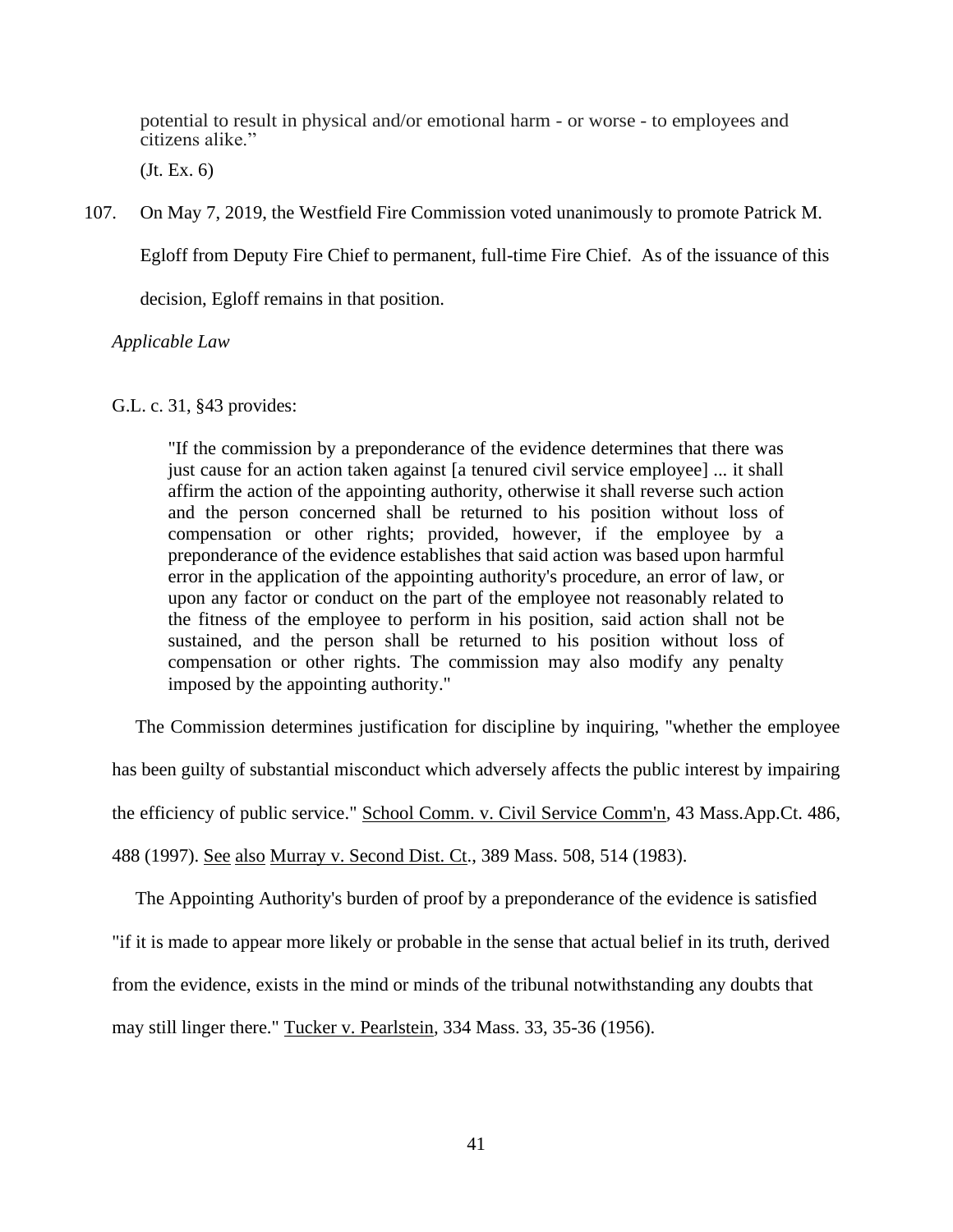Under section 43, the Commission is required "to conduct a de novo hearing for the purpose of finding the facts anew." Falmouth v. Civil Service Comm'n, 447 Mass. 814, 823 (2006) and cases cited.

#### *Analysis*

 The Westfield Fire Commission relied on the conclusions of an investigator to justify the termination of the three Appellants. Over a period of seven (7) days of hearing, I had the opportunity to: a) listen to the sworn testimony of and assess the credibility of over a dozen witnesses, including the testimony of a State Trooper that the investigator did not hear from; and b) review hundreds of pages of exhibits, including audio / video recordings of State Police interviews that the investigator was also not able to review. After reviewing (and re-reviewing) the relevant testimony and exhibits, my findings differ significantly from those of the investigator and the Fire Commission. The majority of the conclusions of the investigator, relied on by the Westfield Fire Commission to terminate the Appellants, either exonerate the Appellants from any wrongdoing or are not supported by a preponderance of the credible evidence. Further, the impetus behind the report, and the report itself, are riddled with examples of unsubstantiated "beliefs" instead of "facts" along with inappropriate disparaging personality assessments that I find tainted the investigation with bias and personal animus against the Appellants, and that further discredit the conclusions of the investigator as they relate to the Appellants.

 In summary, a preponderance of the evidence does not support any of the charges cited by McDonald or the Westfield Fire Commission to justify disciplinary action against Kennedy or Miltimore. A preponderance of the evidence does not support the majority of charges cited by McDonald or the Westfield Fire Commission to justify disciplinary action against Boutin, with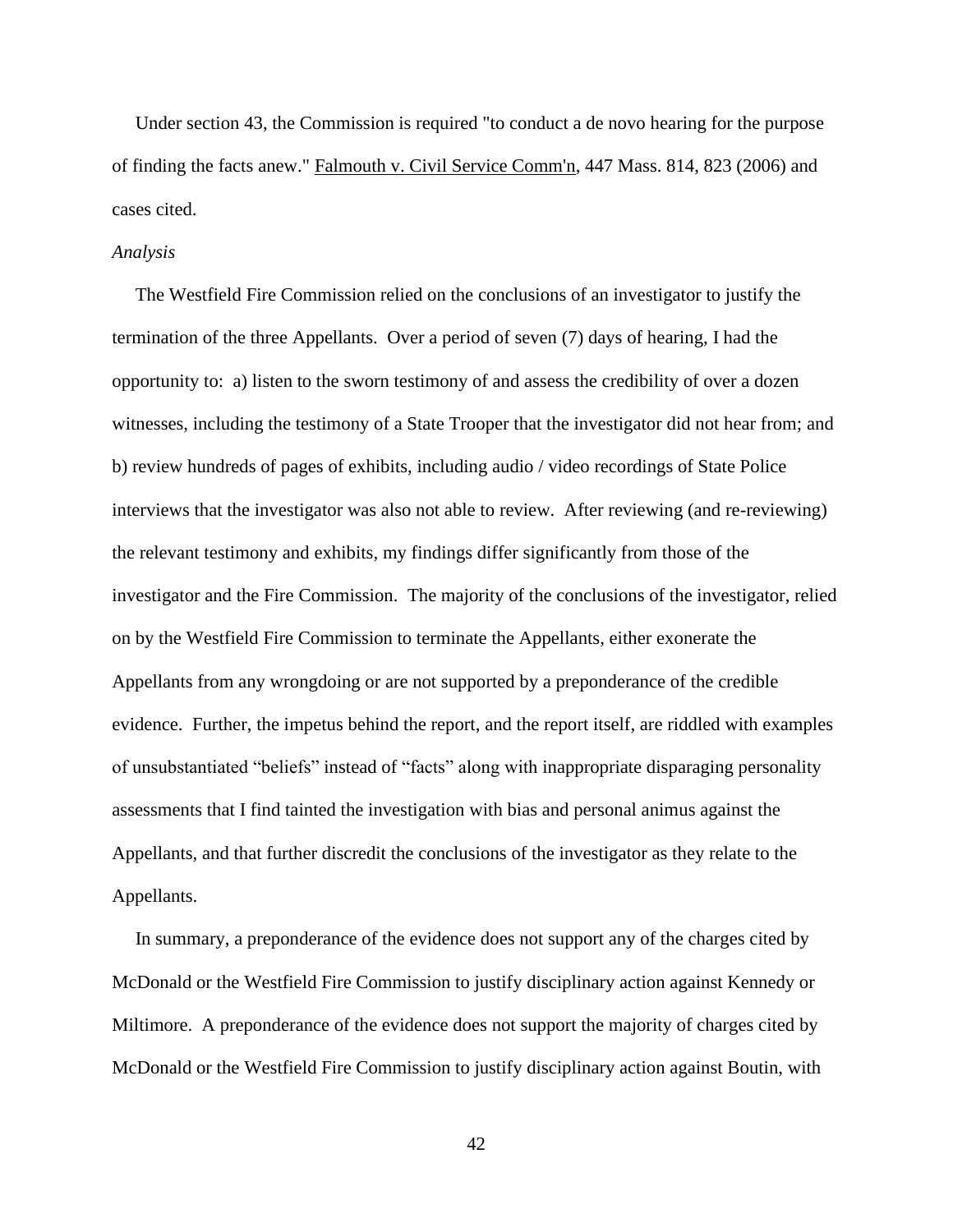the exception of her telling Warren and Supinski, falsely, that Egloff was about to be arrested for rape.

# A. The Investigator Could Not Prove Who Wrote the Anonymous Letter

 The task given to the investigator by the City's law department was to answer the following questions:

- 1) Is there any merit to the allegations of misconduct against Deputy Chief Patrick Egloff as set forth in the Anonymous Letter?
- 2) **Who wrote the Anonymous letter?**
- 3) **What was the purpose of sending the Anonymous Letter? Was it in fact sent because there was serious misconduct occurring at the fire department or was the letter sent in an effort to undermine, discredit and disgrace Deputy Chief Patrick Egloff, thereby derailing his promotion to Chief of the Westfield Fire Department?**
- 4) **If the sexual misconduct allegations were made, and the Anonymous Letter was sent, in an attempt to undermine, discredit and disgrace Deputy Chief Patrick Egloff, thereby derailing his promotion, what is the appropriate discipline for the person(s) involved?**
- 5) In light of the allegations in the Anonymous Letter, should Deputy Chief Patrick Egloff be promoted to Chief of the Westfield Fire Department? (Report, p. 2)

Setting aside the peculiar wording of these questions for a moment, I first focus on the three

(3) questions potentially related to the Appellants: 2, 3 and 4.

*Question 2: Who wrote the Anonymous letter?*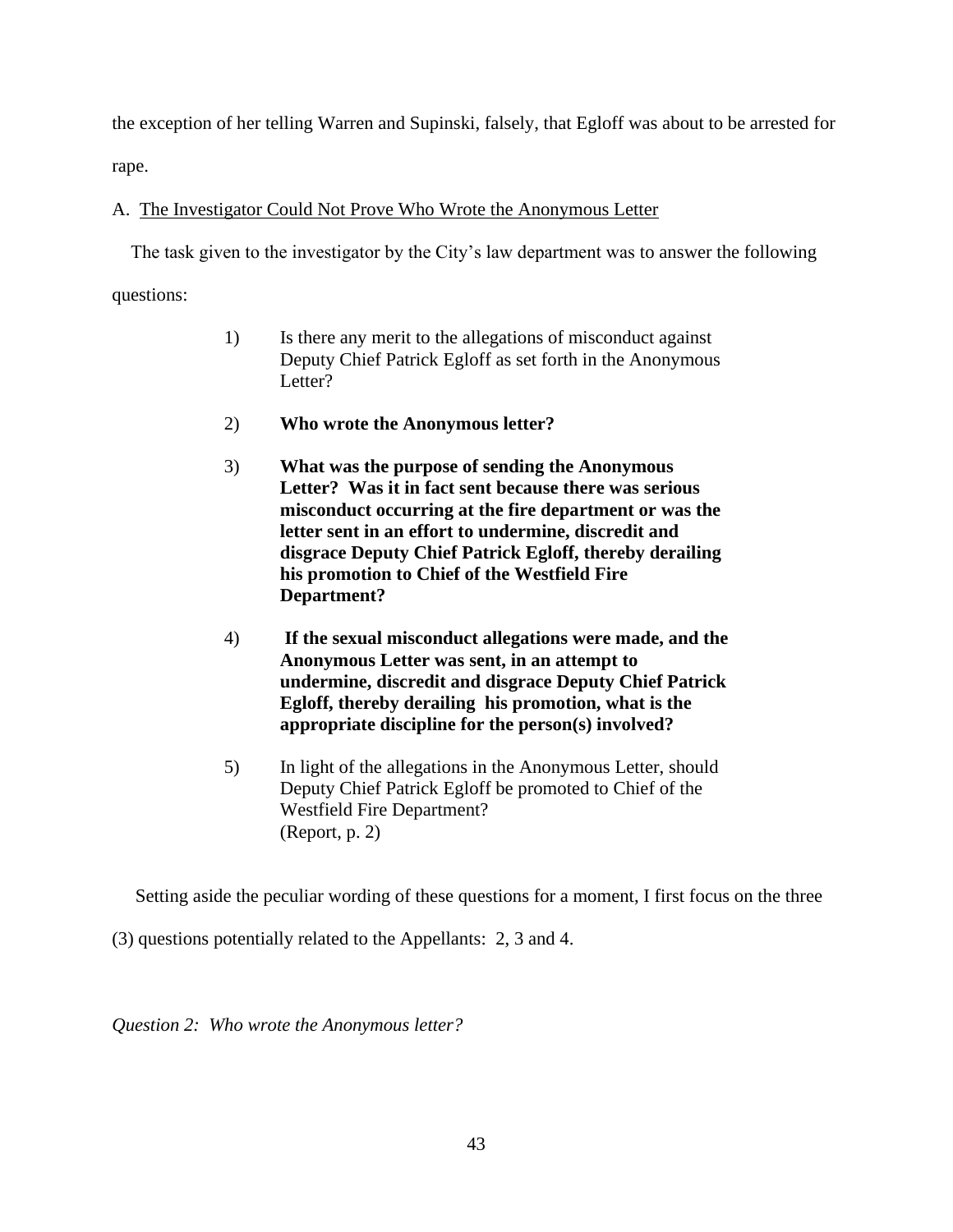After reading the investigator's report, I was uncertain if she had firmly concluded whether any of the Appellants had written the anonymous letter referenced in the findings. Thus, I asked her for clarification during her sworn testimony before the Commission. My questions and the investigator's responses were as follows:

| Commissioner: | Okay. The second question, who wrote the anonymous letter. Did you<br>ever reach any findings or conclusion in regard to whether or not<br>Rebecca Boutin wrote the anonymous letter?                                                                                                                                                                                                                                    |
|---------------|--------------------------------------------------------------------------------------------------------------------------------------------------------------------------------------------------------------------------------------------------------------------------------------------------------------------------------------------------------------------------------------------------------------------------|
| Investigator: | Nothing that I could prove but I had a long conversation with her in the<br>second interview about the anonymous letter, the allegation in the letter<br>and how each of the, almost every allegation had to do with, it's similar<br>things that had happened with her specifically. We had a long<br>conversation about that, but I actually did not think that she wrote the<br>McDonald, Tr. Day 1, p.75.<br>letter. |
| Commissioner: | Did you answer  one way or another whether David Kennedy wrote<br>the anonymous letter, which is number two under purpose?                                                                                                                                                                                                                                                                                               |
| Investigator: | No. I can't prove that <i>any of them</i> wrote that letter. I can make an<br>educated guess, but I cannot prove it.<br>McDonald, Tr. Day 1, p.85                                                                                                                                                                                                                                                                        |

#### *Questions 3 & 4*

 Given that the investigator had affirmatively concluded that Boutin did *not* write the letter, and that she "cannot prove" that Kennedy or Miltimore wrote the letter, I asked the investigator how questions 3 and 4, which relate to the "purpose" of the letter, were relevant to the Appellants. Her answers as they pertain to Boutin, referenced below, shed some light on the investigator's thinking regarding all three Appellants: Commissioner: Okay. So, Rebecca Boutin, your finding is that she didn't

write the letter. Now, question number three on the purpose, what is the purpose of sending the anonymous letter. If Rebecca Boutin didn't write the letter, does three apply?

Investigator: Well, she didn't write the letter but she certainly, I believe that she participated in this what I would call a ploy to prevent Deputy Egloff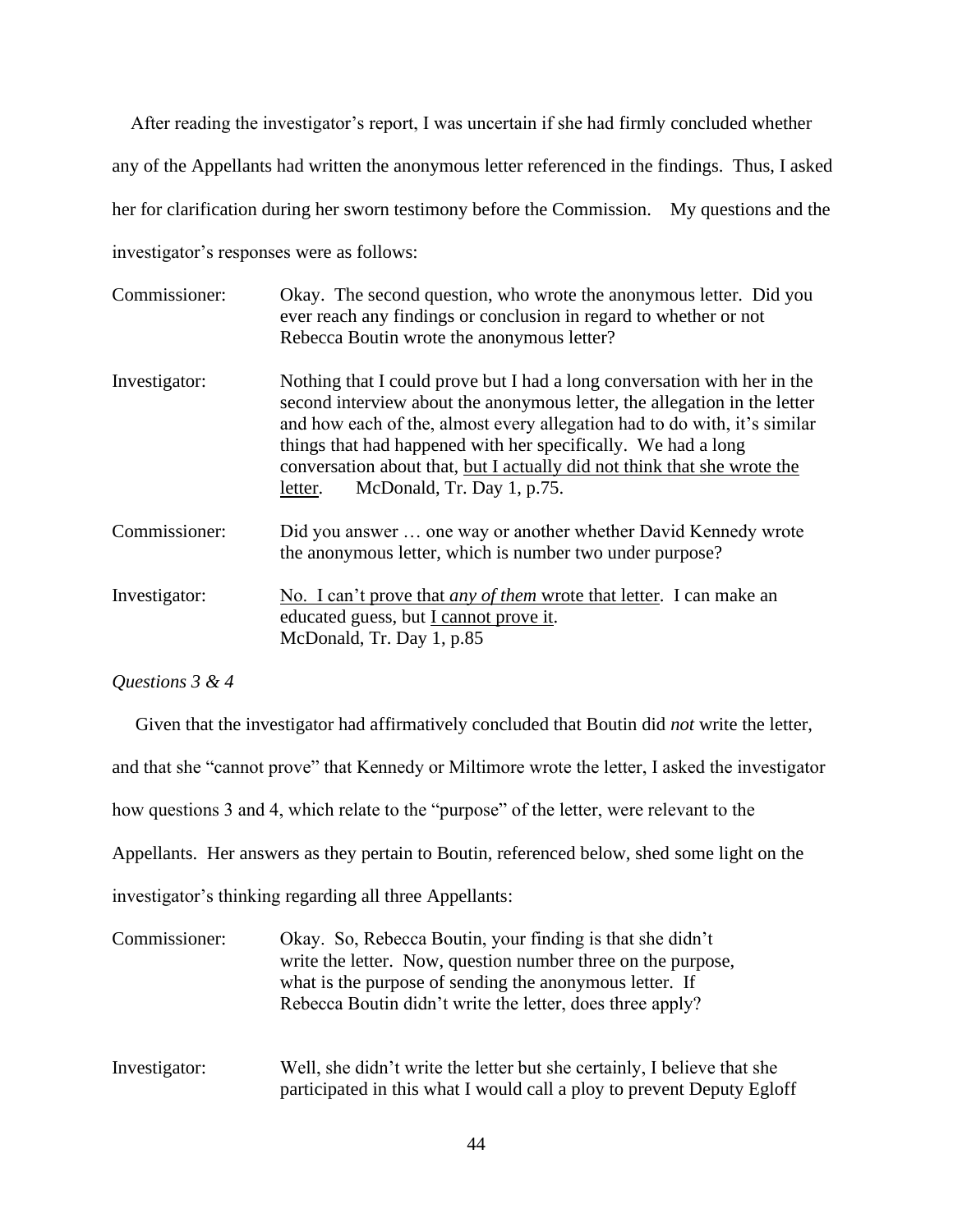|               | from becoming Chief.                                                                                                                                                                                                                                                                                                                                                                  |
|---------------|---------------------------------------------------------------------------------------------------------------------------------------------------------------------------------------------------------------------------------------------------------------------------------------------------------------------------------------------------------------------------------------|
| Investigator: | I am inclined to believe, I believe she participated by supplying<br>information for the letter. I cannot say that she sat in the room<br>where it was written. I cannot say that she had a hand in actually<br>writing it, but she almost certainly supplied the information that's<br>contained in the letter because every allegation has to do with her.                          |
| Commissioner: | Does question four apply to Rebecca Boutin?                                                                                                                                                                                                                                                                                                                                           |
| Investigator: | Yes  I believe the letter was sent with an intent to undermine his<br>credit and displace him and deny his promotion, and there is<br>some evidence of that because when she told, it was either Chuck<br>Warren or Keith Supinski, I don't recall which one, but she mentions<br>to one or both of them that her problems would be over if he was<br>arrested for rape. <sup>8</sup> |

In short, although the investigator, according to her own sworn testimony, did not believe

and/or could not prove that any of the Appellants wrote the anonymous letter, she "believed" that

Boutin (and, according to her further testimony, the two other Appellants) had some role in

preparing the letter and, thus, she deemed the "purpose" of the letter to be relevant to the

Appellants, about whom the investigator went on to make findings and conclusions.

B. The Investigator had an insufficient basis on which to conclude that nothing happened to Ms. S.

An underpinning of the investigator's entire report starts with her conclusion that Ms. S. made

false allegations about Egloff in regard to the St. Patrick's Day Parade in 2016. The investigator

reaches this conclusion with a twisted and selective cherry-picking of the information she

learned, writing:

"Several of the witnesses know [Ms. S.] All described her to be a nice girl who is insecure, easily influenced, with low self esteem and someone who makes up and/or exaggerates stories for attention; both positive and negative attention. I do believe that she told Kozikowski that Egloff did *something.* I am also equally certain that Egloff did *nothing.* There were too many people in the truck, meaning too many witnesses, all of whom say nothing happened. None of the people who were in the truck would have allowed Egloff to

<sup>8</sup> Neither Warren nor Supinski testified to this.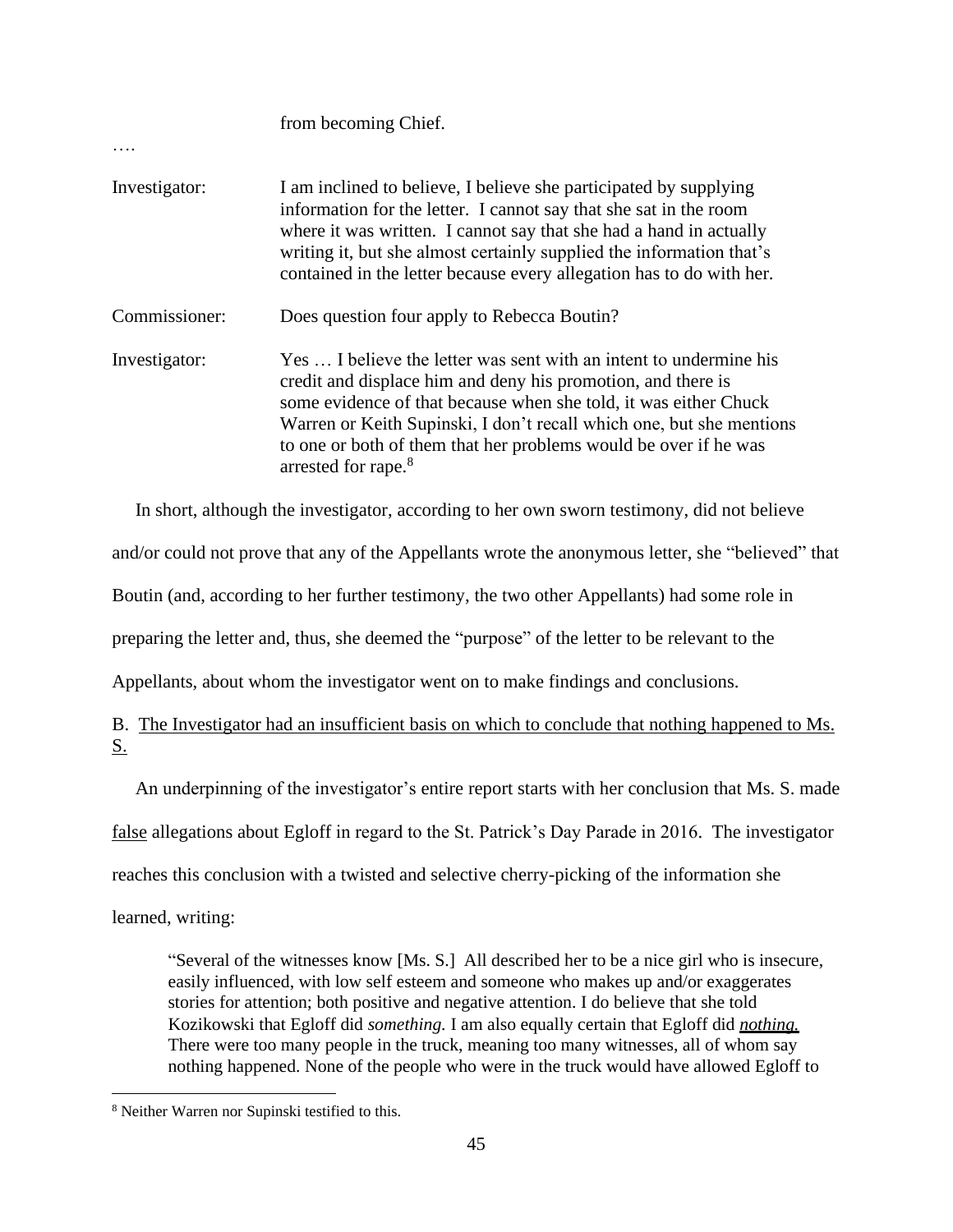get away with doing anything inappropriate and there is even photographic evidence showing all smiling faces. In addition, [Ms. S.] never told a soul anything about Egloff until January of 2018, years after the incident. Ms. N and Chrissy Humason who work with, and are friendly with her, say she never said anything of the kind to them …"

 It is troubling that an investigator quizzed dozens of Westfield firefighters, mostly male, about the character of an alleged female victim of sexual assault. It is equally troubling that the investigator dismissed her allegations based on debunked and cringeworthy assumptions regarding victims of sexual assault (i.e. – she was seen smiling in a photograph so it couldn't have happened; she did not tell her friends and co-workers at the time so it couldn't have happened; the largely male – and highly intoxicated – firefighters would have seen what happened and intervened.) Also troubling is that the investigator equated Ms. S's refusal to talk with her as indicative that she was not a victim.

 Most relevant to this appeal regarding the Appellants, however, is that the investigator reported that Ms. S did indeed make some sort of allegations against Egloff. I credit the testimony of Kozikowski, who swore before me, that Ms. S, in 2018, reported to him that Egloff, at some point during the 2016 St. Patrick Day Parade, "went down her [Ms. S's] pants and touched her vagina." that she pushed Egloff away and he then "went up her shirt and attempted to touch her breasts" and she pushed him away again.

 When Appellant David Kennedy was told this information, he spoke directly to Ms. S. I credit his testimony that Ms. S. "proceeded to relate the same incident, same description that … [Kozikowski] had told [him and others and] … she was kind of crying." The testimony of Kozikowski and Kennedy is consistent with the testimony of Firefighter Jennifer Daley, a witness who has no stake in the outcome of this appeal. She credibly testified that Ms. S. "just said something that it happened to her too and couldn't figure why everybody was focused on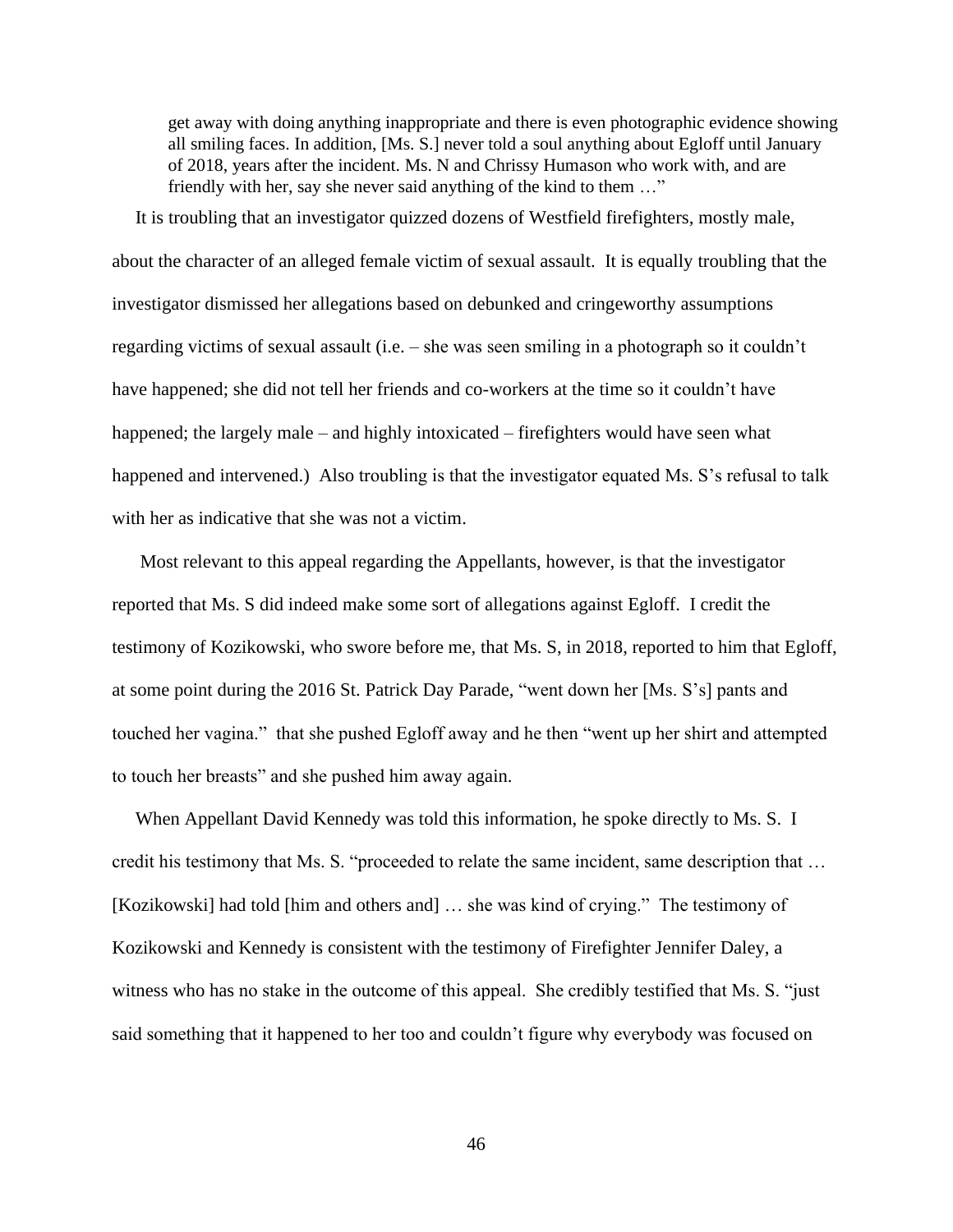[Ms. N]." Ms. S specifically told Firefighter Daley that "Eggy [Egloff] had groped her" at the 2016 St. Patrick's Day Parade.

#### C. The Appellants Did Not "Plot" to Have Egloff Arrested

 The credible testimony contradicts the conclusion made by the investigator that: "Boutin joined Miltimore and Kennedy in a plot to have Egloff arrested for rape". The investigator singles out Kennedy in particular for " … accusing someone of rape on behalf of another person, based on hearsay." In her testimony before the Commission, McDonald stated: The only information that [Miltimore] or any of them had about this came from Lee Kozikowski. I don't believe Kyle Miltimore ever spoke to [Ms. S.] himself. I don't recall that anyway. And so, these people just went off and decided that they were going to call the District Attorney's Office and/or State Police who investigate for the District Attorney and they were accusing him of rape. They seemed to do that for the pettiest reasons …".

 The Appellants did not concoct this story in an attempt to have Egloff arrested for rape. Rather, three separate witnesses offered credible testimony that Ms. S., during three separate conversations, made consistent statements regarding allegations against Egloff. When Kennedy heard this information second-hand (from Kozikowski), he did not rely on Kozikowski's hearsay account of his conversation with Ms. S. Rather, Kennedy spoke directly with Ms. S, the alleged victim, who gave Kennedy her first-hand account of her allegations against Egloff. Interwoven into McDonald's report is the premise that the Appellants should have reached the same conclusion that she (McDonald) did – that Ms. S's allegations were purportedly fabricated, even though Kennedy had spoken personally to Ms. S and McDonald did not. As discussed in more detail below, the Appellants, when questioned, including two by State Troopers, explicitly stated that they were not present at the St. Patrick's Day Parade; that they could not have witnessed any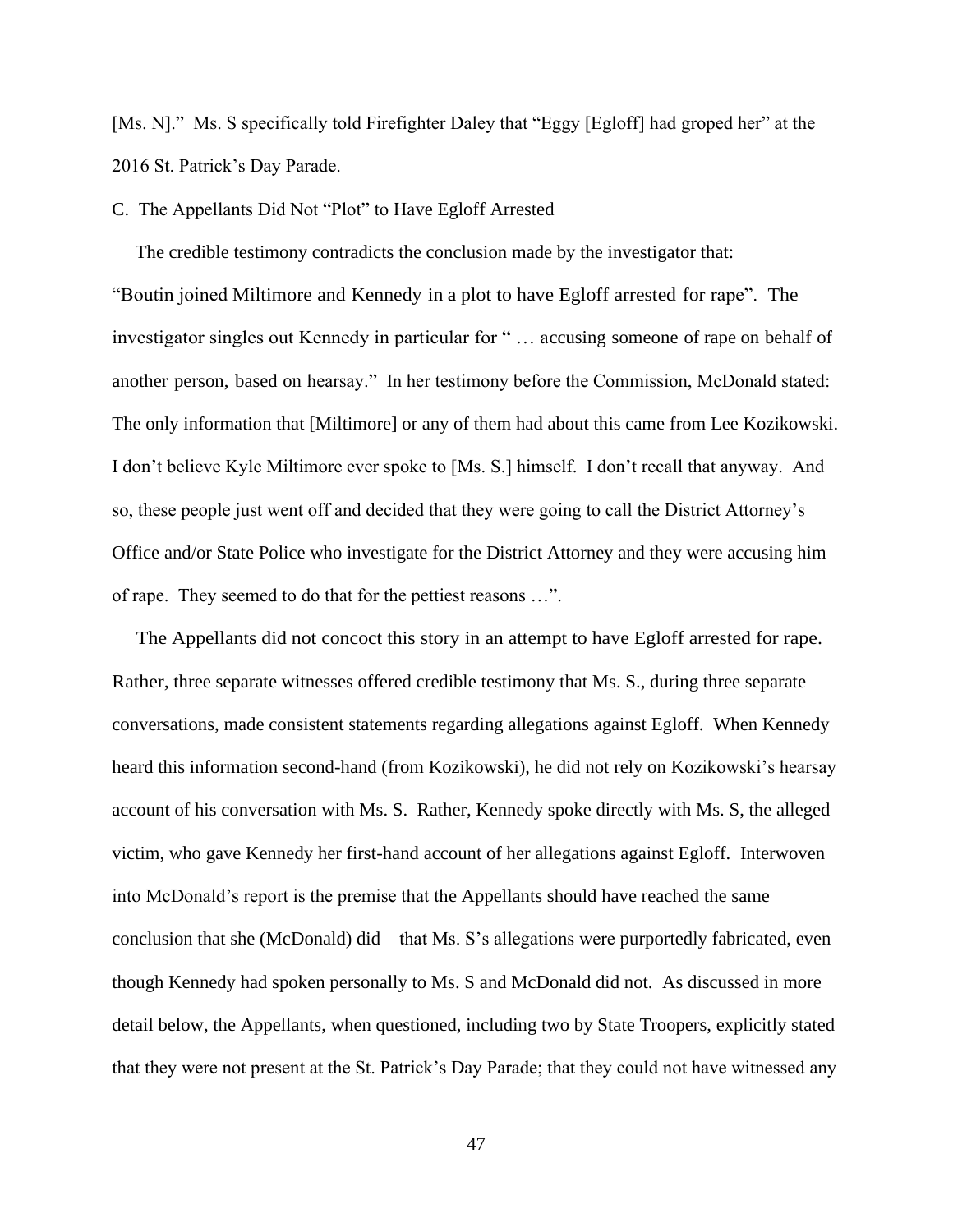alleged actions by Egloff; and that they were simply reporting what had been told to them. For all of the above reasons, the conclusion that the Appellants were "engaged in a plot" to have Egloff arrested for rape is not supported by a preponderance of the evidence.

#### D. The Investigator's Charge that the Appellants were Insubordinate

 The related charge included in the investigator's report and adopted by the Fire Commission insubordination - equally lacks merit. McDonald cites this charge against each of the Appellants with the explanation: "requires no explanation." Based on the termination letters, I infer, but I am still not quite clear, that the charge of insubordination is for failing to refer these criminal allegations up the chain of command at the Fire Department before going to the State Police, although the rules and regulations regarding insubordination relate solely to actions taken at a fire scene. McDonald could not recall what the definition of insubordination was in the rules and regulations nor could she offer a cogent explanation of the actions that supported this charge, which the report, again, states: "requires no explanation".

 To the extent that "insubordination" does indeed relate to failing to follow the proper chain of command upon learning of the alleged criminal allegations against Egloff, that charge is undermined by the following facts. First, when Kozikowski returned to the Fire Department after speaking to Ms. S, he reported his conversation to Captain Supinksi. Supinski specifically recalls being told by Kozikowski that Ms. S had allegedly been "digitally raped" by Egloff. Fire Commissioner Siegel, in his testimony before the Commission, stated that, upon Supinski learning this information, there should have been an "investigation". Supinski, however, did nothing. Rather, he dismissed the charges as untrue ("a lie") and failed to report this information to anyone further up the chain of command in the Fire Department. He has faced no disciplinary action for failing to do so. Second, at least one of the Appellants (Miltimore) did report the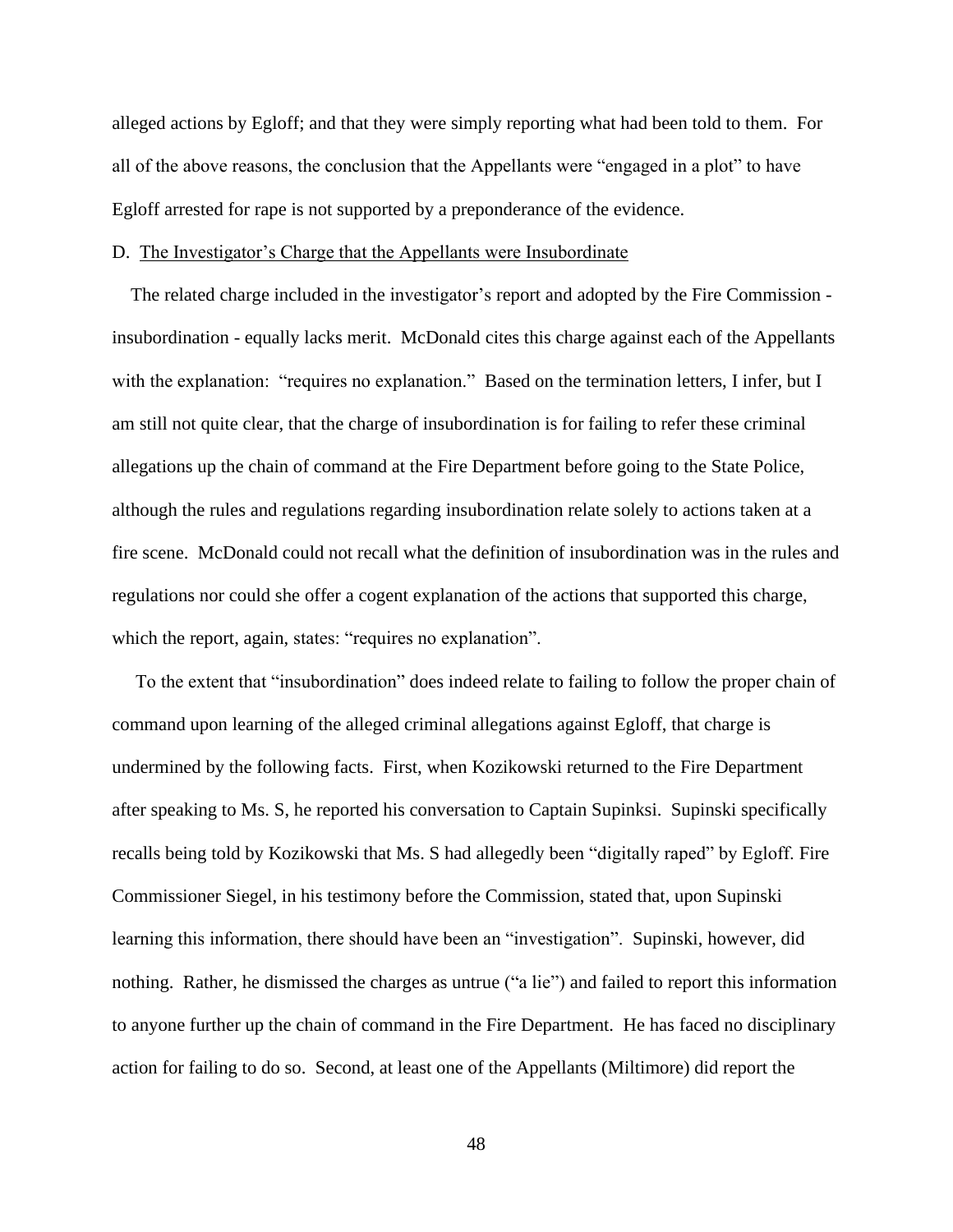allegation to his superior – Captain Boutin. Third, although it occurred after speaking to the State Police, Captain Boutin did attempt to talk to then-Chief Regan about the matter. Regan refused to talk to Boutin, purportedly on the advice of a City Councilor and her own personal counsel. Finally, Fire Commissioner Siegel, in his testimony before the Civil Service Commission, acknowledged that reporting a criminal allegation to the State Police was not necessarily inappropriate. For all of these reasons, including the failure of the Fire Commission's own witnesses to adequately explain the basis of this charge, the conclusion of the investigator and the Fire Commission that the Appellants are guilty of insubordination is not supported by a preponderance of the evidence.

 McDonald also cites Kennedy for misconduct based on the fact that he called State Police investigators after Ms. N and Ms. S. told investigators that they were no longer willing to come forward and be interviewed. The record here shows that Kennedy called Trooper McNally because Miltimore told him that they wanted to speak with anyone who had knowledge of the events and Kennedy had spoken directly with Ms. S. He informed McNally what he knew, although at that point, presumably after Ms. S and Ms. N had declined to come forward, McNally did not welcome the call. But Kennedy, like Miltimore and Boutin, had no way of knowing that the victims had declined to proceed. The call was so unremarkable to Investigator McNally that he doesn't even remember it. For these reasons, the preponderance of evidence does not support McDonald's conclusion that Kennedy's phone call to State Police investigators was evidence of misconduct by Kennedy.

#### E. The Appellants' "Secret Meetings" Were Nothing of the Sort

 Following next in chronological order regarding the charges against the Appellants is the fact that four firefighters (Miltimore, Kennedy, Lavalley and Generoux) met at Kyle Miltimore's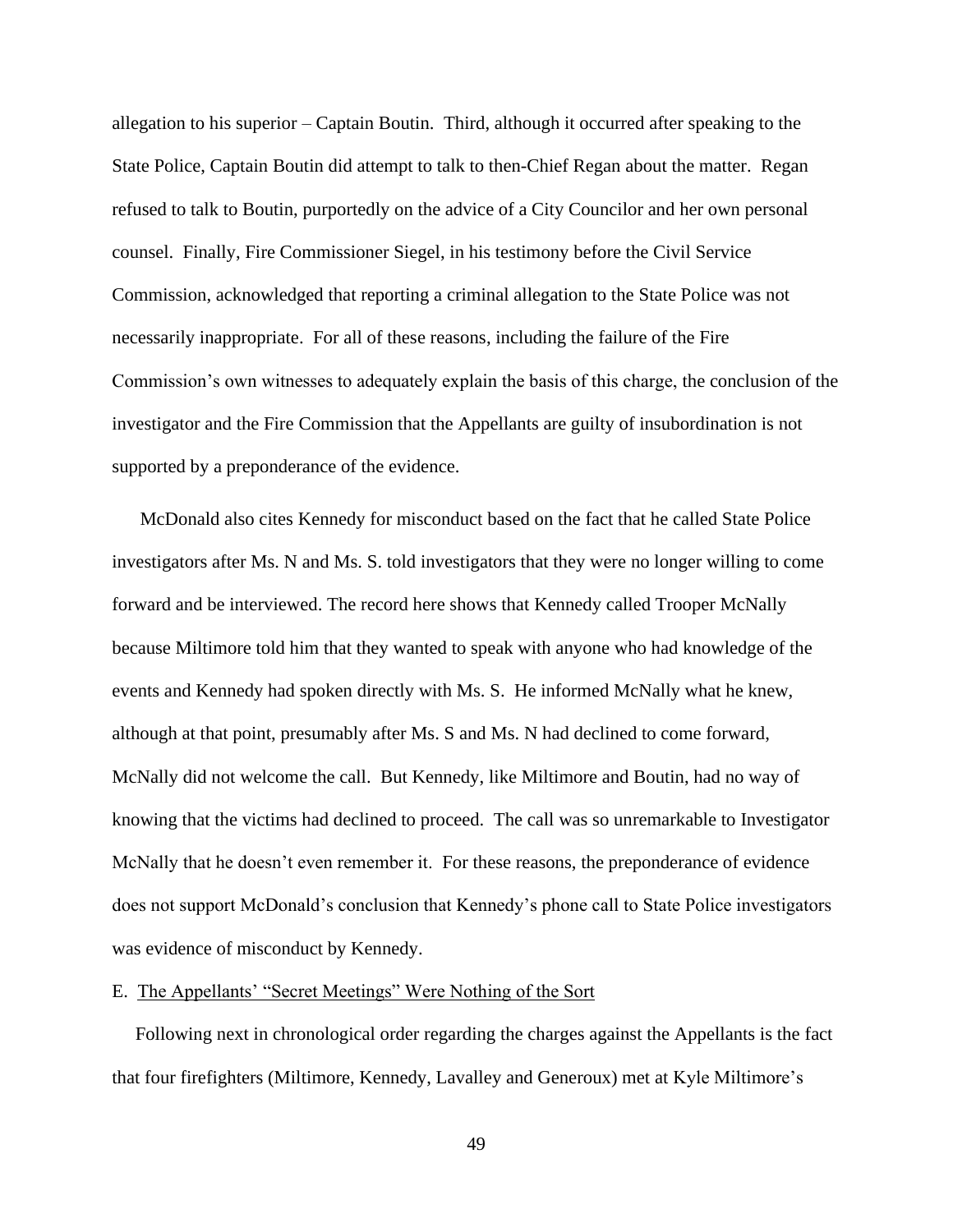house. McDonald describes this gathering as a "... secret meeting at Miltimore's house to gather support to bring down Egloff." A more objective description would be that four firefighters, three of whom felt personally aggrieved by Egloff, met to discuss their grievances against Egloff as well as the serious allegations that Ms. S had made against Egloff to three different members of the Westfield Fire Department. (Kozikowski, Kennedy and Jennifer Daley). As referenced above, Kozikowski had already reported Ms. S's allegations up the chain of command to Captain Supinski, who dismissed them as a "lie" and took no action. I have carefully reviewed the list of rules and regulations cited by McDonald as having been violated by the Appellants. The meeting at Miltimore's house, and the discussion that occurred, did not violate any of the rules cited. Rather, the credible testimony of the four meeting participants show that the four firefighters discussed their grievances related to Egloff and wrestled with what to do about the allegations by Ms. S, which had been personally communicated by Ms. S to two of the firefighters present (Kozikowski and Kennedy). No plan was designed to "bring down Egloff" nor was there even agreement about what, if any, next steps would be taken regarding the allegations made by Ms. S. In short, the preponderance of the evidence does not support any conclusion or implication that attending and participating in the meeting at Miltimore's house constituted misconduct.

#### F. The Appellants Never "Harassed" Ms. S. or Ms. N.

 Shortly before this meeting at Miltimore's house, Kennedy had a text message exchange with Ms. S, following up on their one-on-one conversation at the hospital and inviting her to attend the meeting. McDonald, in her report, concluded that " when [Kennedy] learned of the statements made by [Ms. S] he began hounding her by both text messages and in person every time he went to the hospital, to the point where the women [Ms. N and Ms. S] were complaining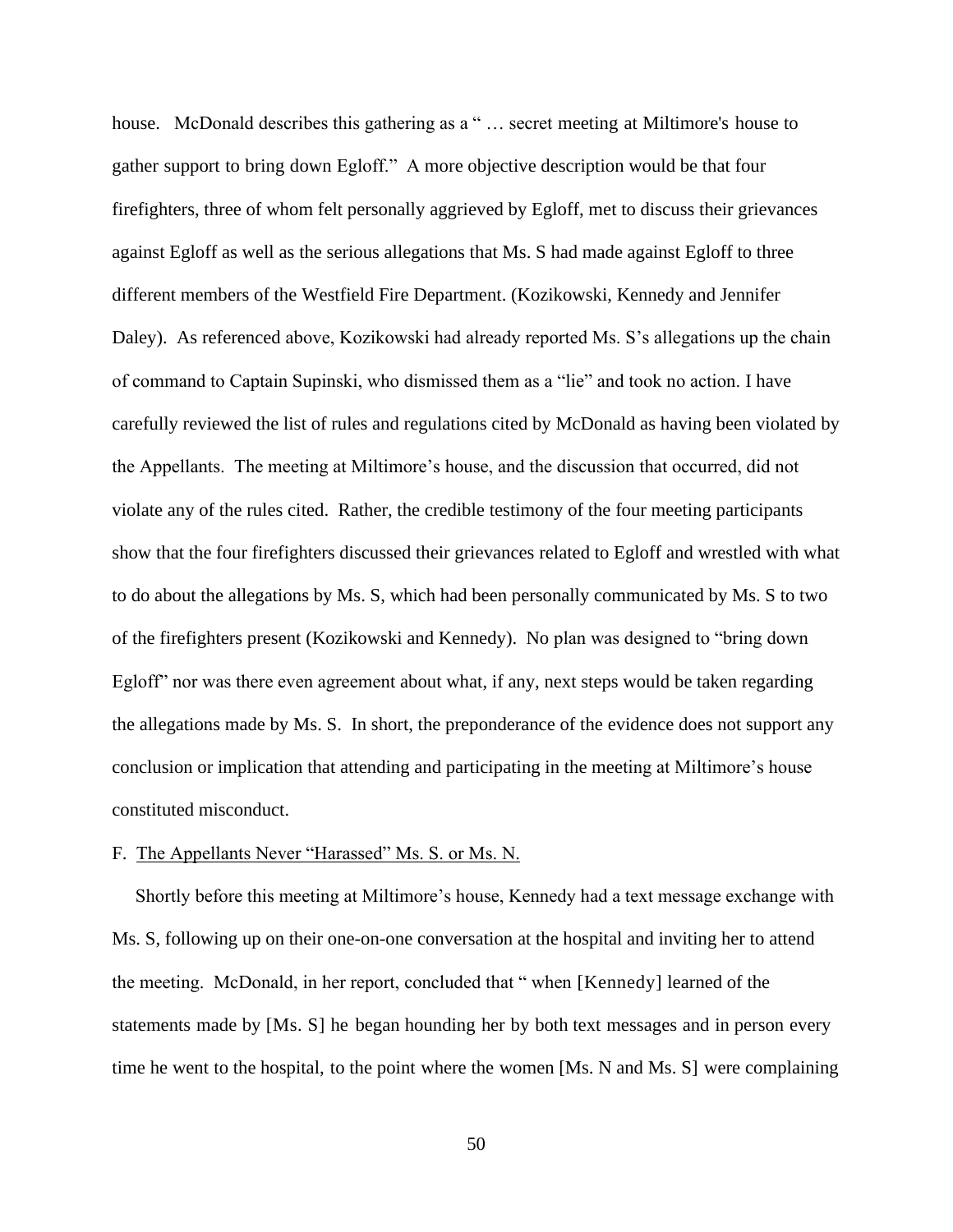to others that it was interfering with their work and was embarrassing. He disregarded the wishes of the women who made it clear they did not want to come forward and wanted to put any incidents related to the parade behind them." First, as previously referenced, I credit the testimony of Kennedy that Ms. S tearfully explained to him what allegedly occurred at the St. Patrick's Day Parade, allegations that were consistent with what Ms. S. had told to Kozikowski and, later, to Daley. The investigator's conclusions appear to put Kennedy in a Catch-22 situation. If he reported what Kozikowski told him about his conversation with Ms. S. without hearing it directly from her, that would constitute misconduct by relying on "hearsay" allegations. However, when he spoke to Ms. S. and heard the allegations directly from her, he is now guilty of harassment. His conversation with Ms. S, by any objective standard did not constitute "hounding" or "harassing" Ms. S. In regard to the exchange of text messages between Kennedy and Ms. S., I printed the exchange in the findings which included the following:

Ms. S: Hey Dave I'm really sorry I can't make it today. Dads wound care nurse never showed so I have to take care of that and nap at some point for work tonight. I hope you guys come up with a plan. I hope you have a good day. And sorry again. D.K.: No problem at all, I understand. Hope your dad is doing better. Just want to make sure that you're still on board if we go forward. Ms. S: Yes just keep me in the loop. D.K.: Will do!

Again, by any objective standard, this simply does not equate to "harassment" or "hounding" of Ms. S. As referenced later in the findings, I also did not give any weight to the testimony of Firefighter Humason that, on February 28<sup>th</sup>, Ms. S. complained that certain firefighters "were always talking to her" about these allegations. Finally, there is no credible evidence that Kennedy ever harassed or hounded any other alleged victim. For all of these reasons,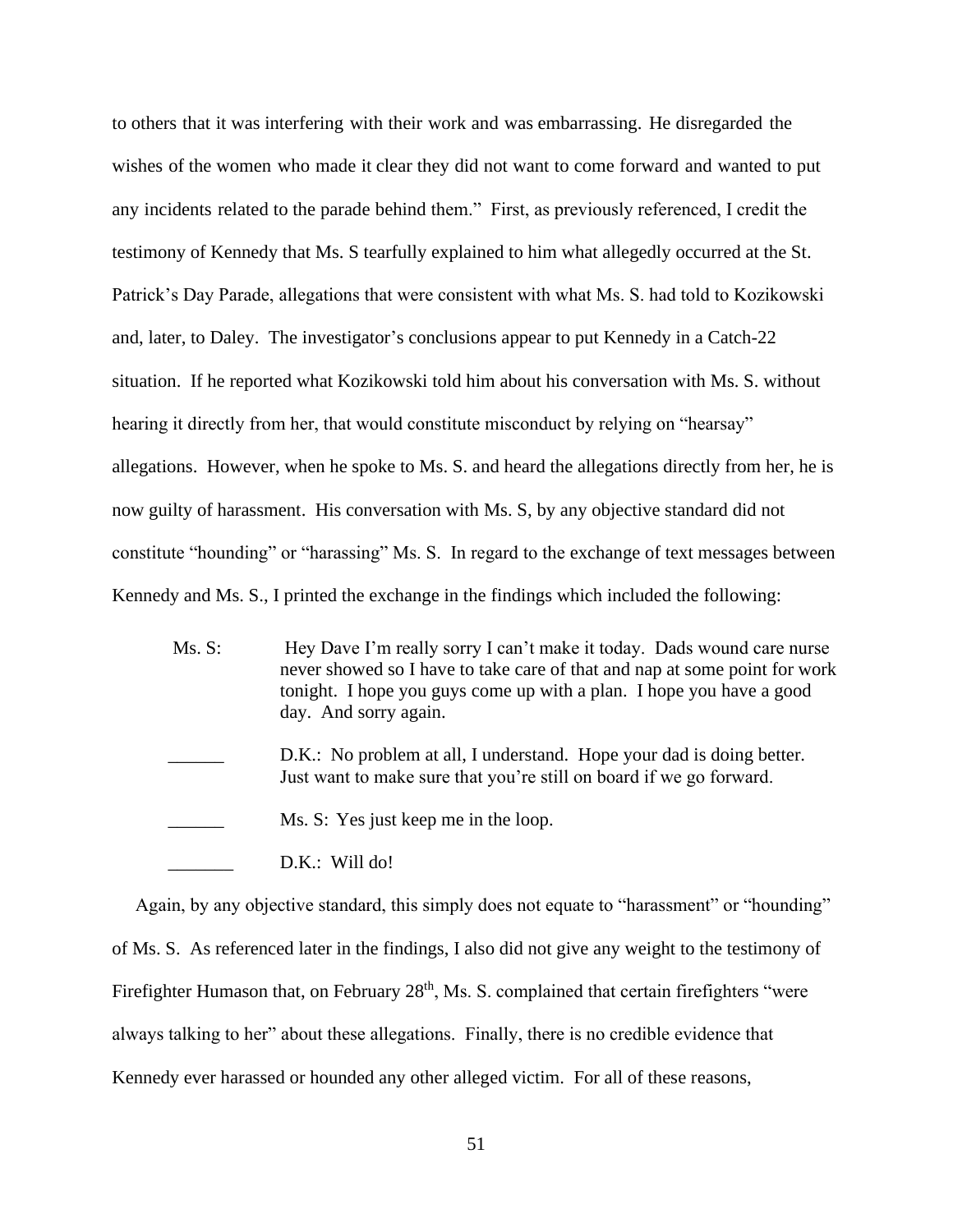McDonald's conclusion that Kennedy "harassed" or "hounded" the alleged victims is not supported by a preponderance of the evidence.<sup>9</sup>

 As stated above, McDonald also concluded that Miltimore, similar to Kennedy, "harass[ed] the women to come forward and interfere[ed] with their jobs." First, there is no evidence that Miltimore ever spoke with Ms. N. As for Ms. S, there is only Firefighter Humason's hearsay testimony that Ms. S *once* stated, on February 28<sup>th</sup>, that Kozikowski, Kennedy and Miltimore always tried talking about it. That testimony by Humason, even if true, simply does not equate to "harassing the women to come forward and interfering with their jobs." For these reasons, the preponderance of evidence does not support McDonald's conclusion that Miltimore "harass[ed] the women to come forward and interfer[ed] with their job".

 McDonald made similar conclusions about Boutin which are not supported by the evidence, including Boutin's recorded interview with State Police investigators. Specifically, McDonald concluded the following about Boutin:

"The level of her immaturity is so great, that she accused a man of rape, with absolutely no remorse, based solely on unsubstantiated gossip that she heard from Kozikowski and then, even when informed by the three alleged "victims" that it wasn't true and they had no intention of giving statements to the police, she put effort into trying to convince them to change their mind.

…

Boutin showed willful disregard for the welfare and safety of not just Egloff, but also non-municipal employees at Noble Hospital."

It appears that McDonald was either unaware of or disregarded the undisputed fact that

Boutin did not initiate contact with State Police investigators. Rather, immediately after their

interview with Miltimore, *State Police investigators contacted Boutin and asked her to come in* 

<sup>&</sup>lt;sup>9</sup> I also gave no weight to the text message purportedly sent to Humason by Ms. S. I do not believe the text message was unsolicited, but, rather, was sent at the encouragement of Humason, who promptly notified Egloff of the contents of the text message.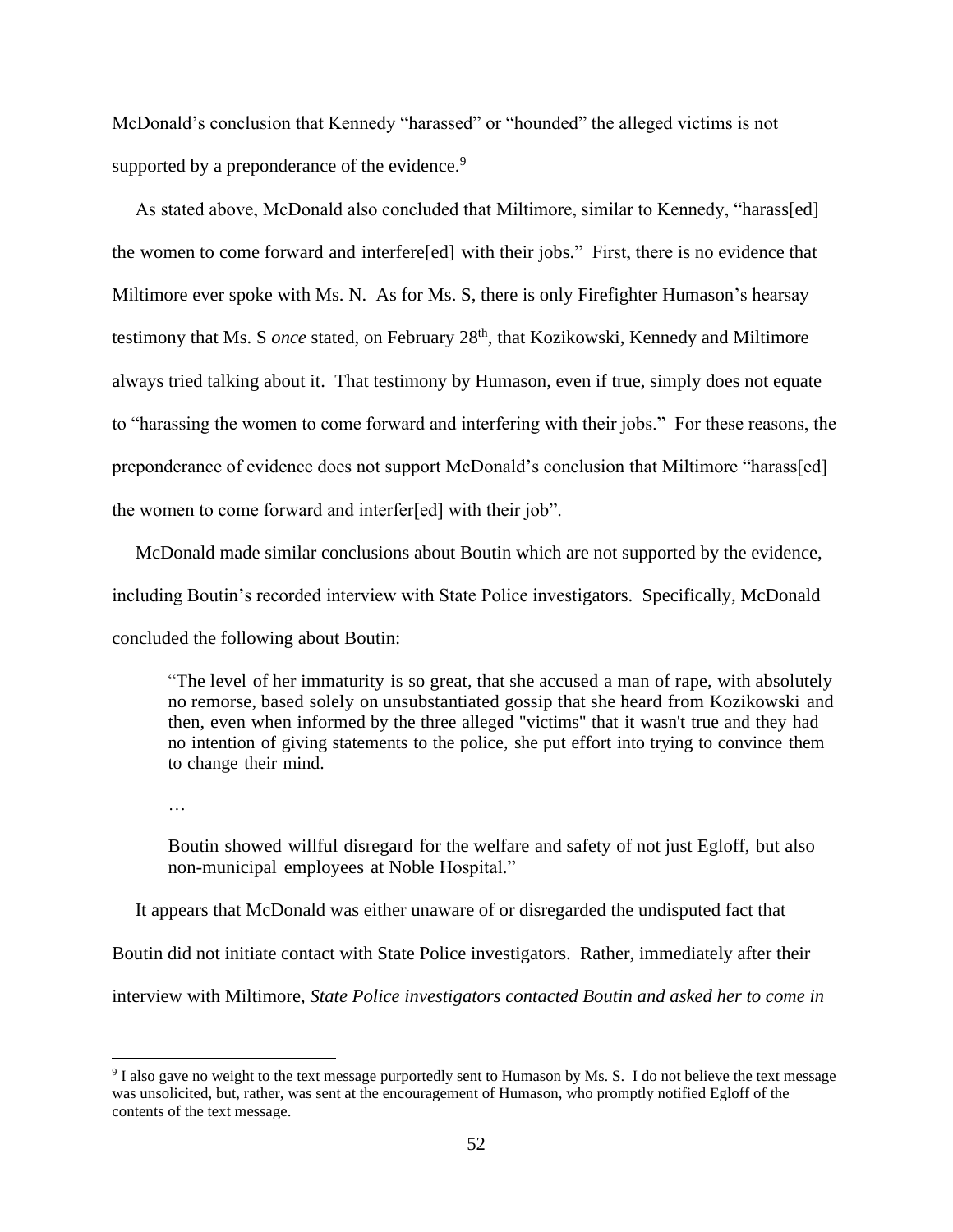*for an interview*. The findings provide a detailed summary of what Boutin said during that interview and what investigators asked her to do in regard to the alleged victims. First, similar to Miltimore, Boutin explicitly told State Police investigators that she was not a percipient witness to anything that may have occurred at the 2016 St. Patrick's Day Parade. Investigators then specifically asked Boutin to tell them what she had heard occurred at the Parade – and Boutin complied with their requests. Importantly, State Police investigators implored Boutin to assist them with getting cooperation from the alleged victims, telling her that she had the support of the State Police and the District Attorney's office. Their plea didn't stop there. State Police investigators spoke about "doing the right thing" and "being on the right side of history." Further, I credit Boutin's testimony that State Police investigators, after the recorded interview was concluded, asked Boutin to call the alleged victims before leaving their office. Boutin declined. Contrary to McDonald's report, Boutin was not acting on her own initiative -- or pressuring any alleged victims. Rather, she was complying with a request by State Police investigators to get the assistance of three alleged victims of alleged sexual assault. In fact, Boutin, during her recorded interview, actually expressed some reluctance to State Police investigators, reminding them how difficult it is for alleged female victims to come forward and tell their story.

 It is in this context that Boutin, after her interview with State Police investigators, reached out to Humason and Ms. N. Boutin never actually spoke with Ms. S but, rather, she asked Ms. N., Ms. S's colleague at Noble Hospital, to speak with her.

 I credit Captain Boutin's testimony that, when she called Firefighter Humason, Humason retracted her prior statement that Egloff had made inappropriate physical contact with her at the 2016 Parade. Boutin's version of events is more plausible than Humason's account. Firefighter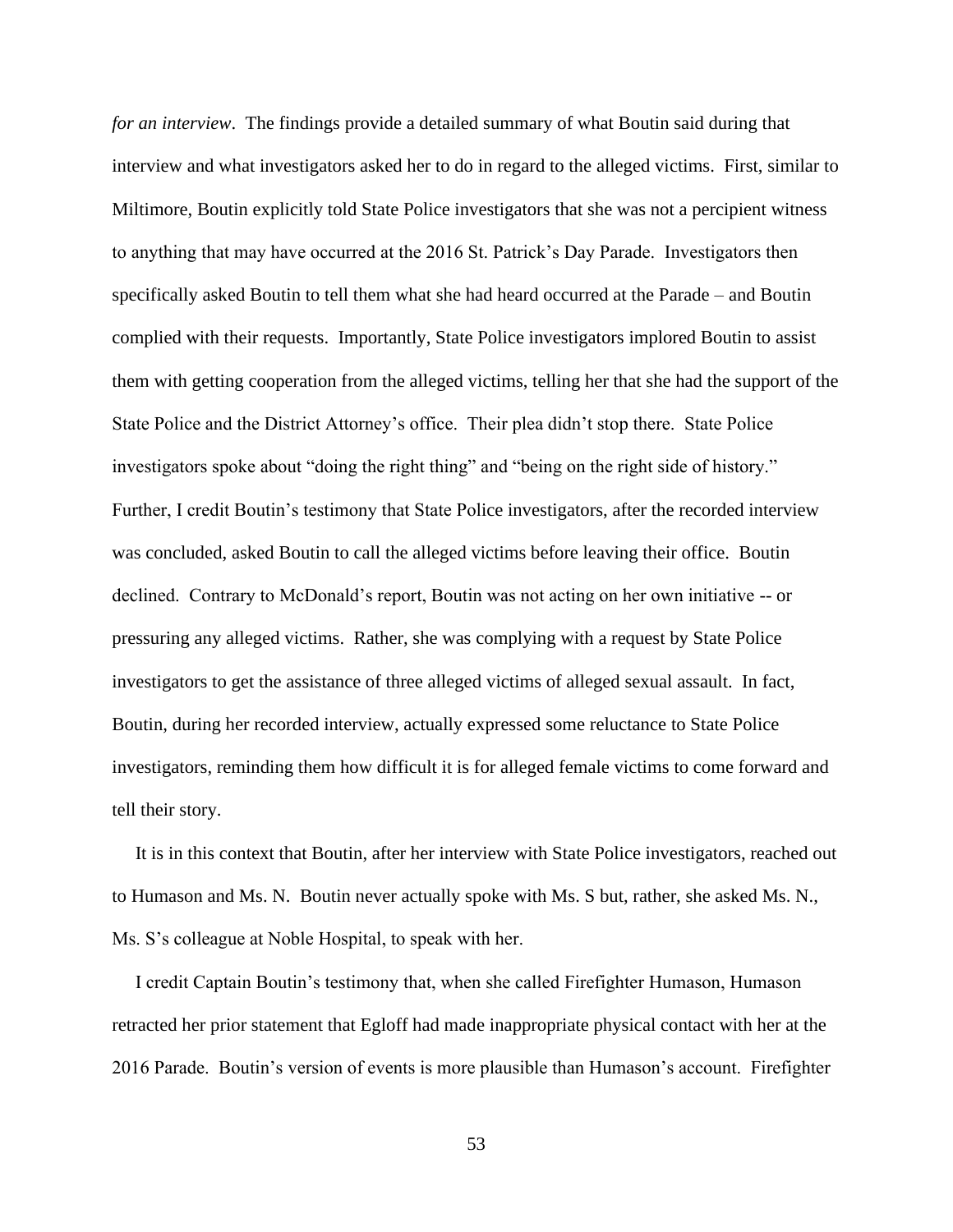Humason denies ever telling Captain Boutin that Egloff made inappropriate contact with her at the 2016 Parade. If true, Boutin would have no reason to share this information with State Police investigators, knowing that Humason would contradict her statement when she talked to investigators. Further, I listened (and re-listened) to Firefighter Humason's testimony. She repeatedly stated that she "declined comment" to State Police investigators. Her testimony appeared painfully geared toward exonerating Egloff of any wrongdoing, often ignoring questions put to her and, instead, repeating that Ms. N had "moved on" and that Ms. S was not credible, in part because Ms. S had failed to make a quilt she had promised her. The more plausible explanation is that, when Boutin told Firefighter Humason about her interview with State Police, Firefighter Humason chose to retract her prior statement about Egloff and to tell Egloff directly of her denial.

 I also credit Captain Boutin's testimony regarding her conversation with Ms. N. While Ms. N. said that she and Ms. S would talk to investigators, Ms. N. also expressed concern about the consequences of doing so. That is exactly what Boutin conveyed to State Police investigators; and both Ms. N and Ms. S did indeed initially tell State Police investigators that each of them was willing to be interviewed – consistent with Boutin's version of events. There is no credible evidence that Boutin, after Ms. N and Ms. S canceled their appointments with investigators, sought to pressure them to change their mind. For all of these reasons, McDonald's conclusions that Boutin: a) "even when informed by the three alleged 'victims' that it wasn't true and they had no intention of giving statements to the police, she put effort into trying to convince them to change their mind" and b) that "Boutin showed willful disregard for the welfare and safety of not just Egloff, but also non-municipal employees at Noble Hospital," are not supported by a preponderance of the evidence.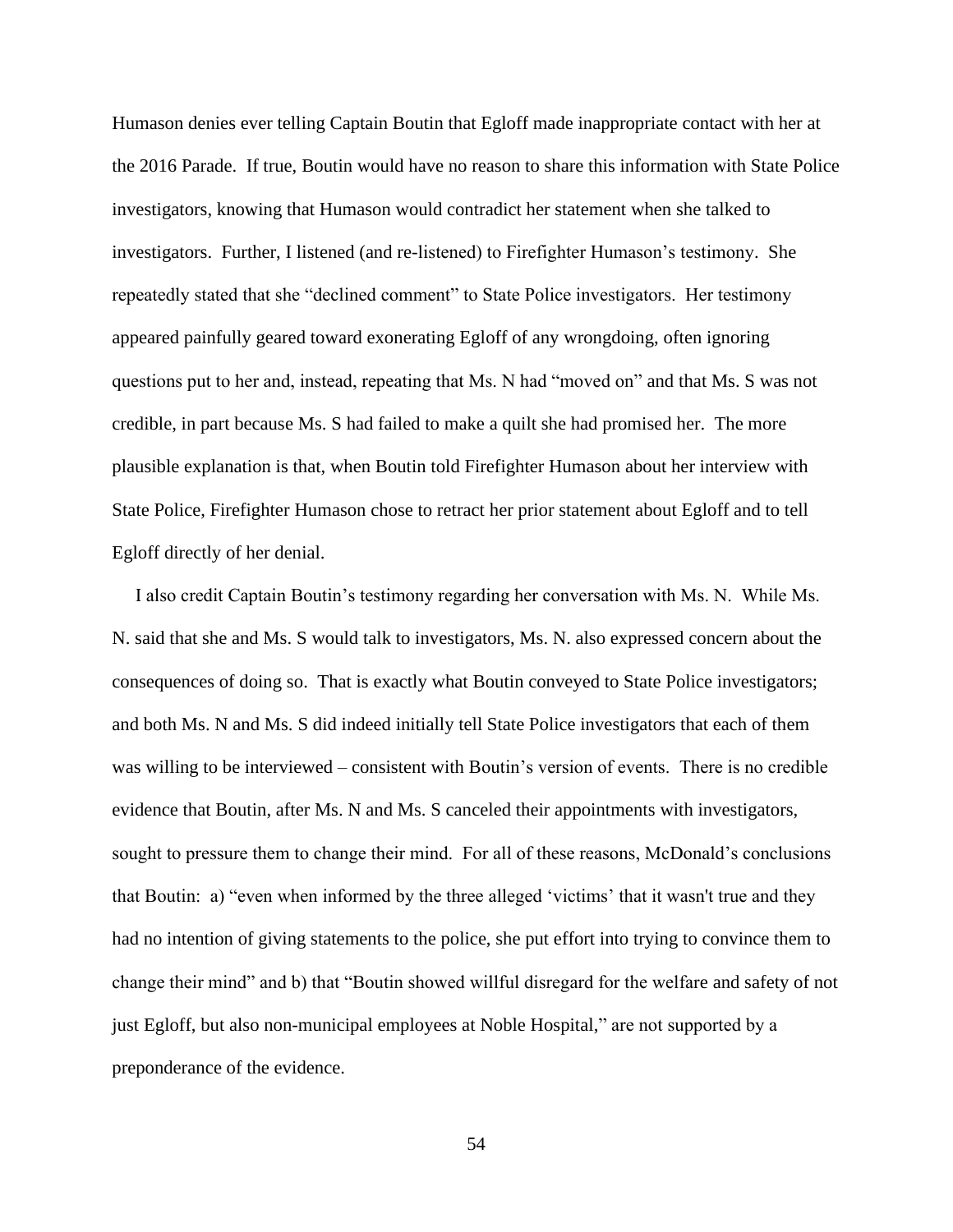#### G. Charges of Untruthfulness Against Miltimore Were Not Proved

 Moving forward chronologically, McDonald concluded that Miltimore was untruthful during her investigation regarding what occurred next: Miltimore's contact with the State Police. It appears that McDonald was confused regarding the fact that *State Police investigators* reached out to Miltimore to get a statement from him, rather than Miltimore first contacting the investigators. As referenced in the findings, Miltimore decided to reach out to a member of his church who is a State Trooper (Trooper Dolan) for advice. I credit the testimony of Miltimore that the Trooper told Miltimore that he (Miltimore) had a duty to act. Miltimore did *not* then reach out to State Police investigators. Rather, within hours, *State Police investigators* contacted Miltimore, and asked to meet with him for an interview that day.<sup>10</sup> Thus, any conclusion that Miltimore was untruthful on this point is not supported by a preponderance of the evidence.

The investigator also concluded that Miltimore " ... [made] a false report of rape, harass[ed] the women to come forward and interfere[ed] with their jobs." McDonald reached her conclusion about Miltimore making a false report of rape without having the opportunity to review the State Police investigators' recorded interview with Miltmore. I did. As stated in the findings, Miltimore, at the outset of the recorded interview, which was initiated by the State Police investigators, stated that he (Miltimore) *was not involved in the St. Patrick's Day Parade and he was not a witness to what may have occurred between Egloff and any alleged victims*. He then went on to tell investigators what he had been told by Kozikowski, who had spoken directly to Ms. S and what he had been told by Kennedy, who had also spoken directly to Ms. S. He went on to provide the names of two possible percipient witnesses (Firefighters Rick Paul and

 $10$  I did not overlook the fact that Trooper Dolan testified that Miltimore only discussed general allegations of sexual harassment at the workplace. Dolan's testimony was inconsistent with the testimony of Miltimore and the testimony of Trooper McNally, one of the investigators, who specifically recalls Dolan telling him (McNally) about the allegations of alleged sexual assault raised by Miltimore during their conversation that day.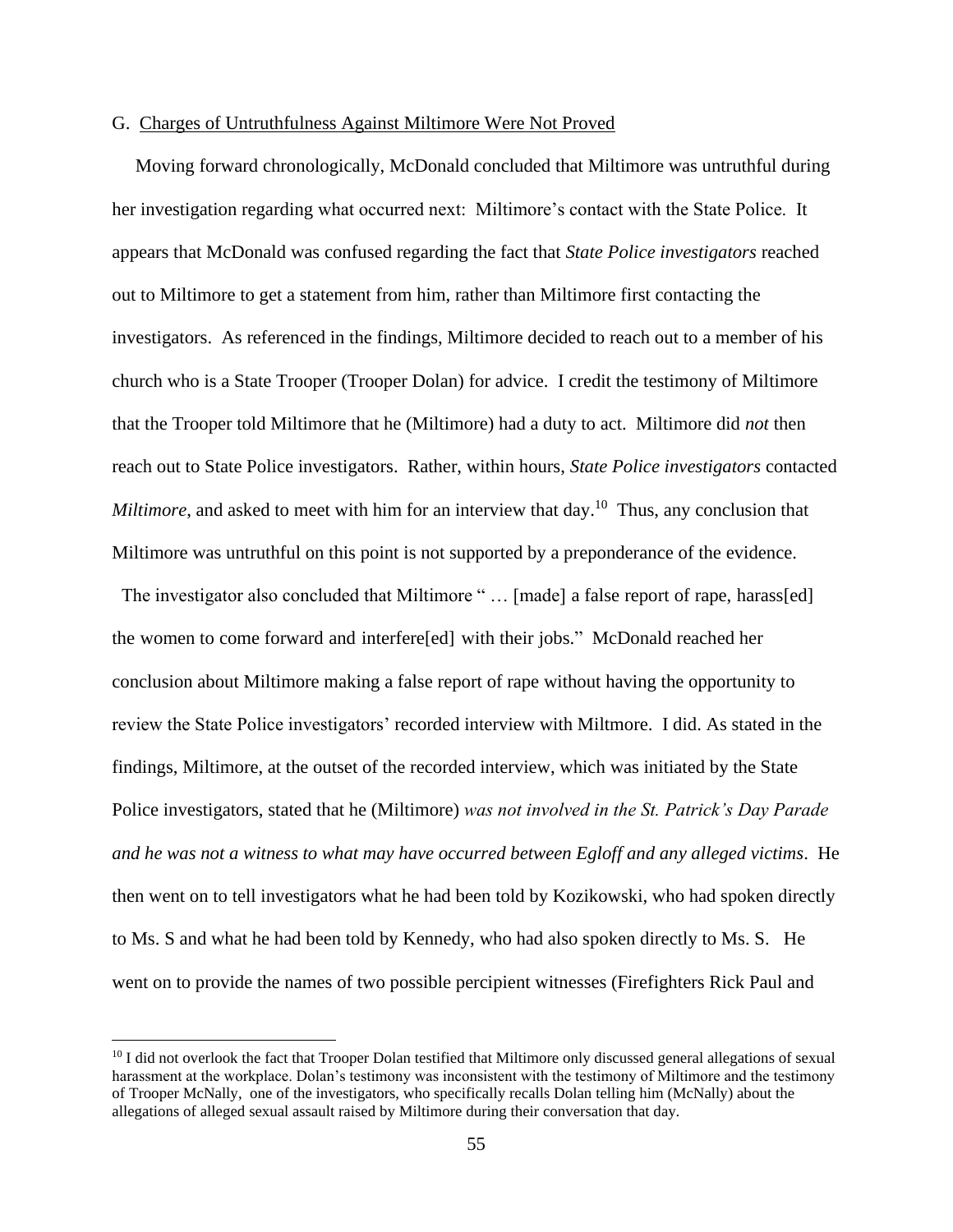Nyles Lavalley) regarding Egloff's alleged behavior (toward Ms. N) at the St. Patrick's Day Parade -- who State Police investigators chose not to contact. Although Miltimore, at times, without attribution, reported that he had heard about specific, graphic details of what occurred regarding Ms. S, he never stated that he witnessed any such behavior and he made it clear that he was providing second-hand information to investigators. In summary, Miltimore did not, as part of that interview, "make a false report of rape" to State Police investigators.

 Aside from his interview with State Police investigators, McDonald states in her report that Miltimore supposedly told "several" people that Egloff's arrest for rape was imminent. No witness testified before the Commission to this. McDonald's notes also do not support the allegation. They reference "No. 12" (A. Lafreniere) (App. Ex. 10, pp. 85-86, 145). Those notes do not state Miltimore told him Egloff would be arrested for rape; "No. 9" (D. Desilets) (App. Ex. 10, pp. 82-83) who he only supposedly told that Egloff was being *investigated* for rape; and "No. 72" (D. Pleshaw) (App. Ex. 10, p. 108), who doesn't say Miltimore said anything about an arrest or rape. That leaves only No. 56 (J. Greene) for whom McDonald's notes (App. Ex. 10, pp. 56-57) are illegible on this point, leaving it unclear who was saying what. None of these individuals were called as witnesses by the Fire Commission and thus, they never testified under oath; they were never cross-examined; and I never had an opportunity to assess their credibility. For all of the above reasons, McDonald's conclusion that Miltimore " [made] a false report of rape" against Egloff is not supported by a preponderance of the evidence.

#### H. Captain Boutin misrepresented that Egloff was about to be arrested for Rape

 It remains a separate issue whether Captain Boutin falsely told Fire Department employees that Egloff was about to be arrested for rape. None of the McDonald notes clearly indicate that anyone other than two captains (Supinksi and Warren) said that Captain Boutin told them that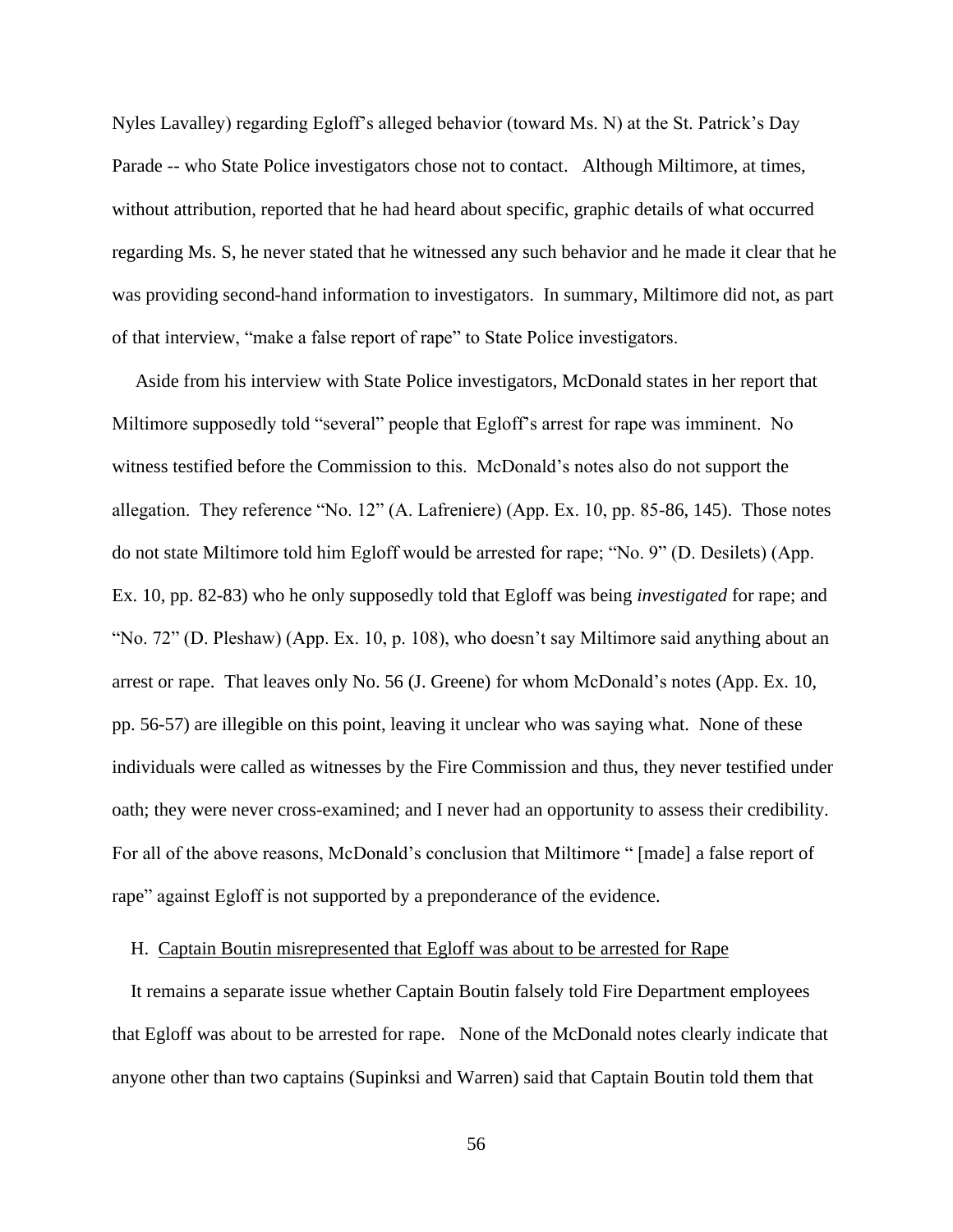Egloff was to be imminently arrested for rape. Number 56 (J. Greene) (App. Ex. 10, pp. 56-57) may have claimed this, but the notes are unclear, and it appears there were four people in the conversation including Chris Genereux and any one of them could have said this. I did, however, hear live testimony from Fire Captains Warren and Supinski who both testified that Captain Boutin told them that Egloff was about to be arrested for rape.

 I considered the following factors that could detract from Warren's testimony on this issue. First ,Warren is friends with Egloff and has known him for 25 years, since high school. Second, despite a family friendship with the Boutins, I credit Miltimore's testimony (which Warren did not deny) that Warren spoke disparagingly about Boutin behind her back. Third, Warren only testified that he "believes" that's what Boutin said and that it had been "three years ago now" since the conversation in question. Fourth, Warren showed an animus toward Boutin, based on his (false) belief that Boutin and others were "investigating" Egloff on their own initiative.

 Even after considering the above factors, I found Warren's testimony -- that Boutin told him that Egloff was about to be arrested for rape -- to be credible. Warren was genuinely shocked then, and now, about Boutin's statement. He underwent tough questioning during his sworn testimony and, ultimately, he did recall Boutin telling him that Egloff was going to be arrested for rape. His testimony stood in contrast to the more equivocal testimony by Boutin regarding their conversation. She wavered about important aspects of her conversation with Warren, including whether she told Warren that Egloff was "facing charges" or was about to be "charged". She also seemed to suggest that she may have used the word "arrest," suggesting that she found that to be interchangeable with "facing charges".

 It is undisputed that Boutin then called Captain Supinksi. Supinksi had a vivid recollection of the conversation. Supinski recalls that he was taking vacation time and was at home when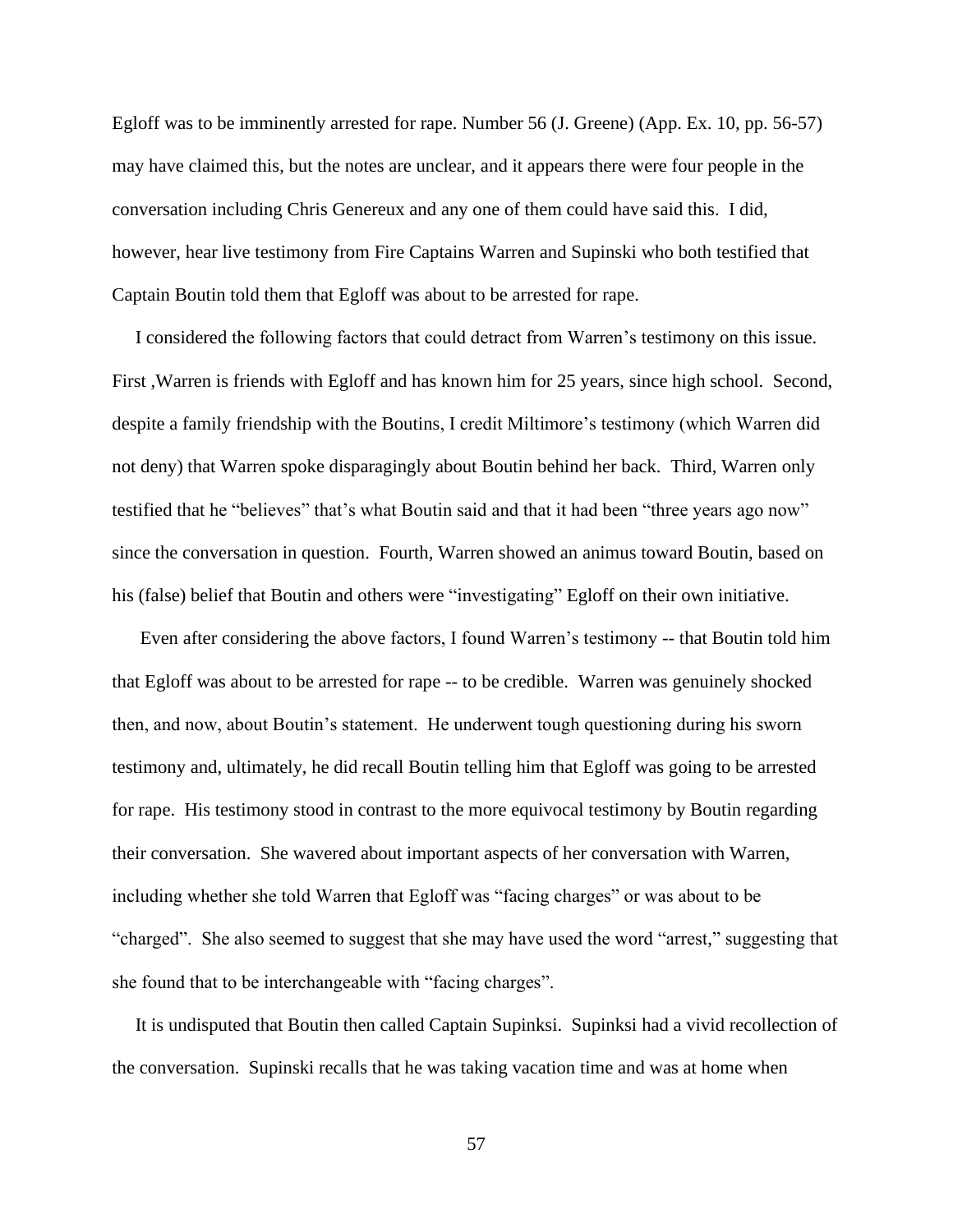Boutin called him and told him that Egloff was going to be arrested for rape. Having listened to the testimony of both Warren and Supinski- I do not believe that they conspired to perjure themselves before the Commission. I credit the testimony of both of them in regard to Boutin telling them Egloff was going to be arrested for rape, something that Boutin, by her own admission, had never actually been told. By making these statements, Boutin engaged in substantial misconduct which adversely affects the public interest by impairing the efficiency of public service.

#### I. Allegations that the Appellants' Behavior Undermined Morale is Without Merit

 McDonald's conclusion that the Appellants damaged the morale of the Westfield Fire Department is without merit and can be addressed summarily. As discussed in more detail below regarding disparate treatment, any purported poor morale in the Department cannot be traced back exclusively to the Appellants, but, rather, was attributable to many factors, including, in substantial part, the conduct of the individual who the Westfield Fire Commission has now chosen to lead the Department – Patrick Egloff.

#### J. Explanation for the Differences in My Findings from those of the Investigator and the WFC

 The stark difference between my findings and those of the investigator appear to be attributable to two factors. First, the investigator did not have the opportunity to speak with the State Police investigators and nor did she have the opportunity to review the recorded interviews that the State Police investigators had with Miltimore and Boutin. Second, it appears that bias infected the overall investigation and the investigator's conclusions. McDonald effectively acknowledged that certain officials were guiding her to a pre-determined outcome, testifying that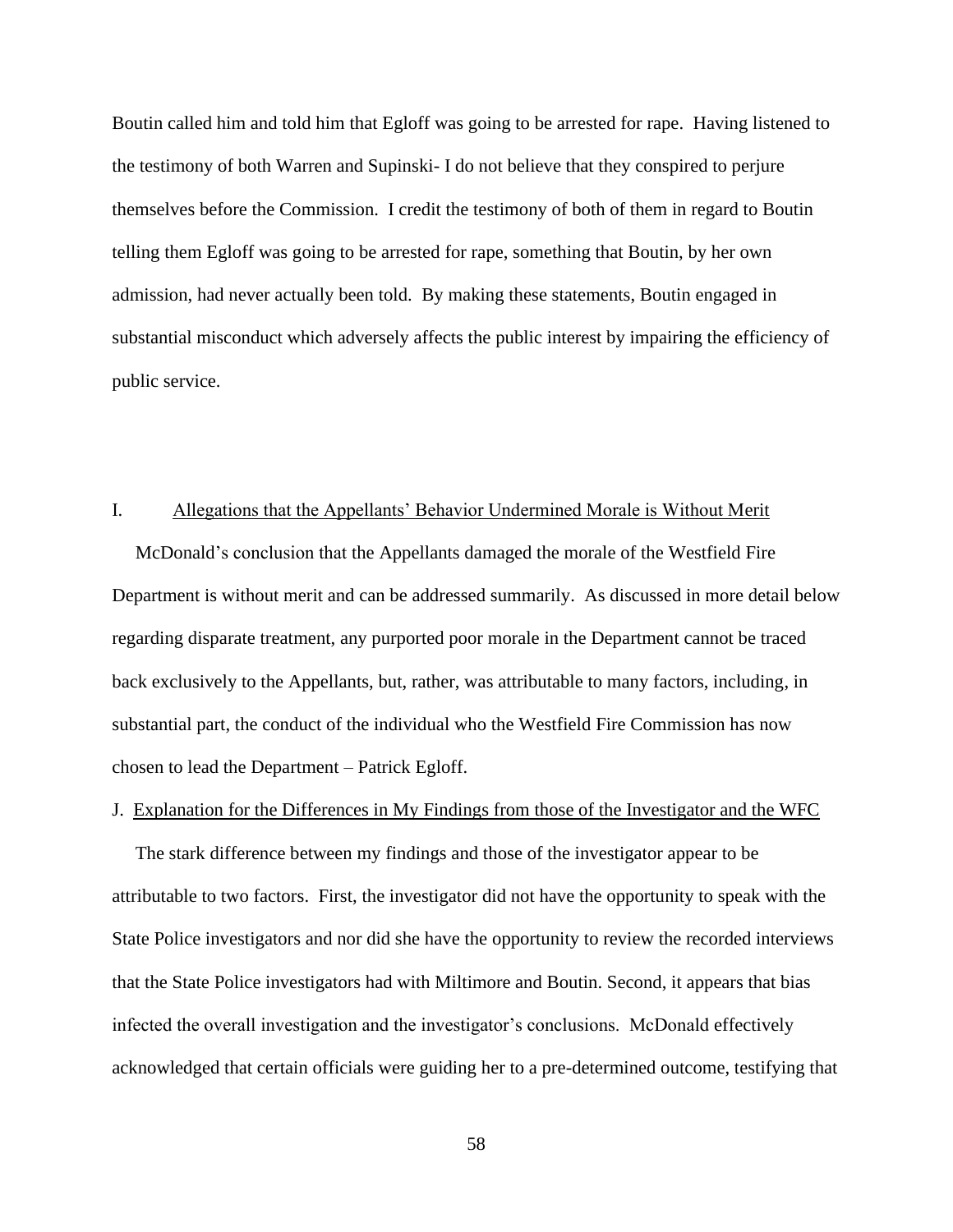then-Chief Regan told her that she "suspected" the Appellants and two others of misconduct. McDonald went on to testify that Regan " ... absolutely attempted to direct the course of the investigation from the beginning."

 While McDonald insisted during her testimony that her investigation was fair and objective, it is clear that McDonald developed a bias and/or animus against the Appellants. During her approximately ninety (90) interviews of Westfield Fire Department employees, she allowed, if not openly encouraged, employees to share the same type of unfounded gossip that she ultimately accused the Appellants of. Some of these conversations were downright bizarre and not consistent with conducting an objective interview. As an example, McDonald entertained gossip – and repeated in her report -- allegations that an individual allegedly defecated in the middle of a classroom in high school. Her salacious conversations with male firefighters about Captain Boutin, whose title is *earned*, were particularly disturbing and went far beyond the scope of her investigation. The bias and personal animus that McDonald developed against the Appellants was also evident in her notes and final report. Between her notes and her final report, McDonald characterized individual Appellants as:

- a "lying sack of shit"
- "unstable"
- "jumpy and jittery"
- "unfit"
- "has issues"
- "only happy if creating conflict"
- "not smart at all"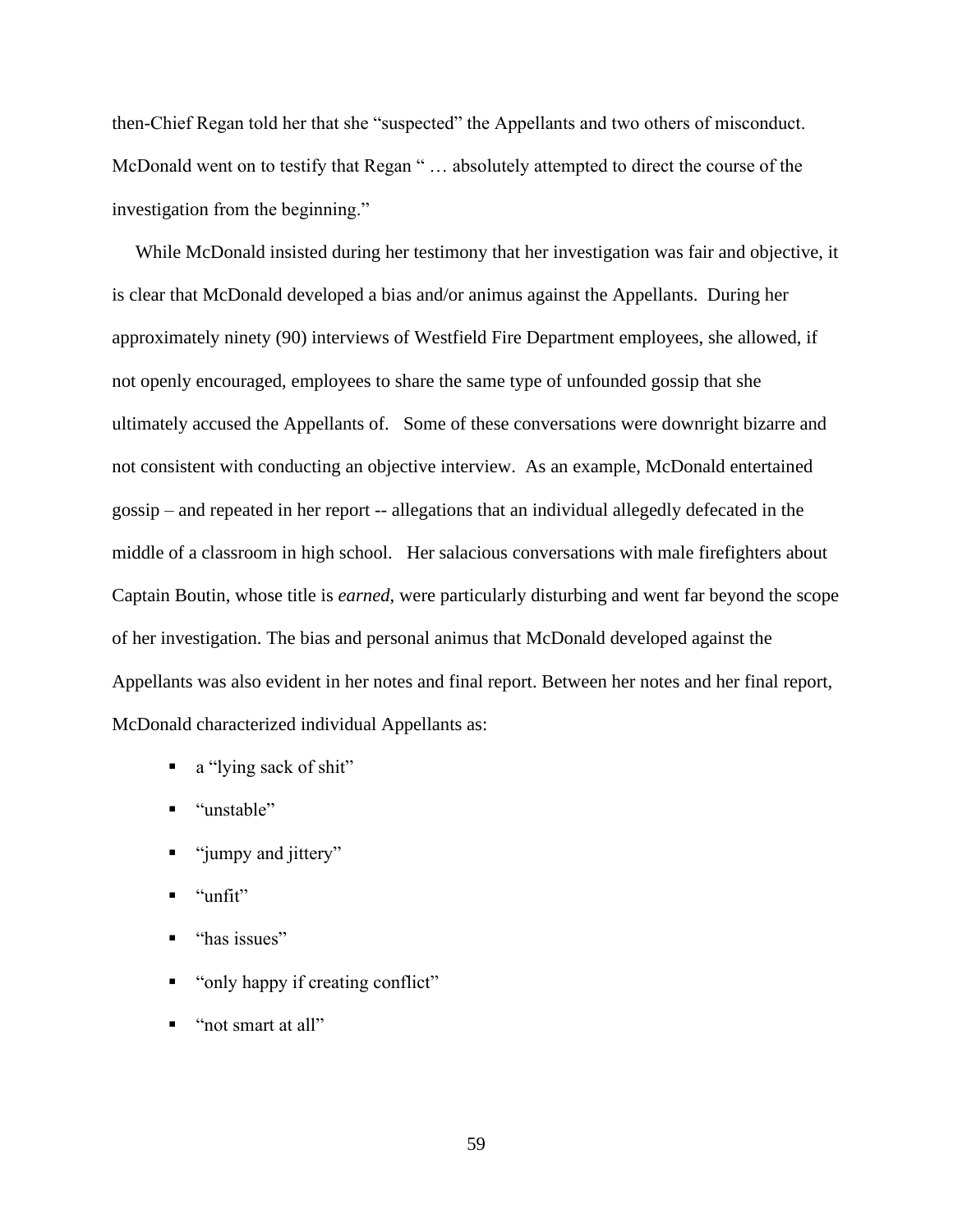McDonald then, referring to her interviews, stated that individual Appellants were referred to as:

- a "sociopath"
- $\blacksquare$  a "psychopath"
- a person who would "go after their wives and children".

 While there is no statutory requirement that the investigator be fair and impartial, the personal animus the investigator developed against the Appellants appears to have influenced her findings and conclusions, most of which, as referenced above, are not supported by a preponderance of the evidence.

#### K. Modification of the Penalty Imposed on Captain Boutin

Since none of the charges against Kennedy or Miltimore are supported by a preponderance of the evidence, their two (2) appeals must be allowed.

 In regard to Boutin, I have found that the preponderance of evidence shows that she did engage in one instance of misconduct. Having made that determination, I must determine whether the level of discipline (termination) against Boutin was warranted.

As stated by the SJC in Falmouth v. Civ. Serv. Comm'n, 447 Mass. 814, 823-825 (2006):

 "After making its de novo findings of fact, the commission must pass judgment on the penalty imposed by the appointing authority, a role to which the statute speaks directly. G.L. c. [31], § 43 ('The commission may also modify any penalty imposed by the appointing authority.') Here the commission does not act without regard to the previous decision of the [appointing authority], but rather decides whether 'there was reasonable justification for the action taken by the appointing authority in the circumstances found by the commission to have existed when the appointing authority made its decision.'" Id. citing Watertown v. Arria,16 Mass. App. Ct. 331, 334 (1983).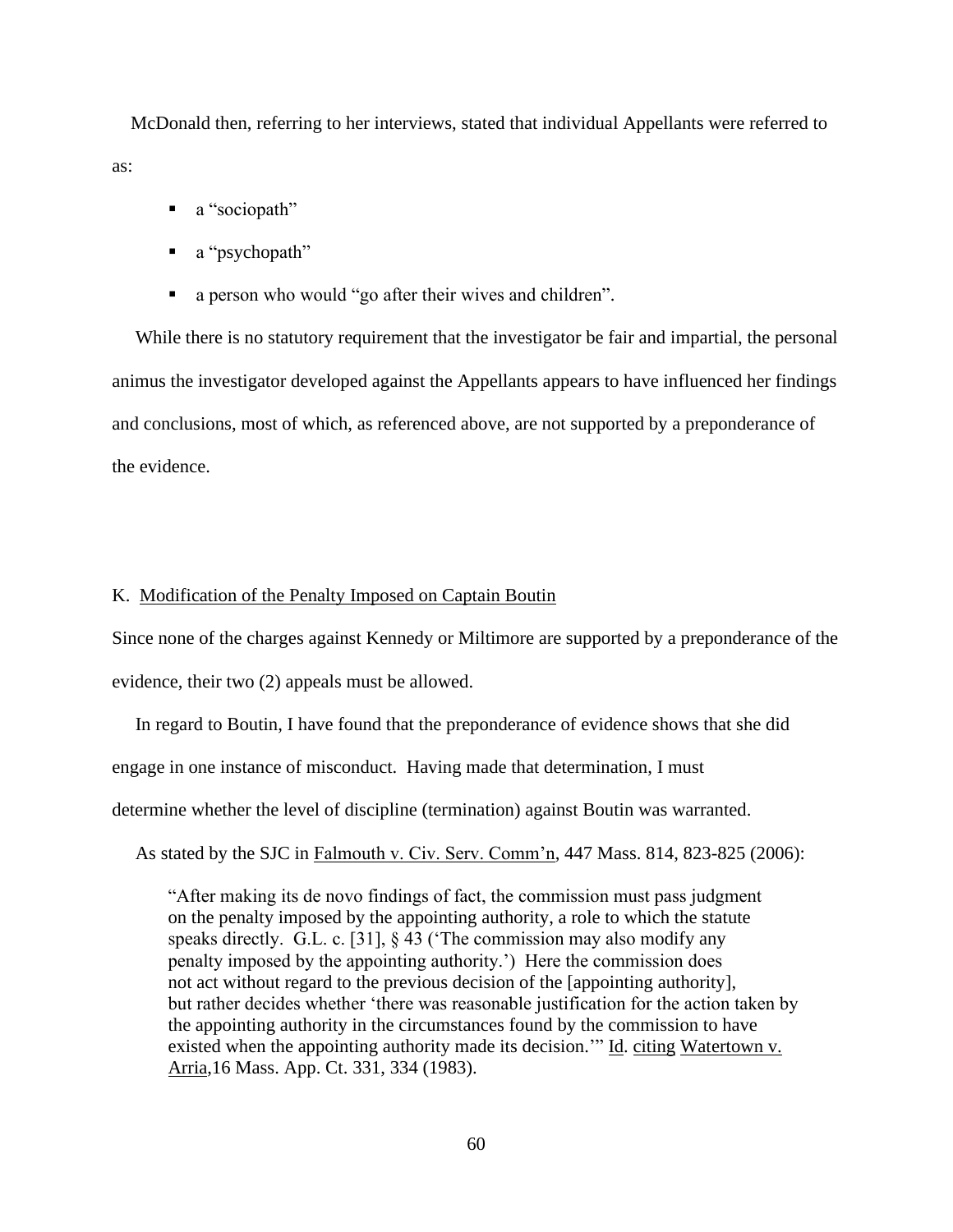"Such authority to review and amend the penalties of the many disparate appointing authorities subject to its jurisdiction inherently promotes the principle of uniformity and the 'equitable treatment of similarly situated individuals.' citing Police Comm'r of Boston v. Civ. Serv. Comm'n, 39 Mass.App.Ct. 594, 600 (1996). However, in promoting these principles, the commission cannot detach itself from the underlying purpose of the civil service system— 'to guard against political considerations, favoritism and bias in governmental employment decisions.'" Id. (citations omitted).

--

"Unless the commission's findings of fact differ significantly from those reported by the [appointing authority] or interpret the relevant law in a substantially different way, the absence of political considerations, favoritism or bias would warrant essentially the same penalty. The commission is not free to modify the penalty imposed by the [appointing authority] on the basis of essentially similar fact finding without an adequate explanation." Id. at 572. (citations omitted).

First, my findings of facts do different significantly from the Westfield Fire Commission and

the underlying findings of the investigator relied upon by the Fire Commission regarding the

decision to terminate Captain Boutin. As detailed above, all but one of the charges against

Boutin were not supported by a preponderance of the evidence. The charge that *was* supported

by the preponderance of the evidence, however, involves a serious matter: Boutin falsely

reporting that a person was about to be arrested for rape.

Second, I have found evidence of bias, including a personal bias by the investigator.

 Finally, there is overwhelming evidence that the decision to terminate Captain Boutin was not consistent with the principle of uniformity and the need to ensure the equitable treatment of similarly situated individuals. The decision to terminate Captain Boutin, while almost simultaneously *promoting* Patrick Egloff to Fire Chief is one of the more egregious examples of disparate treatment that I have encountered during my decade and a half tenure on the Civil Service Commission.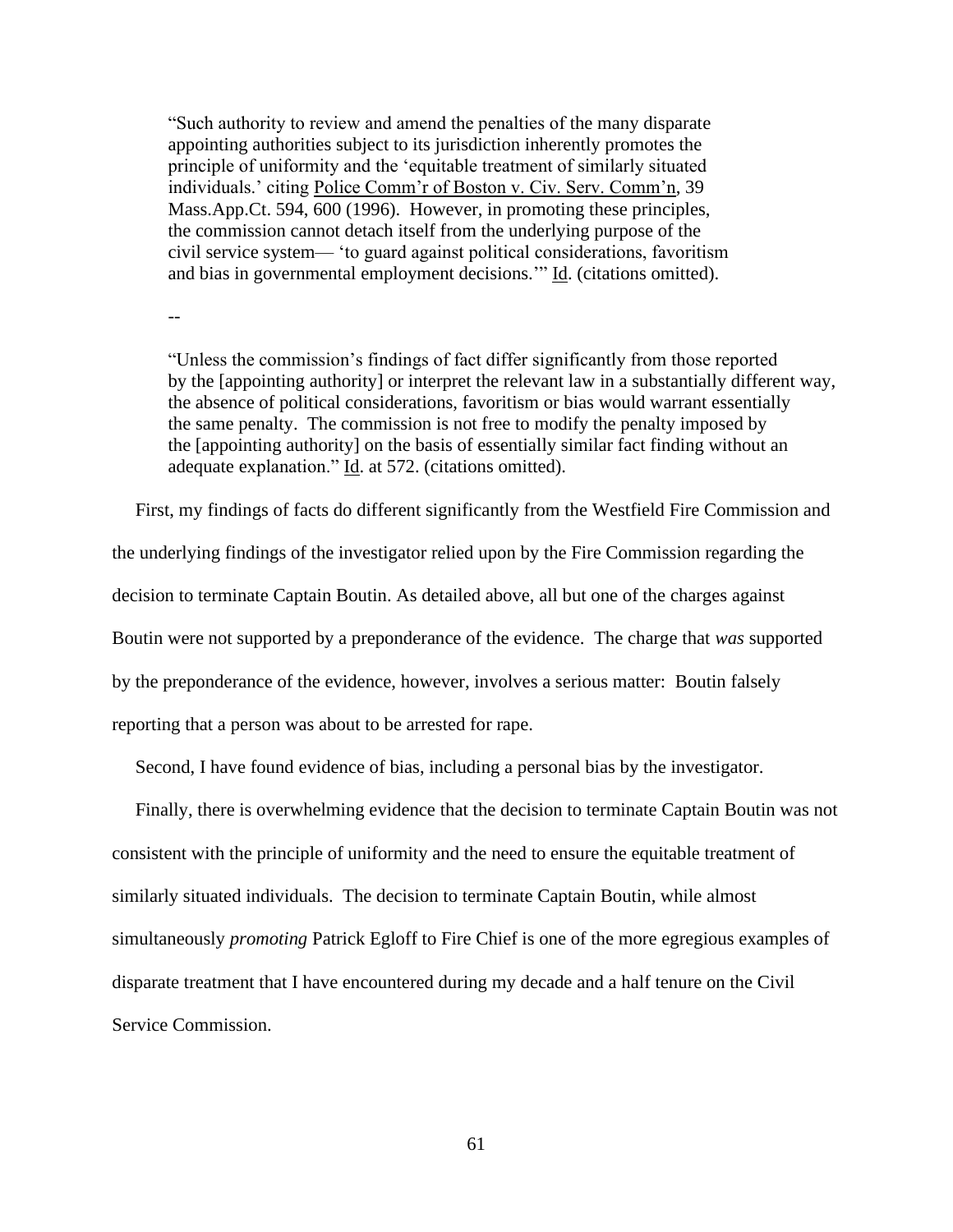While they *accepted* the investigator's findings and conclusions to justify their decision to

terminate Boutin, the Westfield Fire Commission *rejected* the same investigator's findings and

conclusions regarding Patrick Egloff. Specifically, McDonald found in relevant part that:

"For all of the … reasons detailed in this report, I do not believe Deputy Egloff should be promoted to Chief. I recommend he be sent for immediate training including, but not limited to Sexual Harassment Training, Personnel management Training and Anger Management. If Deputy Egloff corrects his behavior, there is no reason why he should not remain a Deputy and re-apply for the Chiefs position the next time there is an opening … ."

Significant portions of Fire Commissioner Siegel's testimony, listed below, illustrate the

degree of disparate treatment that existed here.

| Counsel:      | Okay, and the fact that Patrick Egloff had assaulted [Ms. N] was an<br>undisputed fact, was it not?                                                                                                               |
|---------------|-------------------------------------------------------------------------------------------------------------------------------------------------------------------------------------------------------------------|
| Siegel:       | Yeah, I believe that's true.                                                                                                                                                                                      |
|               |                                                                                                                                                                                                                   |
| Commissioner: | Are you aware that Deputy Chief Egloff allegedly made crude<br>comments that he was under the desk of  the Fire<br>Chief, performing oral sex on her?                                                             |
| Siegel:       | I do recall that.                                                                                                                                                                                                 |
| Commissioner: | Are you aware of any statements by Rebecca Boutin that<br>Deputy Egloff grabbed her ponytail?                                                                                                                     |
| Sigel:        | I do recall that.                                                                                                                                                                                                 |
| Commissioner: | Are you also aware of any allegations that Deputy Chief Egloff<br>blew up emotionally, etc. went on a tirade ?                                                                                                    |
| Siegel:       | Yeah, I do recall reading it.                                                                                                                                                                                     |
| Commissioner: | Why did you not discipline  Deputy Chief Egloff?                                                                                                                                                                  |
| Siegel:       | In regard to the blowing up issue, I believe it was a little over<br>the top but I do not believe it reached the level of discipline. In<br>regard to pulling the pony tail, I mean, it's an allegation but I was |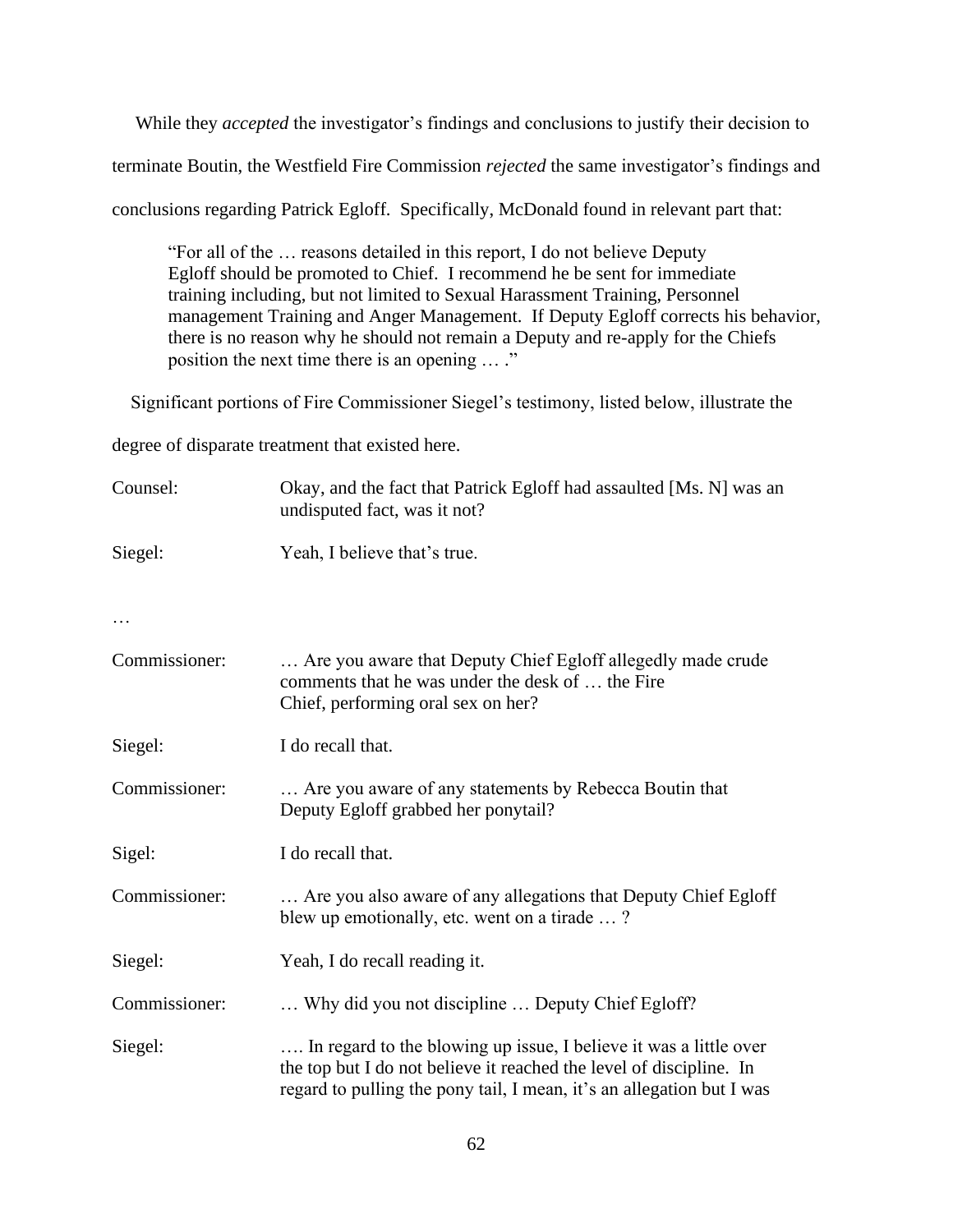|               | very surprised that any kind of unwanted touching of any kind<br>can be considered an assault and it was not reported formally or<br>otherwise, so I think it's probably horseplay, for a lack of a better<br>word, not appropriate, but I don't think it rose to the level of discipline.<br>I think that answers your question.                                                  |
|---------------|------------------------------------------------------------------------------------------------------------------------------------------------------------------------------------------------------------------------------------------------------------------------------------------------------------------------------------------------------------------------------------|
| Commissioner: | Well, there's a couple more things in there. We have the Deputy Fire<br>Chief apparently acknowledging that he made crude comments about<br>performing oral sex on the female Fire Chief. How can that not warrant<br>discipline?                                                                                                                                                  |
| Seigel:       | No, I do not believe that would warrant discipline.                                                                                                                                                                                                                                                                                                                                |
| Commissioner: | Okay. How about the admitted misconduct about groping<br>a female citizen while in uniform? Does that not warrant discipline?                                                                                                                                                                                                                                                      |
| Siegel:       | It might have, but my understanding is that $[Ms, N] \dots$ had spoken with<br>Chief Egloff and in some way or another had satisfied herself, she had<br>no desire to press any other charges. Perhaps it would have been<br>appropriate to discipline him for that, but we chose not to.                                                                                          |
| Commissioner: | Because?                                                                                                                                                                                                                                                                                                                                                                           |
| Siegel:       | Primarily because we feel he was appointed commissioner, Fire Chief<br>rather, and we were satisfied that he had assumed responsibility for<br>a previous action and was prepared to change some of the ways he<br>was doing with his people.                                                                                                                                      |
|               |                                                                                                                                                                                                                                                                                                                                                                                    |
| Commissioner: | Tell me why it's not disparate treatment for there to be no discipline<br>against [Egloff] and there's to be discipline against the Appellants                                                                                                                                                                                                                                     |
| Siegel:       | Well, mainly because the Appellants' behavior involved naming other<br>parties in an attempt to discredit and defame and prevent the appointment<br>of Deputy Chief Egloff to Chief, whereas the others weren't, if you will,<br>one-on-one type situations that either to my mind, had been resolved in<br>some way, had credibility issues or it wasn't the level of discipline. |
|               | ic difficult to discount his incogunate and comptime given for testimony is                                                                                                                                                                                                                                                                                                        |

 The main reason it is difficult to discern this inaccurate and sometime circular testimony is clear: there simply is no rational explanation for the Fire Commission's decision to terminate Captain Boutin, while taking no disciplinary action, and actually promoting, Patrick Egloff to Fire Chief.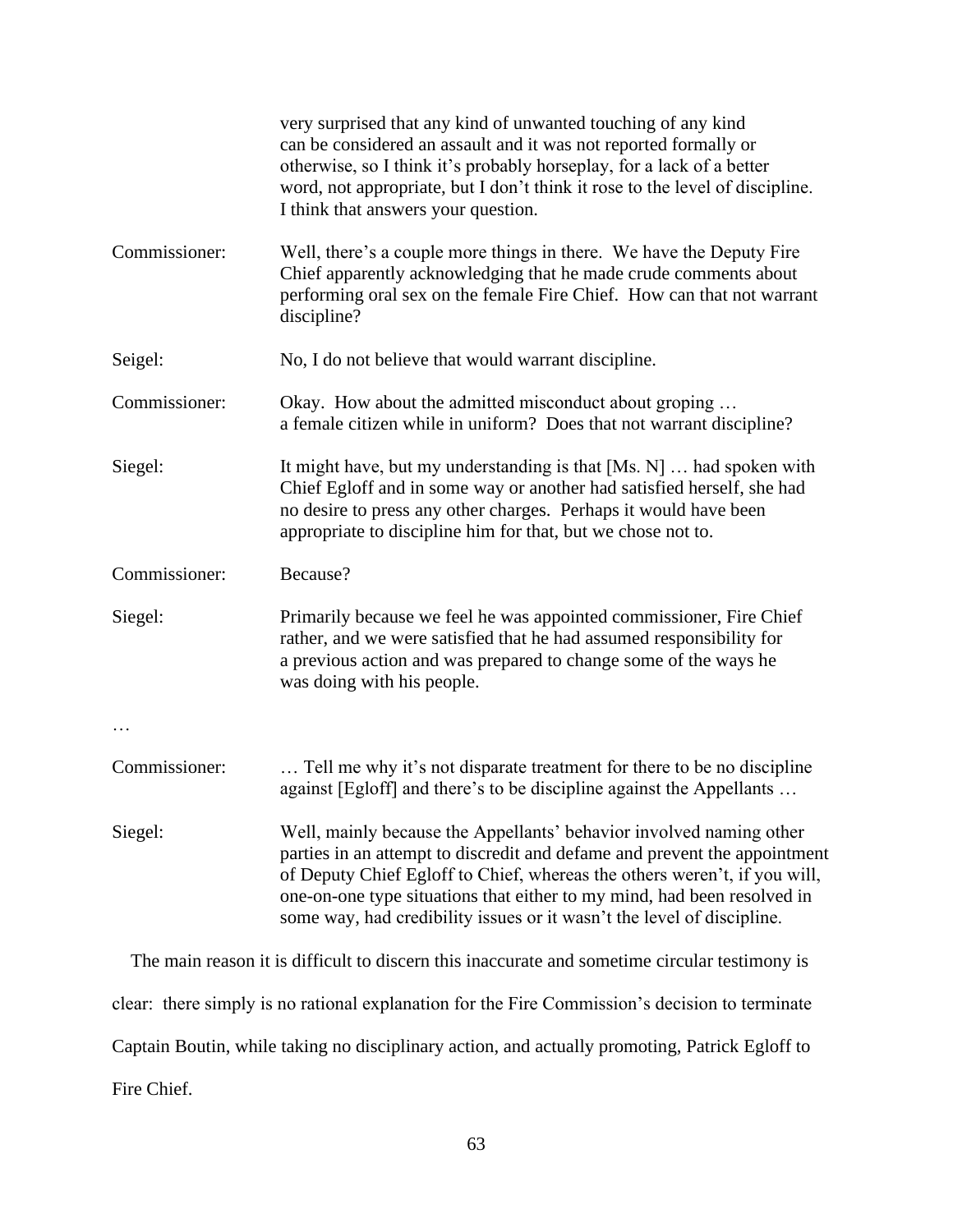For all of these reasons, a modification of the penalty against Captain Boutin is warranted.

Her termination shall be modified from termination to a thirty (30)-day suspension.

# *Relief*

The Westfield Fire Commission has not shown, by a preponderance of the evidence, that

there was just cause for terminating the Appellants from their employment.

As referenced above, G.L. c. 31, § 43 states:

"If the commission by a preponderance of the evidence determines that there was just cause for an action taken against such person it shall affirm the action of the appointing authority, otherwise it shall reverse such action and the person concerned shall be returned to his position without loss of compensation or other rights; provided, however, if the employee, by a preponderance of evidence, establishes that said action was based upon harmful error in the application of the appointing authority's procedure, an error of law, or upon any factor or conduct on the part of the employee not reasonably related to the fitness of the employee to perform in his position, said action shall not be sustained and the person shall be returned to his position without loss of compensation or other rights. The commission may also modify any penalty imposed by the appointing authority." (emphasis added)

Therefore, the Appellants shall each be returned to their positions in the Westfield Fire

Department without loss of compensation or other rights. $^{11}$ 

Further, the Appellants shall be entitled to all reimbursements required under G.L. c. 31, § 45

# which states that:

"A tenured employee who has incurred expense in defending himself against an unwarranted discharge, removal, suspension, laying off, transfer, lowering in rank or compensation, or abolition of his position and who has engaged an attorney for such defense shall be reimbursed for such expense, but not to exceed two hundred dollars for attorney fees for each of the following: (1) a hearing by the appointing authority; (2) a hearing pursuant to section forty-two or forty-three; (3) a judicial review pursuant to section forty-four; and not to exceed one hundred dollars for each of the following: (1) summons of witnesses; (2) cost of stenographic transcript; (3) any other necessary expense incurred in such defense.

Any person seeking such reimbursement shall file with his appointing authority a written application therefor within thirty days after final disposition of his case. The appointing authority shall, within thirty days after receipt of such application, pay such reimbursement from the same

<sup>&</sup>lt;sup>11</sup> I did not overlook the fact that Kennedy, effective one day after his termination retired from the Westfield Fire Department. Kennedy still has standing to appeal his termination even though he retired in order to receive benefits while pursuing his appeal. See Silvia v. Dep't of Correction, 20 MCSR 409 (2007).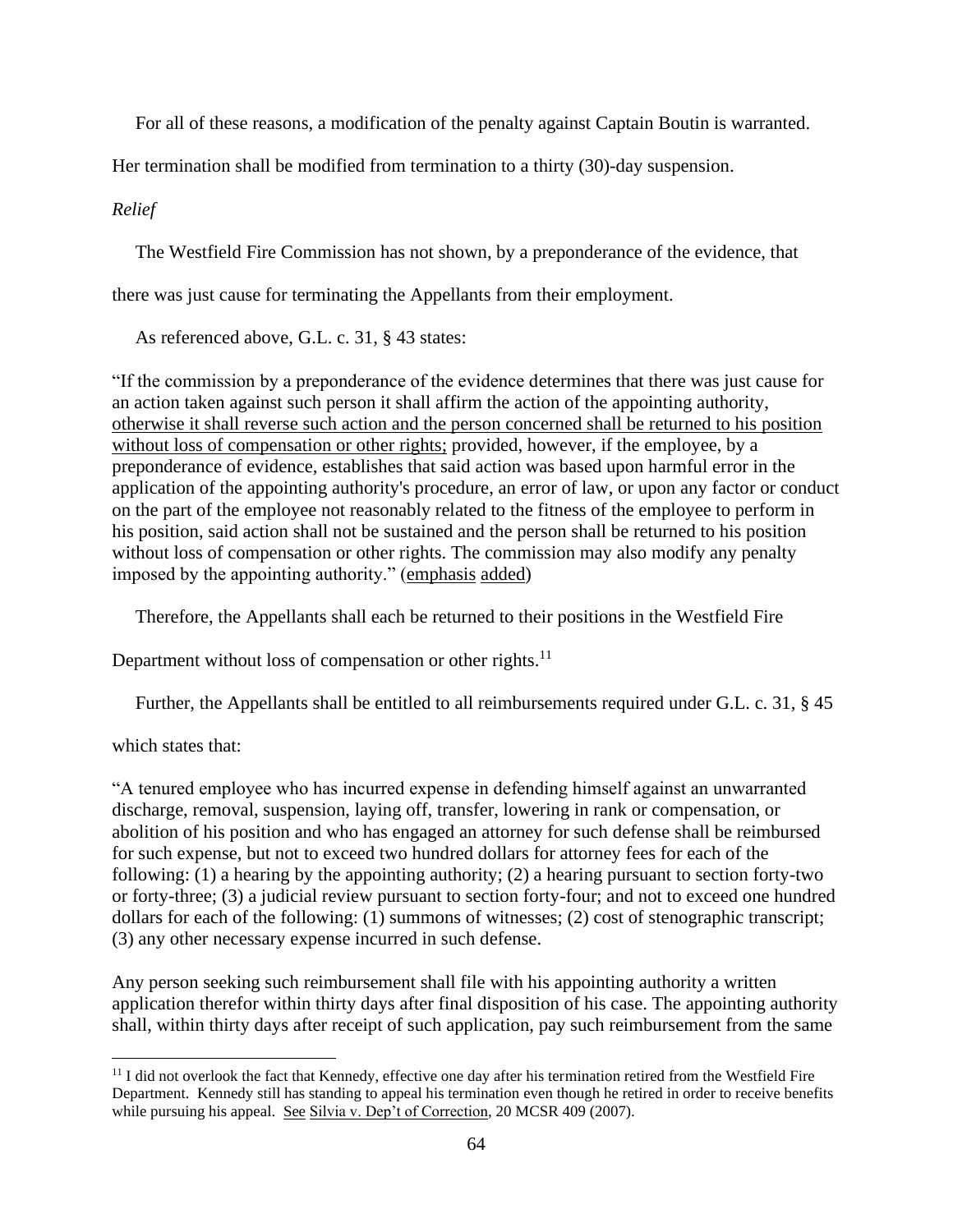source as that from which the salary of the person seeking the reimbursement is paid, but only upon receipt of satisfactory proof that such expenses were actually incurred for the purposes set forth in this section."

## *Additional Relief warranted under G.L. c. 31. § 2(a) and Chapter 310 of the Acts of 1993*

 While Section 43 of the civil service law compels the reinstatement of all three Appellants, without loss of compensation or other benefits, this remedy, standing alone, would force the Appellants to return to a workplace in which their safety and well-being would be jeopardized for the following reasons. First, I credit the testimony of the Appellants that they have been subject to retaliatory actions including threats, theft of equipment and gear; and the real possibility that the actions of other firefighters at a training session resulted in serious injury to one of the Appellants. Second, the Appellants would be returning to a workplace headed by Patrick Egloff, whose own alleged behavior was the actual impetus for what occurred here. Third, any requests for intervention to the Fire Commission to prevent further retaliation would likely be futile, given the commissioners' past and ongoing failure to ensure a safe work environment – ignoring even the undisputed behavior of Egloff at the St. Patrick's Day Parade and deeming a male aggressively pulling the ponytail of a female subordinate to be nothing more than "horseplay".

 For these reasons, pursuant to its authority under Section 2(a) of Chapter 31 and Chapter 310 of the Acts of 1993<sup>12</sup>, the Commission hereby opens an investigation into actions necessary to

<sup>&</sup>lt;sup>12</sup> Chapter 310 of the Acts of 1993 states:

If the rights of any person acquired under the provisions of chapter thirty-one of the General Laws or under any rule made thereunder have been prejudiced through no fault of his own, the civil service commission may take such action as will restore or protect such rights, notwithstanding the failure of any person to comply with any requirement of said chapter thirtyone or any such rule as a condition precedent to the restoration or protection of such rights.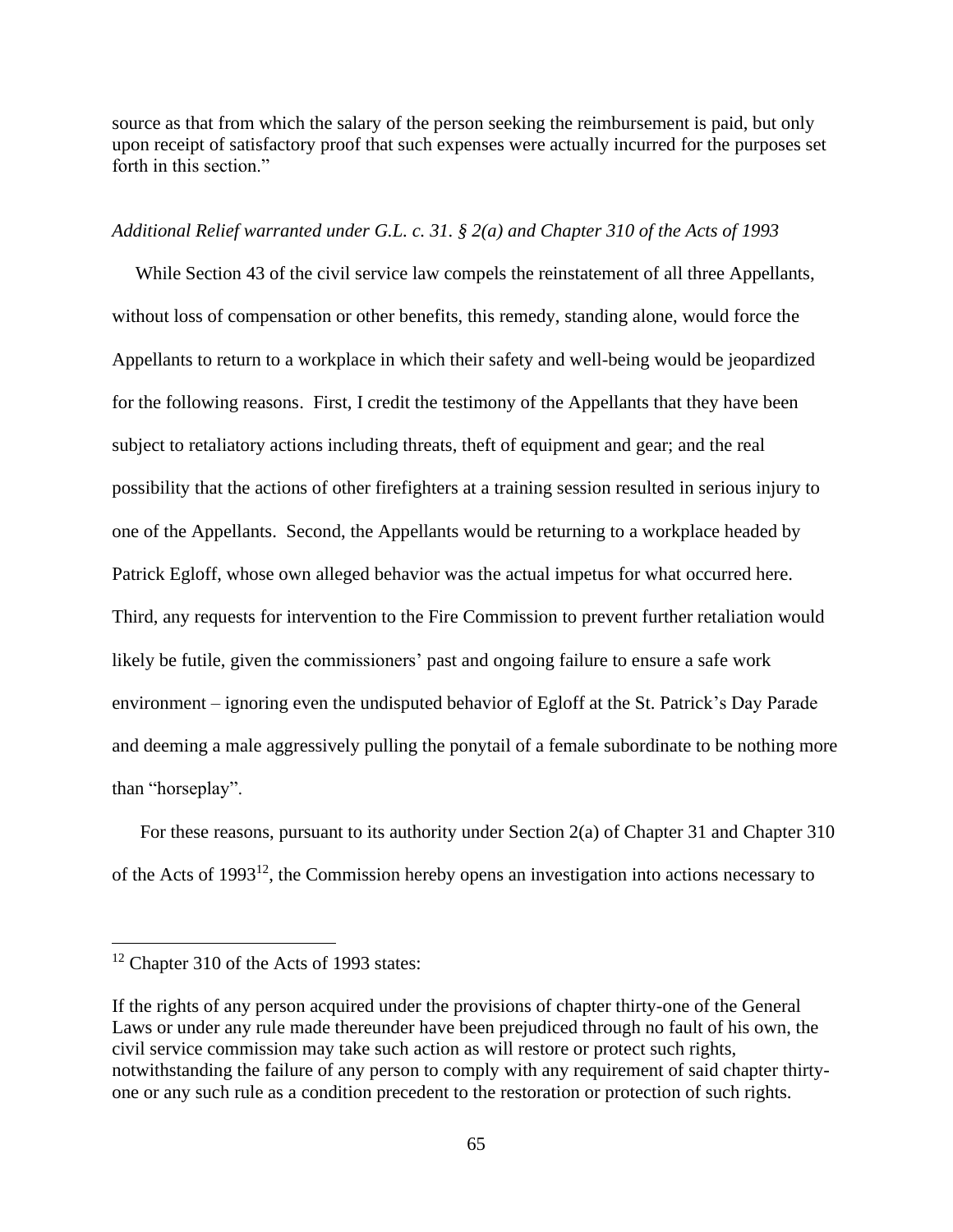ensure a safe working environment for the Appellants. Mandatory actions by the Westfield Fire Commission shall include, but not be limited to:

- A. Appropriate disciplinary action against Patrick Egloff for his admitted misconduct.
- B. Completion of a fair, objective, unbiased, independent investigation regarding any allegations of disputed misconduct by Patrick Egloff, followed by the imposition of discipline for any proven misconduct.
- C. Development and implementation of a comprehensive program to prevent and address sexual harassment in the Westfield Fire Department, including required sexual harassment training by a qualified outside expert to be completed by all WFD personnel and all Westfield Fire Commissioners.

Until these actions are taken to ensure the safety of the Appellants, any request by the

Appellants to be placed on paid administrative leave shall be allowed by the Fire Commission.

#### SO ORDERED.

Civil Service Commission

# */s/ Christopher Bowman* Christopher C. Bowman Chairman

By a vote of the Civil Service Commission (Bowman, Chairman; Ittleman, Camuso, Stein and Tivnan, Commissioners) on May 21, 2021.

Either party may file a motion for reconsideration within ten days of the receipt of this Commission order or decision. Under the pertinent provisions of the Code of Mass. Regulations, 801 CMR 1.01(7)(l), the motion must identify a clerical or mechanical error in this order or decision or a significant factor the Agency or the Presiding Officer may have overlooked in deciding the case. A motion for reconsideration does not toll the statutorily prescribed thirty-day time limit for seeking judicial review of this Commission order or decision.

Under the provisions of G.L c. 31, § 44, any party aggrieved by this Commission order or decision may initiate proceedings for judicial review under G.L. c. 30A, § 14 in the superior court within thirty (30) days after receipt of this order or decision. Commencement of such proceeding shall not, unless specifically ordered by the court, operate as a stay of this Commission order or decision. After initiating proceedings for judicial review in Superior Court, the plaintiff, or his / her attorney, is required to serve a copy of the summons and complaint upon the Boston office of the Attorney General of the Commonwealth, with a copy to the Civil Service Commission, in the time and in the manner prescribed by Mass. R. Civ. P. 4(d)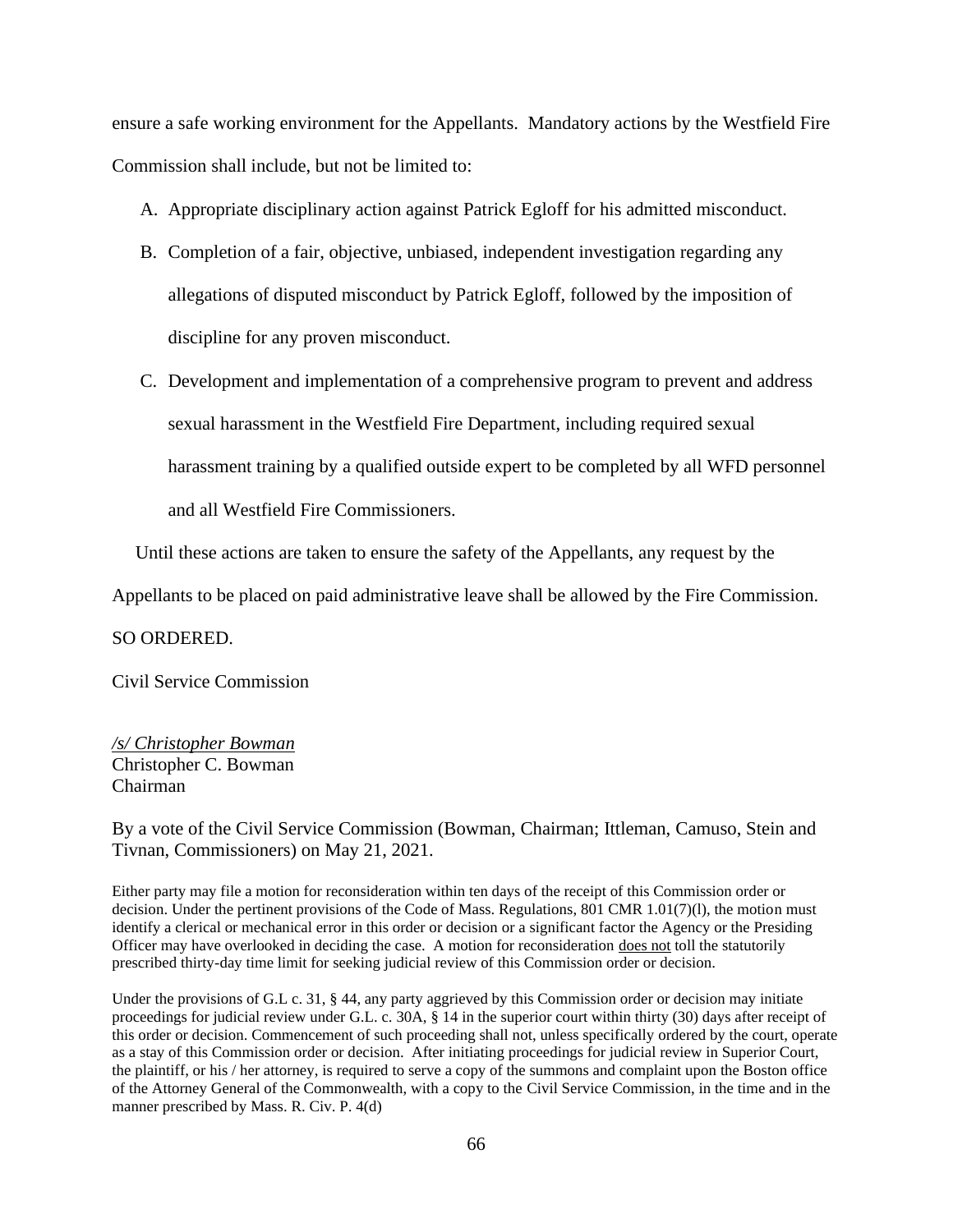Notice to: Maurice M. Cahillane, Esq. (for Appellants) Timothy M. Netkovick, Esq. (for Respondent)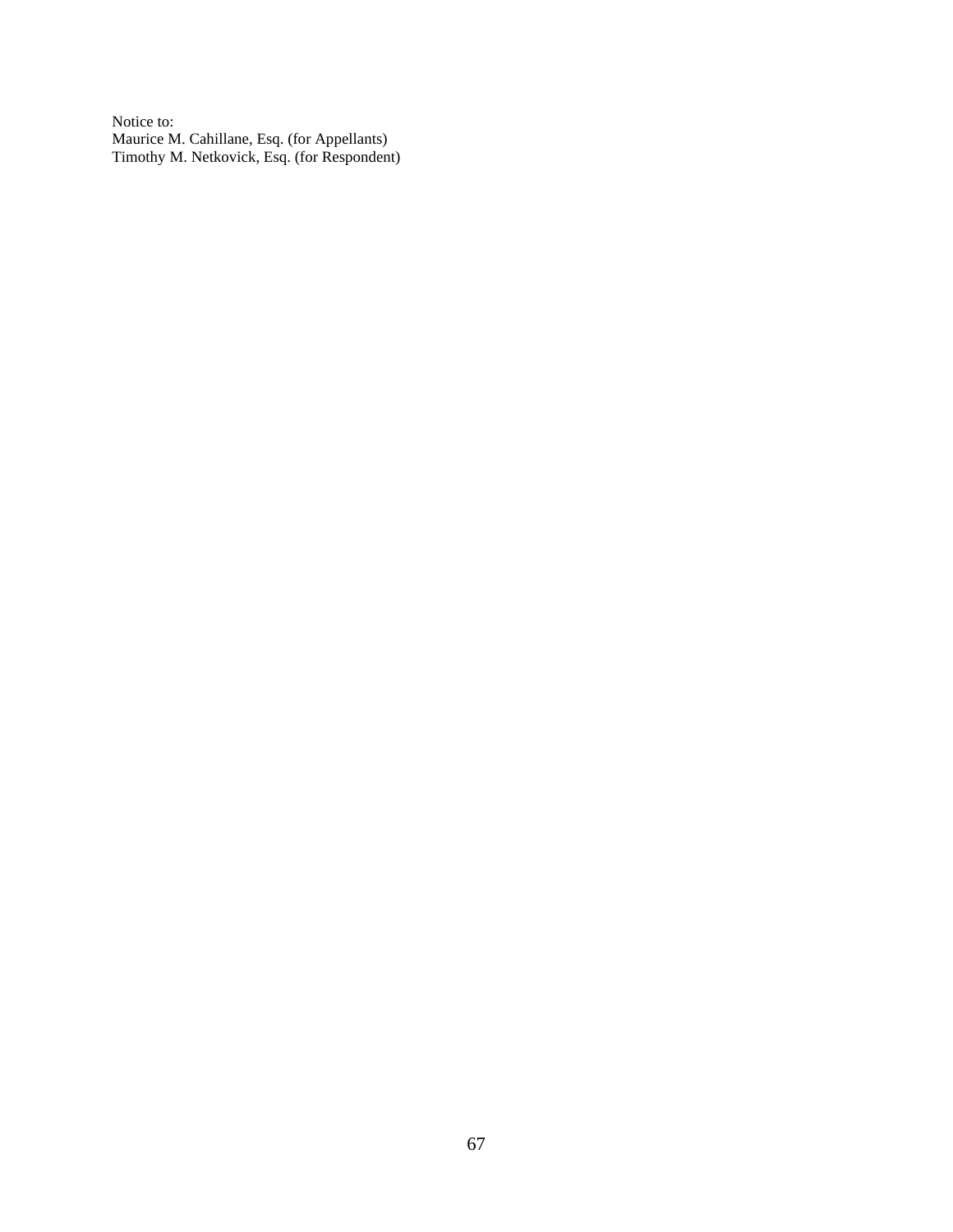#### **COMMONWEALTH OF MASSACHUSETTS**

CIVIL SERVICE COMMISSION One Ashburton Place, Room 503 Boston, MA 02108 (617) 979-1900

KYLE MILTIMORE, REBECCA BOUTIN & D1-19-270 (Miltimore) DAVID KENNEDY, D1-19-271 (Boutin)

*Appellants* D1-19-272 (Kennedy)

v.

# WESTFIELD FIRE COMMISSION,

*Respondent*

#### CONCURRING OPINION OF COMMISSIONER ITTLEMAN

 While I concur with the majority's opinion, I respectfully submit that Ms. Boutin's modified discipline should be far less than 30 days. As was established by a preponderance of the evidence in this decision, Ms. Boutin told at least two (2) people that then-Deputy Fire Chief Egloff was going to be arrested for rape when there was no basis for that statement. Ms. Boutin's comments in that regard were wholly inappropriate and inexcusable, warranting suitable discipline. However, prior to making those comments, Ms. Boutin was also a victim of Chief Egloff's reprehensible conduct, which was undoubtedly a cause of the stress for which she sought and obtained leave. In Town of Brookline v Alston and Civil Service Commission, 487 Mass. 278 (2021), the Supreme Judicial Court recently affirmed this Commission's decision finding that Brookline's decision to fire Mr. Alston was the result of its own inappropriate actions after a superior member of the Brookline Fire Department used a racist epithet on a voicemail message received by Mr. Alston. So too here, given the stress that now-Chief Egloff's